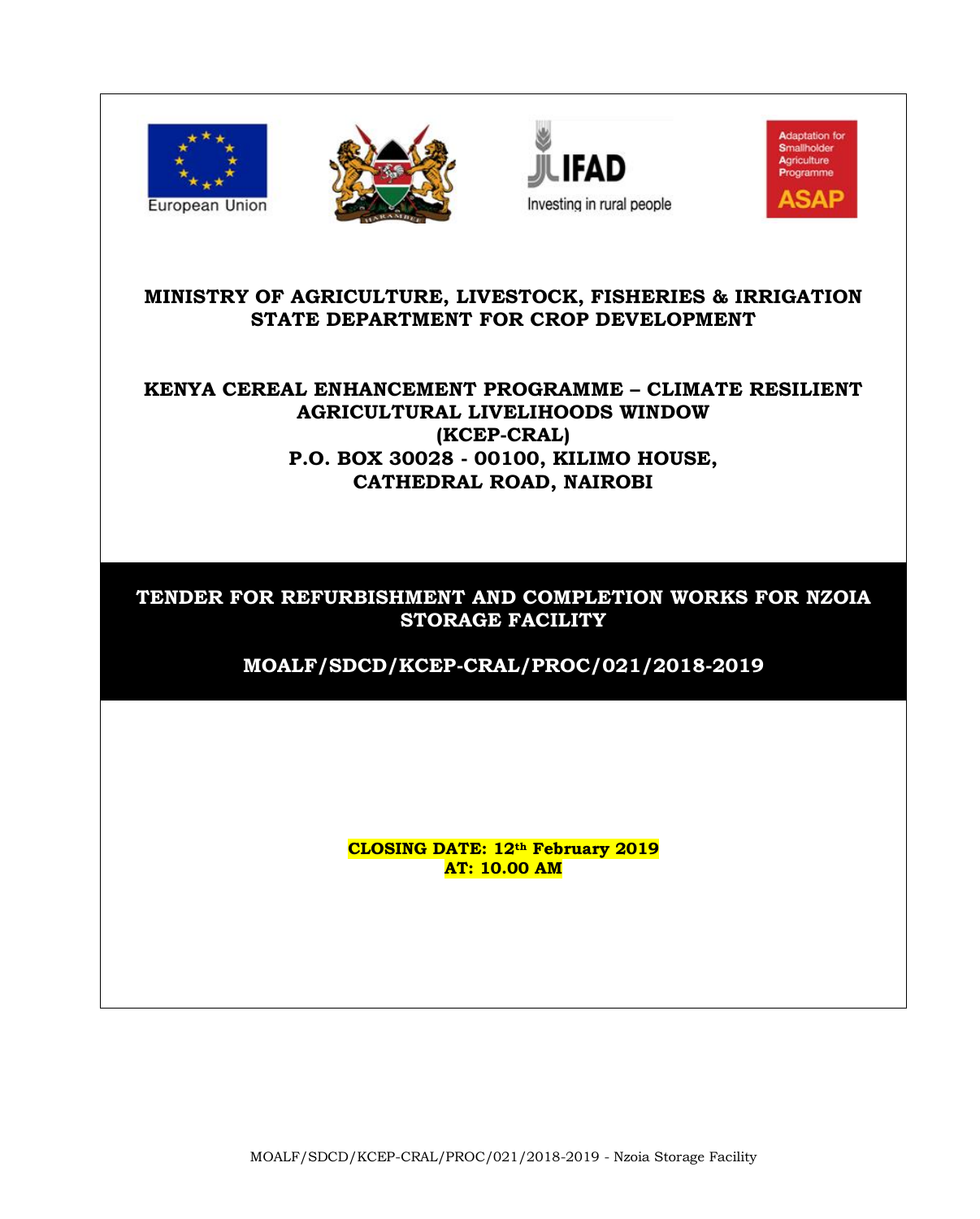# **TABLE OF CONTENTS**

# **PAGE**

| <b>SECTION I</b>   |                                                                       | 3       |
|--------------------|-----------------------------------------------------------------------|---------|
| <b>SECTION II</b>  | INSTRUCTIONS TO TENDERERS<br>APPENDIX TO INSTRUCTIONS TO TENDERERS    | 5<br>14 |
| <b>SECTION III</b> | CONDITIONS OF CONTRACT                                                | 17      |
|                    | APPENDIX TO CONDITIONS OF CONTRACT                                    | 29      |
| <b>SECTION IV</b>  | SPECIFICATIONS, DRAWINGS AND<br>BILLS OF QUANTITIES/SCHEDULE OF RATES | 31      |
| <b>SECTION V</b>   |                                                                       | 45      |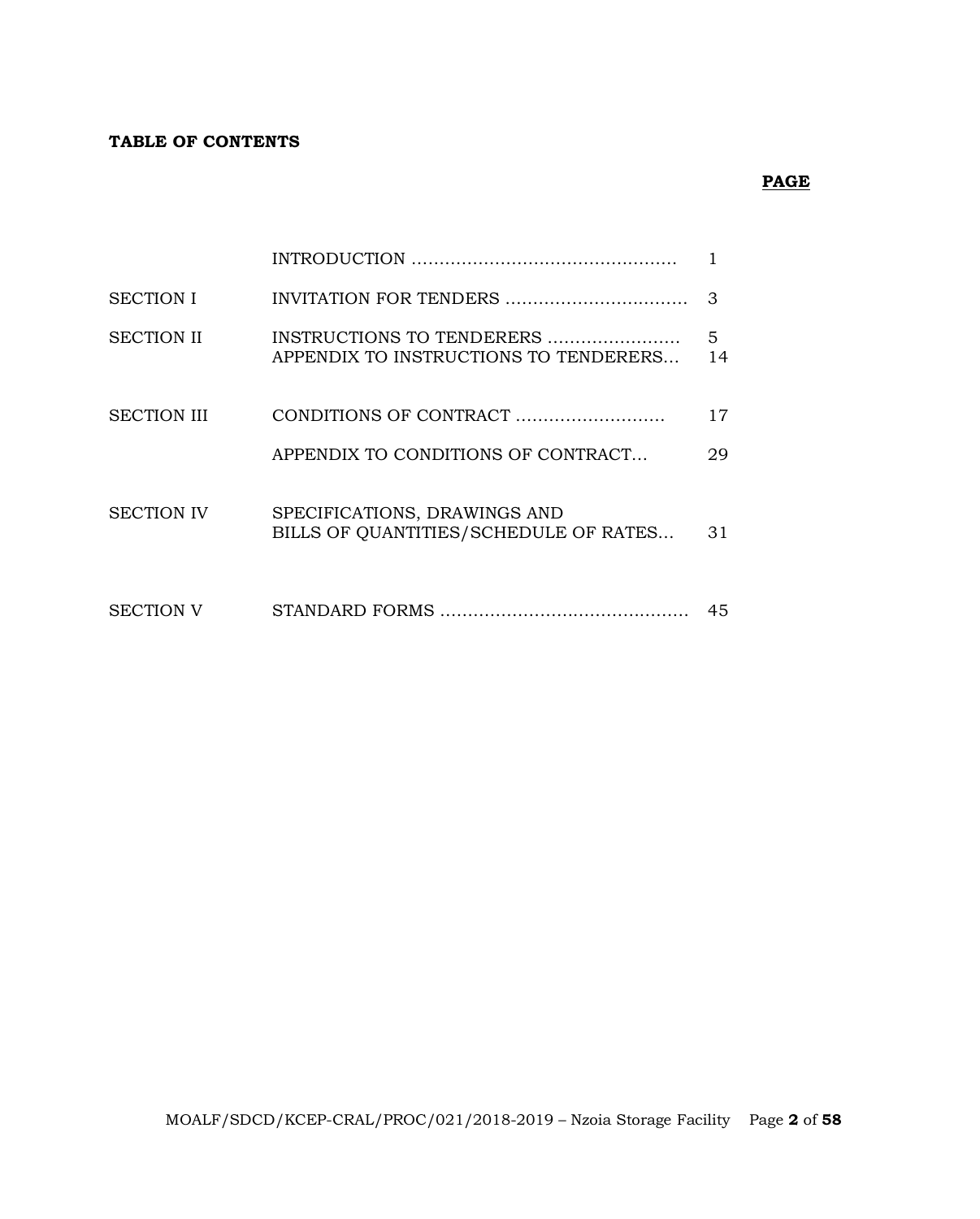#### **SECTION I: INVITATION FOR TENDERS**

#### **TENDER REFERENCE NO: MOALF/SDCD/KCEP-CRAL/PROC/021/2018-2019 TENDER NAME: TENDER FOR REFURBISHMENT AND COMPLETION WORKS OF NZOIA COOPERATIVE SOCIETY STORAGE FACILITY**

**Mandatory Site Visit**: To be conducted on **29th January 2019 at 10:00 am at Likuyani Sub County Agricultural offices at Kongoni trading centre**. Nzoia cooperative society warehouse located in Likuyani sub County of Kakamega County at Nzoia ward, approximately **30 km from Likuyani sub County headquarters.**

A representative of the Programme shall be available to meet the intending tenderers at the Site. Tenderers must provide their own transport. The representative will not be available at any other time for site inspection visits. Each tenderer shall complete the Certificate of Tenderer's Visit to the Site at the time of the organized site visit. On- attendance of the Mandatory site and Pretender meeting visit will lead to automatic disqualification of a Tenderer

- 1.1 The Kenya Cereals Enhancement Programme-Climate Resilient Agricultural Livelihoods (KCEP-CRAL) invites sealed tenders from eligible and competent candidates for the **refurbishment works for Nzoia cooperative society Storage facility.**
- 1.2 The works to be carried out under this contract comprises of demolition and replacement of existing leaking roof, floor slab and general finishes for the warehouse. The store is an old structure that was constructed in the late 1980. This being the only storage facility found in the area, it was found to be economically viable to refurbish for the farmers in the ward. The works are mainly refurbishment and replacement of the existing old roof and casting of a RC beam to support the roof. **The existing structure measures 20x10m with brick walling**.
- 1.3 Special precautions shall be required throughout the contract period to avoid damage to the existing the structures and other services within the site. The Contractor shall allow for making good any damage arising from his actions during execution of this contract at his own expense.
- 1.4 Interested bidders may obtain further information from and inspect the tender document in English from KCEP-CRAL procurement office situated at KALRO KABETE grounds, along Waiyaki Way in Westlands, before the tender closing date within working hours from 8.30 am to 4.30 pm on Mondays to Fridays, except on public holidays.
- 1.5 The document may also be downloaded FREE OF CHARGE from the Ministry's website: [www.kilimo.go.ke](http://www.kilimo.go.ke/) under "tender" links or from the Programme Website [www.kcepcral.go.ke](http://www.kcepcral.go.ke/) or obtain a hard copy of the tender document from KCEP-CRAL procurement office at KALRO-NARL, upon payment to KCEP-CRAL, a nonrefundable fee of KES. 1,000 (through a banker's cheque only) or direct deposit to Equity Bank: (code: 68); Account NO: 1510263657085; Mayfair branch (code 151); SWIFT CODE: EQBLKENA.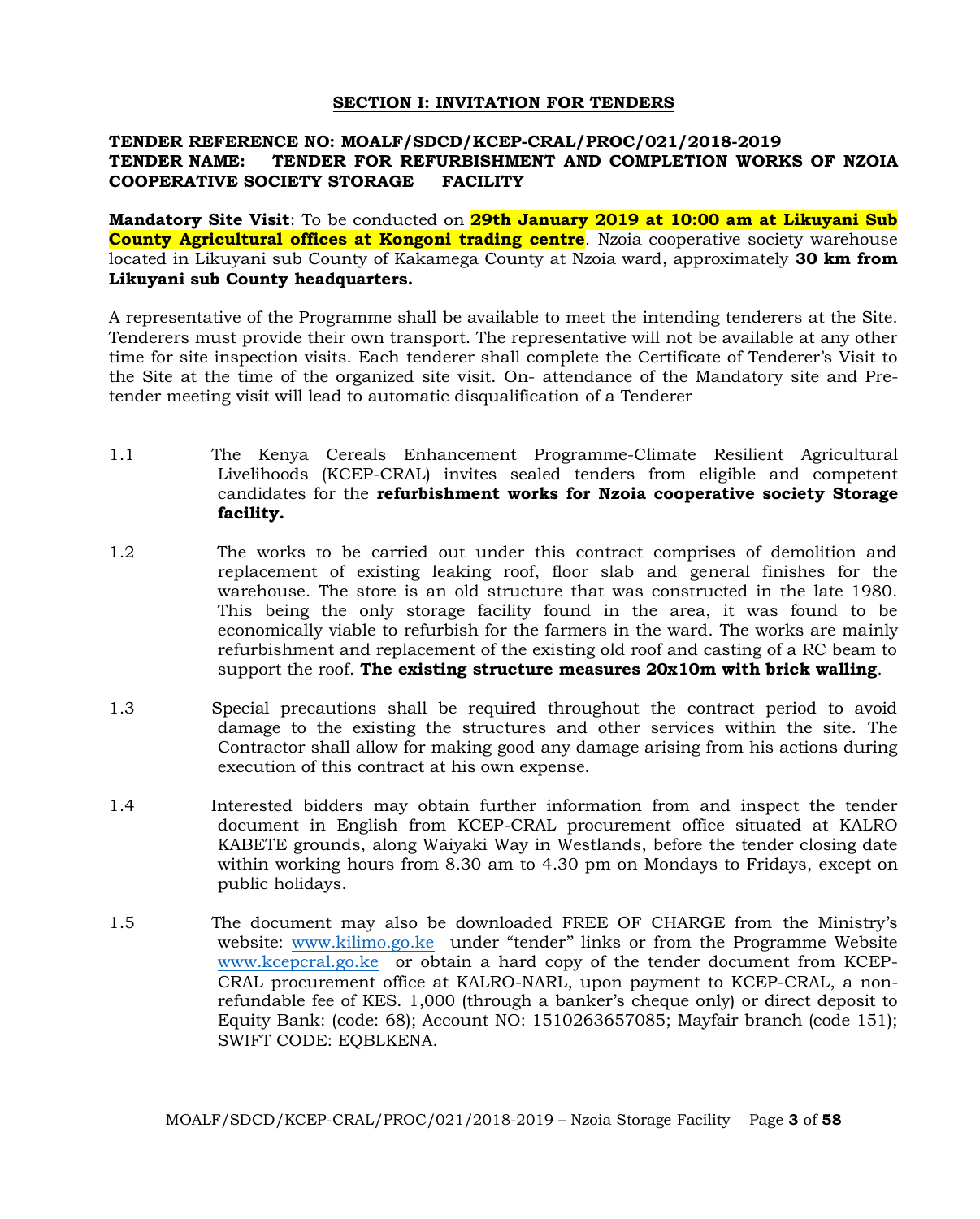- 1.6 Eligible bidders must forward their particulars immediately for records and any further tender clarifications and addenda. Downloaded copies are FREE. Email particulars to [tenders.kcepcralprogramme@gmail.com.](mailto:tenders.kcepcralprogramme@gmail.com)
- 1.6.1 All bidders are also advised to regularly visit the above Programme website, to obtain any additional information/addendum on the tender that may be issued before the closing date. The website will also be used to publish and publicize the notifications to both the successful and unsuccessful bidders.
- 1.7 Prices quoted should be net inclusive of all taxes, must be in Kenya shillings and shall remain valid for (120) days from the closing date of tender.
- **1.8** Tenders must be accompanied by security in the format specified in the attached form of tender Security, in a bank's letterhead, and amount indicated. The tender must be delivered in plain sealed envelope clearly marked **'TENDER FOR REFURBISHMENT WORKS OF NZOIA COOPERATIVE SOCIETY WAREHOUSE**
- 1.9 The **original** and **two** copies of the tender must be delivered to and dropped in the tender box situated at the reception of MOALF Ground floor Kilimo house, Cathedral Road. so as to reach the below address

**The Principal Secretary, State Department of Agriculture, P.O. Box 30028-00100, Kilimo House, cathedral road, Nairobi Tel: 0770174188 On or before: 12th February 2019 at 10.00am**

1.10 Tenders will be opened at **12th February 2019 at 10.30am** in the presence of the candidates' Representatives who choose to attend at boardroom on 7th floor, Kilimo House.

#### **PROGRAMME COORDINATOR**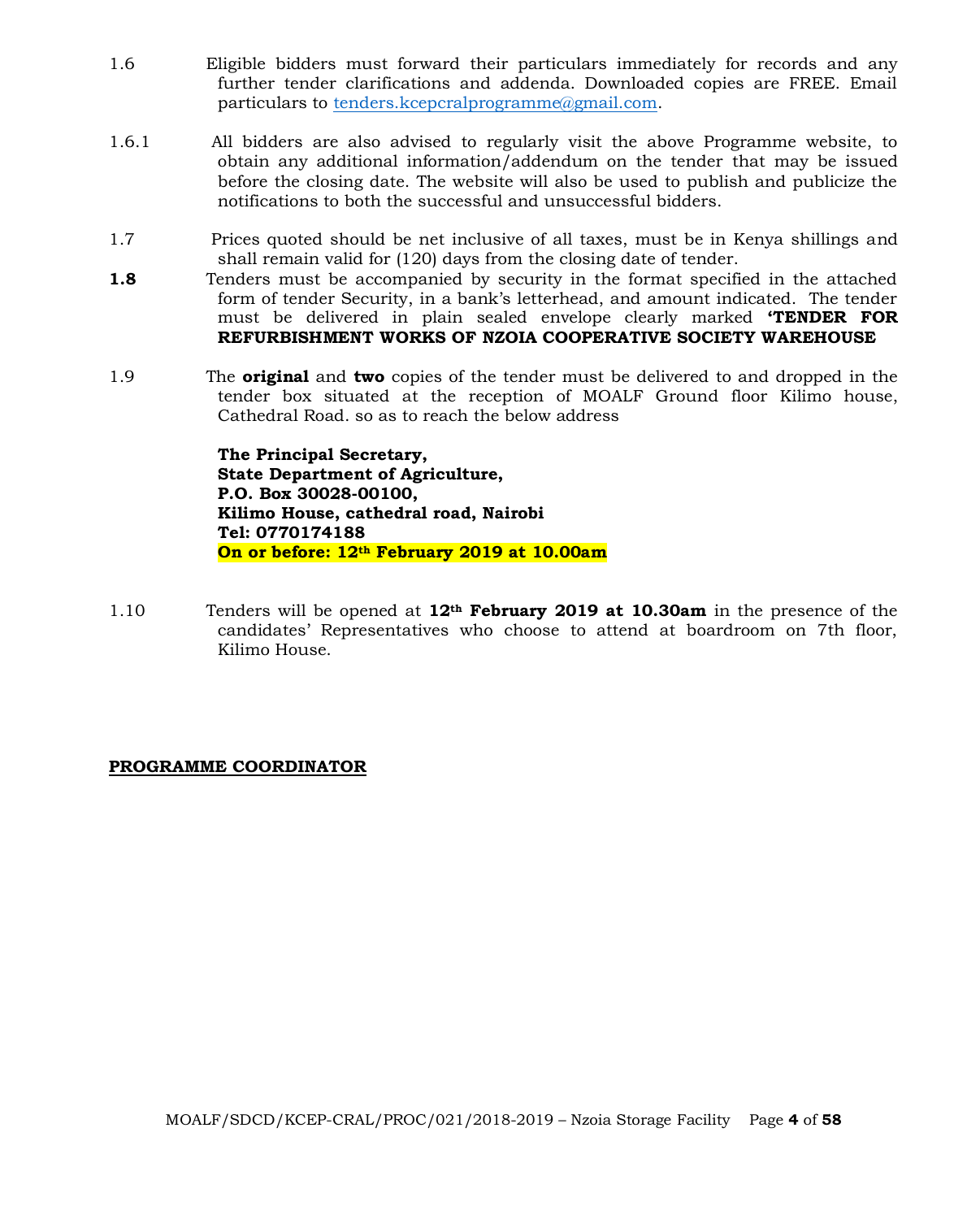#### **SECTION II: INSTRUCTIONS TO TENDERERS**

#### **TABLE OF CONTENTS**

| <b>CLAUSE</b>                                  | PAGE. |
|------------------------------------------------|-------|
|                                                | 6     |
| 2. TENDER DOCUMENTS -------------------------- | 6     |
| 3. PREPARATION OF TENDERS -------------------  | 7     |
| 4. SUBMISSION OF TENDERS --------------------- | 9     |
| 5. TENDER OPENING AND EVALUATON --------       | 10    |
| 6. AWARD OF CONTRACT ------------------------- | 12    |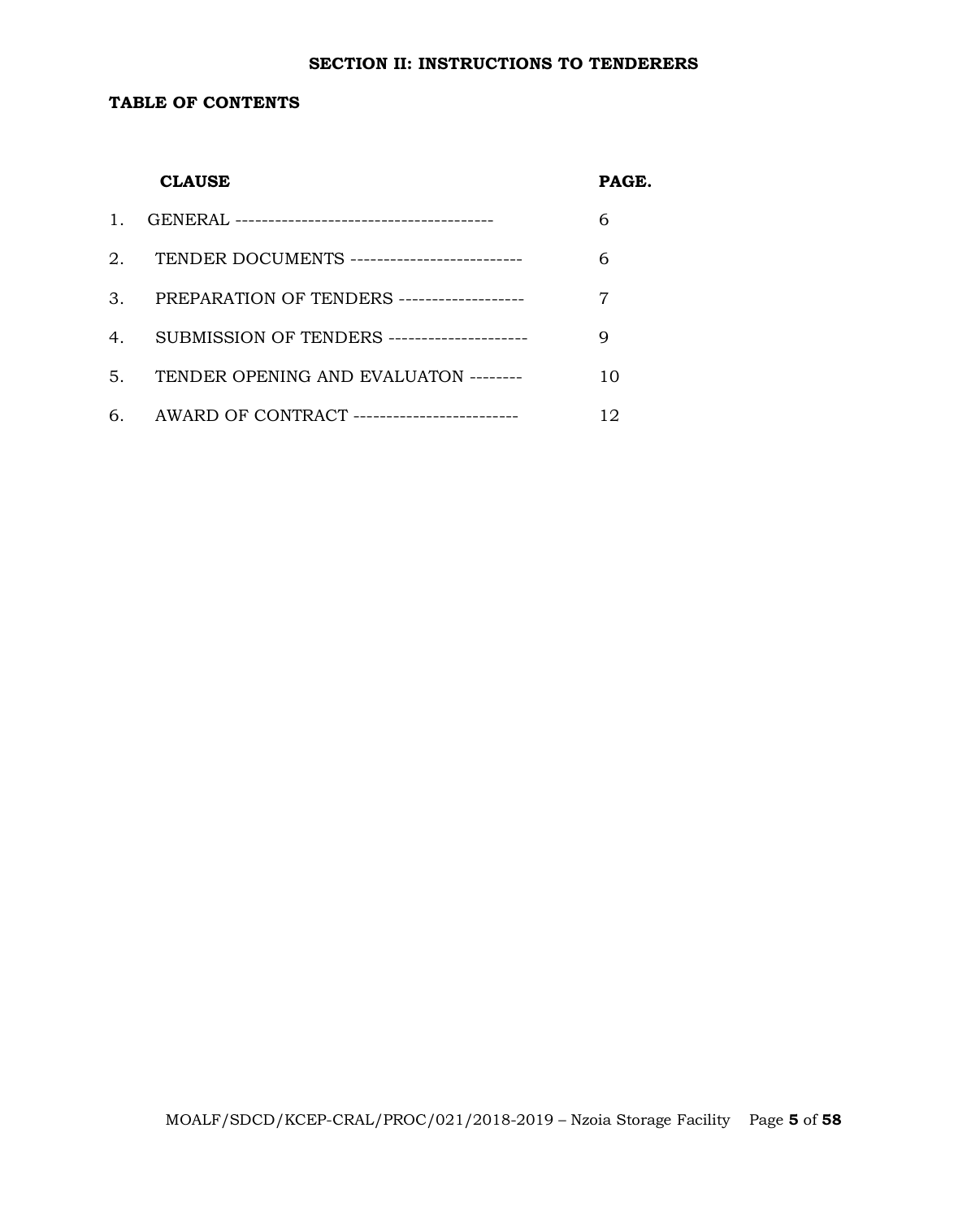# **1. General**

- 1.1 Kenya Cereal Enhancement Programme-Climate Resilient Agricultural Livelihoods Window (KCEP-CRAL) as defined in the Appendix to Conditions of Contract invites tenders for a Works Contract as described in the tender documents. The successful Tenderer will be expected to complete the Works by the Intended Completion Date specified in the said Appendix.
- 1.2 Tenderers shall include the following information and documents with their tenders, unless otherwise stated:
	- (a) copies of certificates of registration, and principal place of business;
	- (b) total monetary value of construction work performed for each of the last five years;
	- (c) experience in works of a similar nature and size for each of the last five years, and clients who may be contacted for further information on these contracts;
	- (d) major items of construction equipment owned;
	- (e) qualifications and experience of key site management and technical personnel proposed for the Contract;
	- (f) reports on the financial standing of the Tenderer, such as profit and loss statements and auditor's reports for the last five years;
	- (g) authority to seek references from the Tenderer's bankers.
- 1.3 The Tenderer shall bear all costs associated with the preparation and submission of his tender, and KCEP-CRAL will in no case be responsible or liable for those costs.
- 1.4 The Tenderer, at the Tenderer's own responsibility and risk, is encouraged to visit and examine the Site of the Works and its surroundings and obtain all information that may be necessary for preparing the tender and entering into a contract for construction of the Works. The costs of visiting the Site shall be at the Tenderer's own expense.
- 1.5 The procurement entity's employees, committee members, board members and their relative (spouse and children) are not eligible to participate in the tender.
- 1.6 The price to be charged for the tender document shall be Kshs.1,000/=
- 1.7 The procuring entity shall allow the tenderer to review the tender document free of charge before purchase.

# **2. Tender Documents**

- 2.1 The complete set of tender documents comprises the documents listed here below and any addenda issued in accordance with clause 2.4 here below: -
	- (a) Invitation for Tenders
	- (b) Instructions to Tenderers
	- (c) Form of Tender
	- (d) Conditions of Contract and Appendix to Conditions of Contract

MOALF/SDCD/KCEP-CRAL/PROC/021/2018-2019 – Nzoia Storage Facility Page **6** of **58**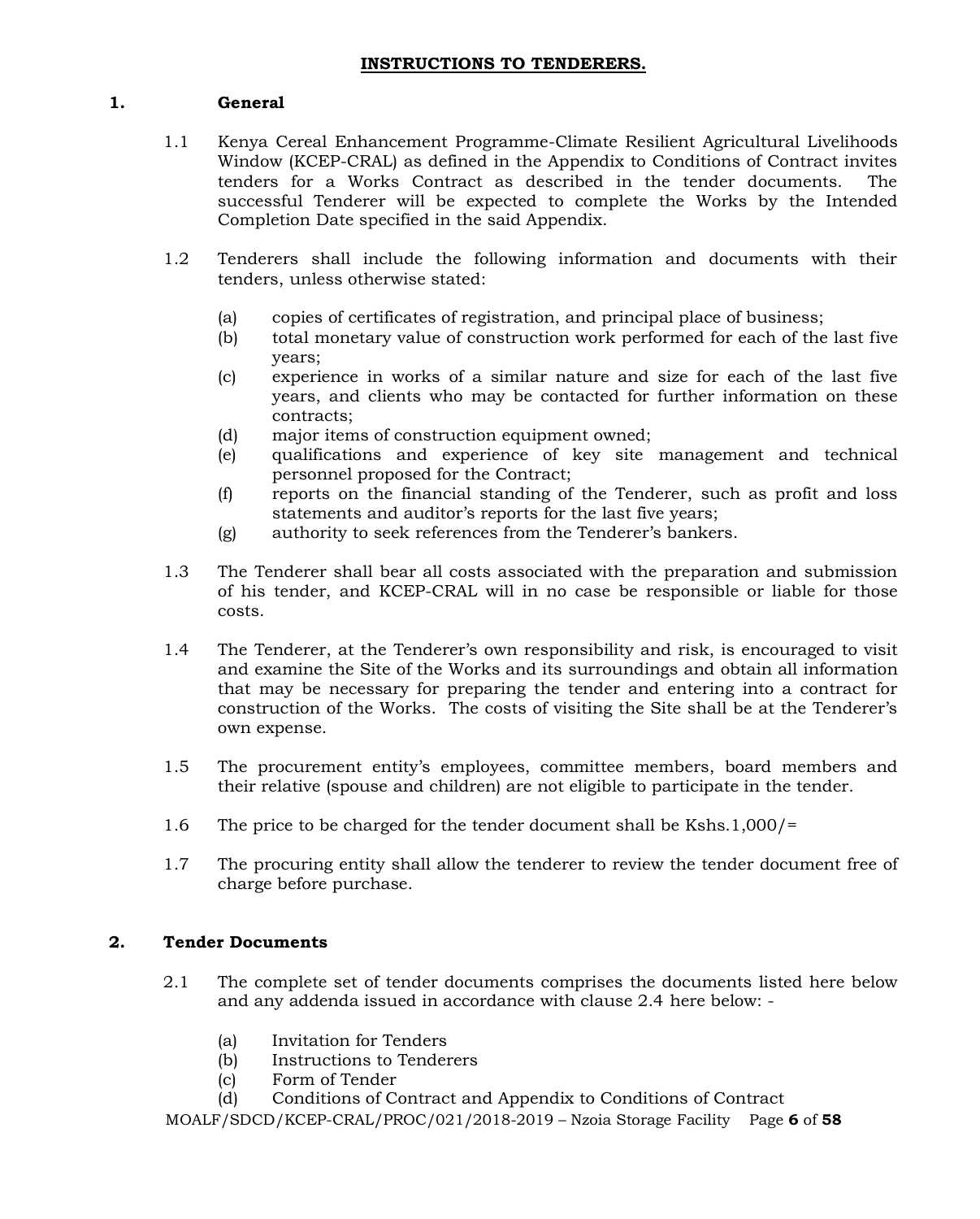- (e) Specifications
- (f) Drawings
- (g) Bills of Quantities/Schedule of Rates (whichever is applicable)
- (h) Other materials required to be filled and submitted in accordance with these Instructions and Conditions
- (i) Tender Security
- (j) Tender Questionnaire
- (k) Mandatory Business Questionnaire
- 2.2 The Tenderer shall examine all instructions, forms and specifications in the tender documents. Failure to furnish all information required by the tender documents may result in rejection of his tender.
- 2.3 A prospective Tenderer making inquiries of the tendering documents may notify Kenya Cereals Enhancement Programme-Climate Resilient Agricultural Livelihoods (KCEP-CRAL) in writing or by cable, telex or facsimile at the address indicated in the letter of invitation to tender. Kenya Cereals Enhancement Programme-Climate Resilient Agricultural Livelihoods (KCEP-CRAL) will respond to any request for clarification received earlier than seven [7] days prior to the deadline for submission of tenders. Copies of the Employer's response will be forwarded to all persons issued with tendering documents, including a description of the inquiry, but without identifying its source.
- 2.4 Before the deadline for submission of tenders, Kenya Cereals Enhancement Programme-Climate Resilient Agricultural Livelihoods (KCEP-CRAL) may modify the tendering documents by issuing addenda. Any addendum thus issued shall be part of the tendering documents and shall be communicated in writing or by cable, telex or facsimile to all Tenderers. Prospective Tenderers shall acknowledge receipt of each addendum in writing to the Employer.
- 2.5 To give prospective Tenderers reasonable time in which to take an addendum into account in preparing their tenders, KCEP-CRAL shall extend, as necessary, the deadline for submission of tenders in accordance with clause 4.2 here below.

# **3. Preparation of Tenders**

- 3.1 All documents relating to the tender and any correspondence shall be in English Language.
- 3.2 The tender submitted by the Tenderer shall comprise the following:
	- (a) The Tender;
	- (b) Tender Security;
	- (c) Priced Bill of Quantities/Schedule of Rates for lump-sum Contracts
	- (d) Any other materials required to be completed and submitted by Tenderers.
- 3.3 The Tenderer shall fill in rates and prices for all items of the Works described in the Bill of Quantities/Schedule of Rates. Items for which no rate or price is entered by the Tenderer will not be paid for when executed and shall be deemed covered by the other rates and prices in the Bill of Quantities/Schedule of Rates. All duties, taxes and other levies payable by the Contractor under the Contract, as of 30 days prior to the deadline for submission of tenders, shall be included in the tender price submitted by the Tenderer.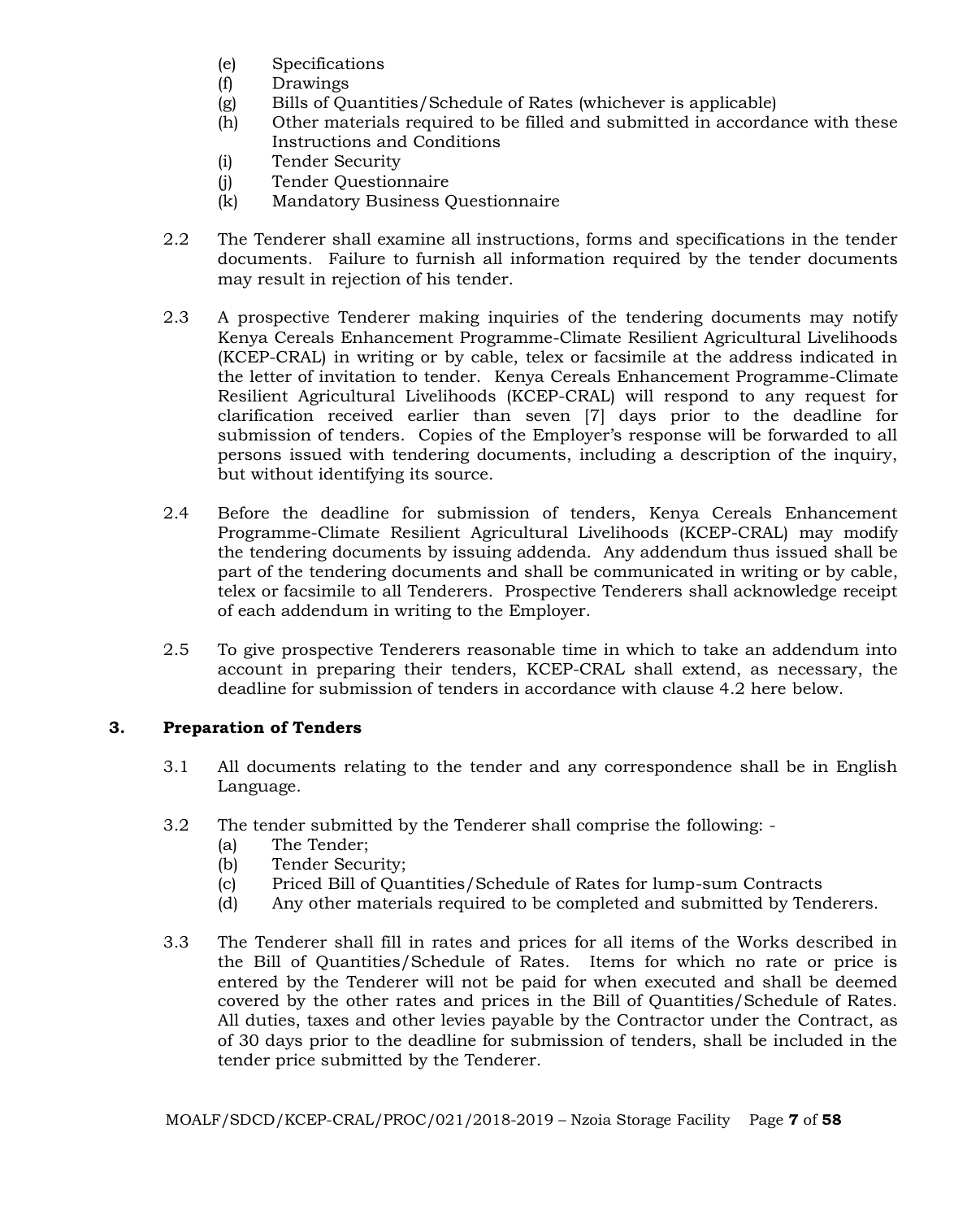3.4 The rates and prices quoted by the Tenderer shall not be subject to any adjustment during the performance of the Contract.

#### 3.5 The **unit rates and prices shall be in Kenya Shillings.**

- 3.6 Tenders shall remain valid for a period of one hundred and twenty (**120)** days from the date of submission. However, in exceptional circumstances, KCEP-CRAL may request that the Tenderers extend the period of validity for a specified additional period. The request and the Tenderers' responses shall be made in writing.
- 3.7 The Tenderer shall prepare **one original and two copies** of the documents comprising the tender documents as described in these Instructions to Tenderers.
- 3.8 The original shall be typed or written in indelible ink and shall be signed by a person or persons duly authorized to sign on behalf of the Tenderer. All pages of the tender where alterations or additions have been made shall be initialed by the person or persons signing the tender.
- 3.9 Clarification of tenders shall be requested by the tenderer to be received by the procuring entity **not later than 7 days prior to the deadline for submission of tenders.**
- 3.10 The procuring entity shall reply to any clarifications sought by the tenderer within 3 days of receiving the request to enable the tenderer to make timely submission of its tender.
- 3.11 The tenderer shall furnish, as part of its tender, **a tender security for the amount of Ksh 100,000 with a Validity period of 150days** and form specified in the Appendix to Instructions to Tenderers
	- 3.11.1 The tender security is required to protect KCEP-CRAL against the risk of Tenderer's conduct which would warrant the security's forfeiture.
	- 3.11.2 The tender security shall be denominated in Kenya Shillings or in another freely convertible currency, and shall be in one of the following forms;
		- a) Cash.
		- b) A bank Guarantee.
		- c) Such insurance guarantee approved by the Authority.
		- d) Letter of credit.
	- 3.11.3 Any tender not secured in accordance with paragraph 3.11 and 13.11.2 shall be rejected as non-responsive.
	- 3.11.4 Unsuccessful Tenderer's tender security will be discharged or returned as promptly as possible but not later than thirty (30) days after the expiration of the period of tender validity
	- 3.11.5 The successful Tenderer's tender security will be discharged upon the tenderer signing the contract and furnishing the performance security
		- 3.11.6The tender security may be forfeited:
			- (a) If a tenderer withdraws its tender during the period of tender validity.
			- (b) In the case of a successful tenderer, if the tenderer fails:
				- (i) To sign the contract
					- (ii) To furnish performance security

(c) If the tenderer rejects correction of an arithmetic error in the tender.

MOALF/SDCD/KCEP-CRAL/PROC/021/2018-2019 – Nzoia Storage Facility Page **8** of **58**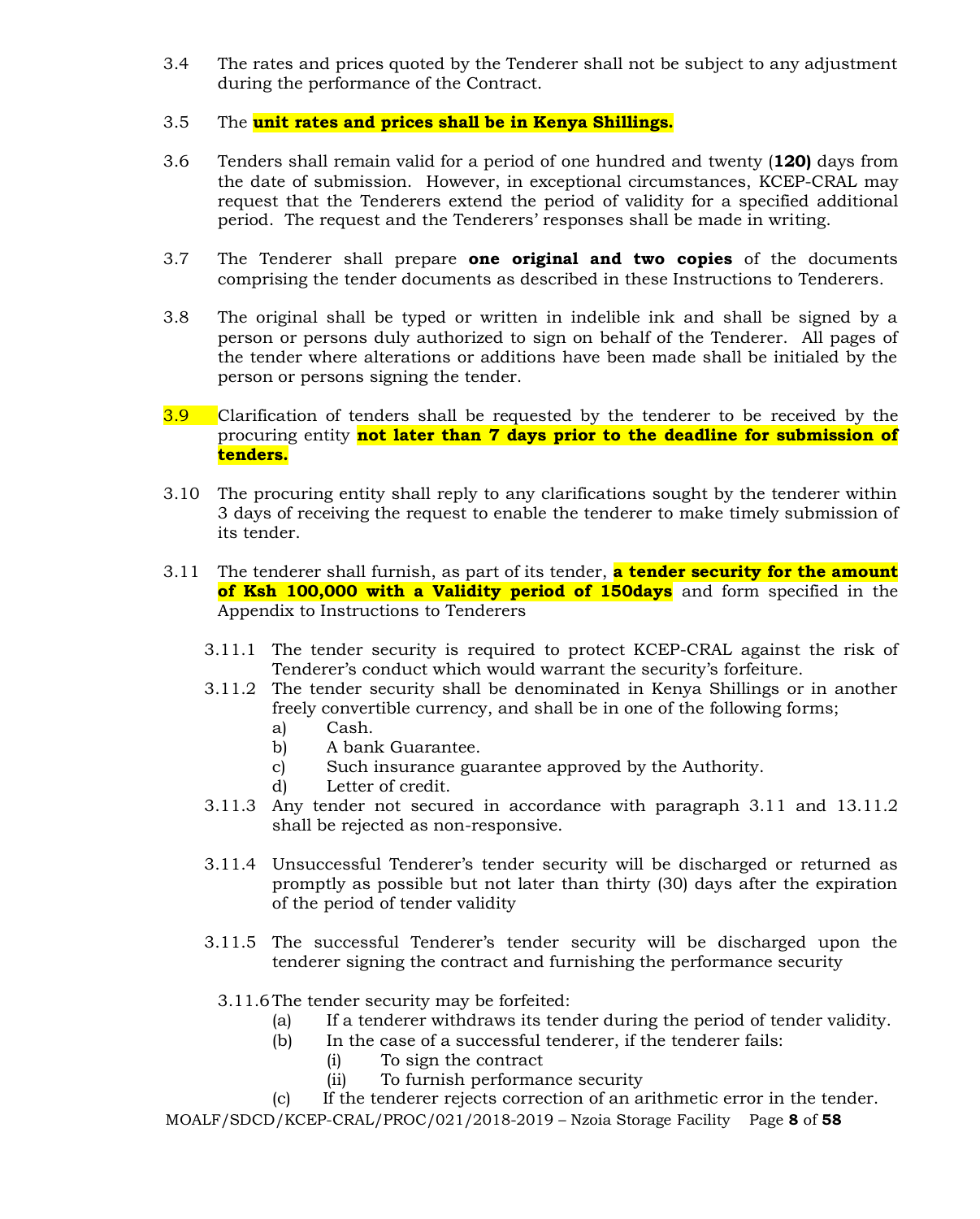3.11.7 Notwithstanding paragraph 3.11 No tender securities shall be required from small and micro enterprises or enterprises owned by disadvantage groups participating in this tender. The firms shall submit a tender securing declaration form and registration certificates from the National Treasury for each category.

#### **4. Submission of Tenders**

4.1 The tender duly filled and sealed in an envelope shall be clearly marked "**TENDER FOR REFURBISHMENT AND COMPLETION OF NZOIA COOPERATIVE SOCIETY WAREHOUSE: MOALF/SDCD/KCEP-CRAL/021/2018-2019 addressed and delivered to:**

**The Principal Secretary, State Department of Agriculture, P.O. Box 30028-00100, Kilimo House, cathedral road, Nairobi Tel: 0770174188 On or before: 12th February 2019 at 10.00am**

- 4.2 Tenders shall be delivered to Kenya Cereals Enhancement Programme-Climate Resilient Agricultural Livelihoods (KCEP-CRAL) at the address specified above not later than the time and date specified in the invitation to tender.
- 4.3 The tenderer **shall not submit any alternative offers** unless they are specifically required in the tender documents.
- 4.4 Only one tender may be submitted by each tenderer. Any tenderer who fails to comply with this requirement will be disqualified.
- 4.5 Any tender received after the deadline for opening tenders will be returned to the tenderer un-opened.
- 4.6 Kenya Cereals Enhancement Programme-Climate Resilient Agricultural Livelihoods (KCEP-CRAL) may extend the deadline for submission of tenders by issuing an amendment in accordance with sub-clause 2.5 in which case all rights and obligations of Kenya Cereals Enhancement Programme-Climate Resilient Agricultural Livelihoods (KCEP-CRAL) and the Tenderers previously subject to the original deadline will then be subject to the new deadline.

#### **5. Site Visit**

- 5.1 The bidder is informed that pre-tender site visit is mandatory and he/she shall examine the Site of Works and its surroundings and obtain for himself all information that may be necessary for preparing the bid and entering into a contract for refurbishment and completion of the Works. The costs of visiting the site shall be at the bidder's own expense.
- 5.2 The bidder and any of his personnel or agents will be granted permission by the Client to enter its premises and lands for the purpose of such inspection, but only on the express condition that the bidder, its personnel and agents, will release and indemnify the client and its personnel and agents from and against all liability in respect thereof, and will be responsible for personal injury (whether fatal or otherwise), loss of or damage to property and any other loss, damage, costs and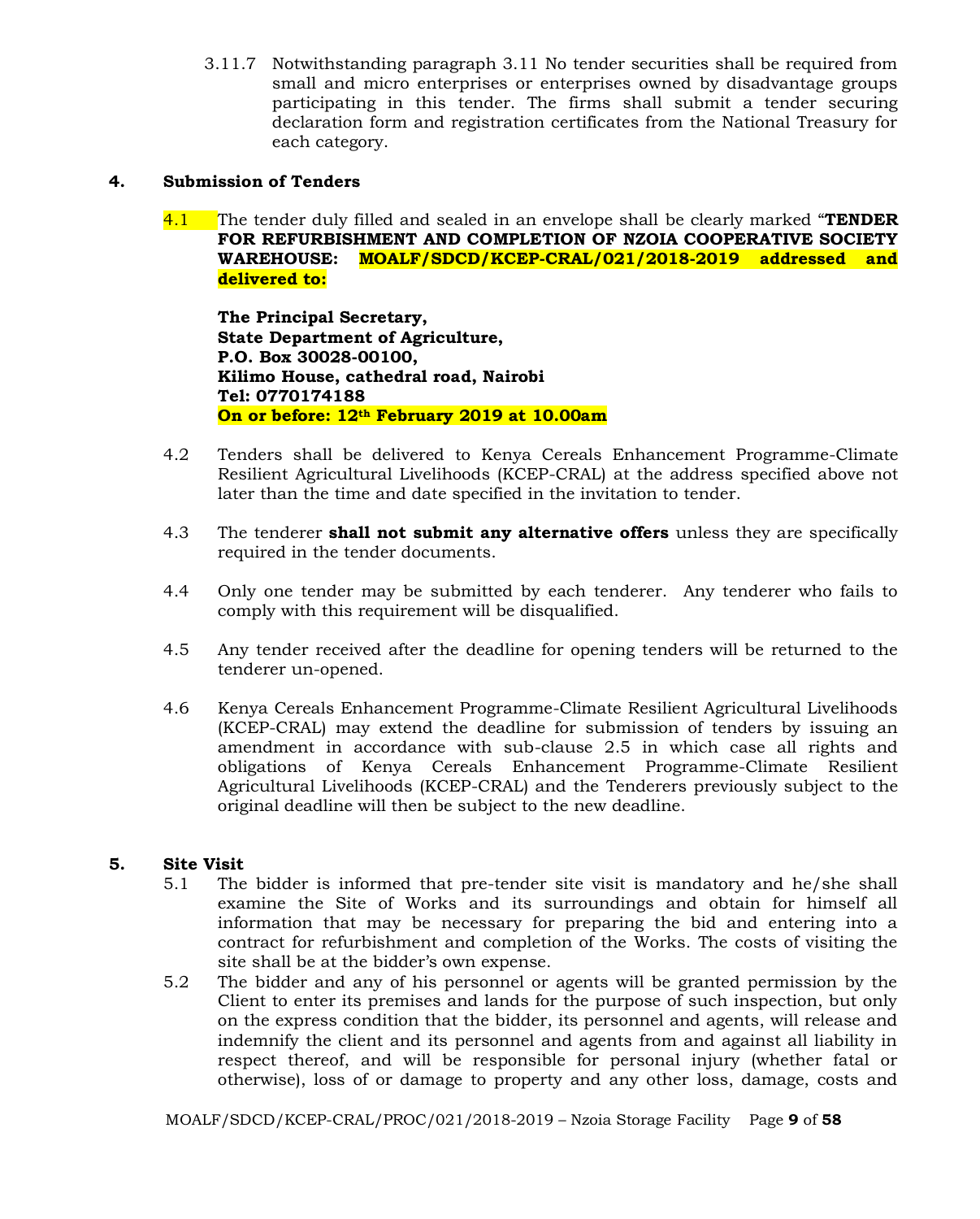expenses however caused, which but for the exercise of such permission would not have arisen

- 5.3 The client will conduct a Site whose attendance is mandatory for all bidders. Failure to attend the site visit by any bidder will lead to disqualification of his /her bid.
- 5.4 The bidders' representatives who are present shall sign a register while the client's representative shall sign the Certificate of Bidder's Visit to Site evidencing bidders' attendance

#### **6. Tender Opening and Evaluation**

- 6.1 The tenders will be opened in the presence of the Tenderers' representatives who choose to attend at the time and in the place specified in the invitation to tender.
- 6.2 The Tenderers' names, the total amount of each tender and such other details as may be considered appropriate, will be announced at the opening by Kenya Cereals Enhancement Programme-Climate Resilient Agricultural Livelihoods (KCEP-CRAL). Minutes of the tender opening, including the information disclosed to those present will also be prepared by the tender opening committee.
- 6.3 Information relating to the examination, clarification, evaluation and comparison of tenders and recommendations for the award of the Contract shall not be disclosed to Tenderers or any other persons not officially concerned with such process until the award to the successful Tenderer has been announced. Any effort by a Tenderer to influence the processing of tenders or award decisions may result in the rejection of their tender.
- 6.4 Tenders determined to be substantially responsive will be checked for any arithmetic errors. Errors will be corrected as follows:
	- (a) where there is a discrepancy between the amount in figures and the amount in words, the amount in words will prevail; and
	- (b) where there is a discrepancy between the unit rate and the line item total resulting from multiplying the unit rate by the quantity, the unit rate as quoted will prevail, unless in the opinion of KCEP-CRAL representative, there is an obvious typographical error, in which case the adjustment will be made to the entry containing that error.
	- (c) In the event of a discrepancy between the tender amount as stated in the Form of Tender and the corrected tender figure in the main summary of the Bill of Quantities/Quotation, the amount as stated in the Form of Tender shall prevail. The tender sum as submitted and read out aloud during the tender opening shall be absolute and final and shall not be subject of correction, adjustment or amendment in any way by any person or entity.
- 6.5 The tender evaluation committee shall evaluate the tender within 30 days of the validity period from the date of opening the tender.

#### 6.6 **Evaluations and Comparison of Tenders**

- 6.6.1 Kenya Cereal Enhancement Programme-Climate Resilient Agricultural Livelihoods Window will evaluate and compare the tenders which have been determined to be substantially responsive.
- 6.6.2 Evaluation shall be conducted in three stages namely; the preliminary/Mandatory Evaluation stage; The technical evaluation stage and

MOALF/SDCD/KCEP-CRAL/PROC/021/2018-2019 – Nzoia Storage Facility Page **10** of **58**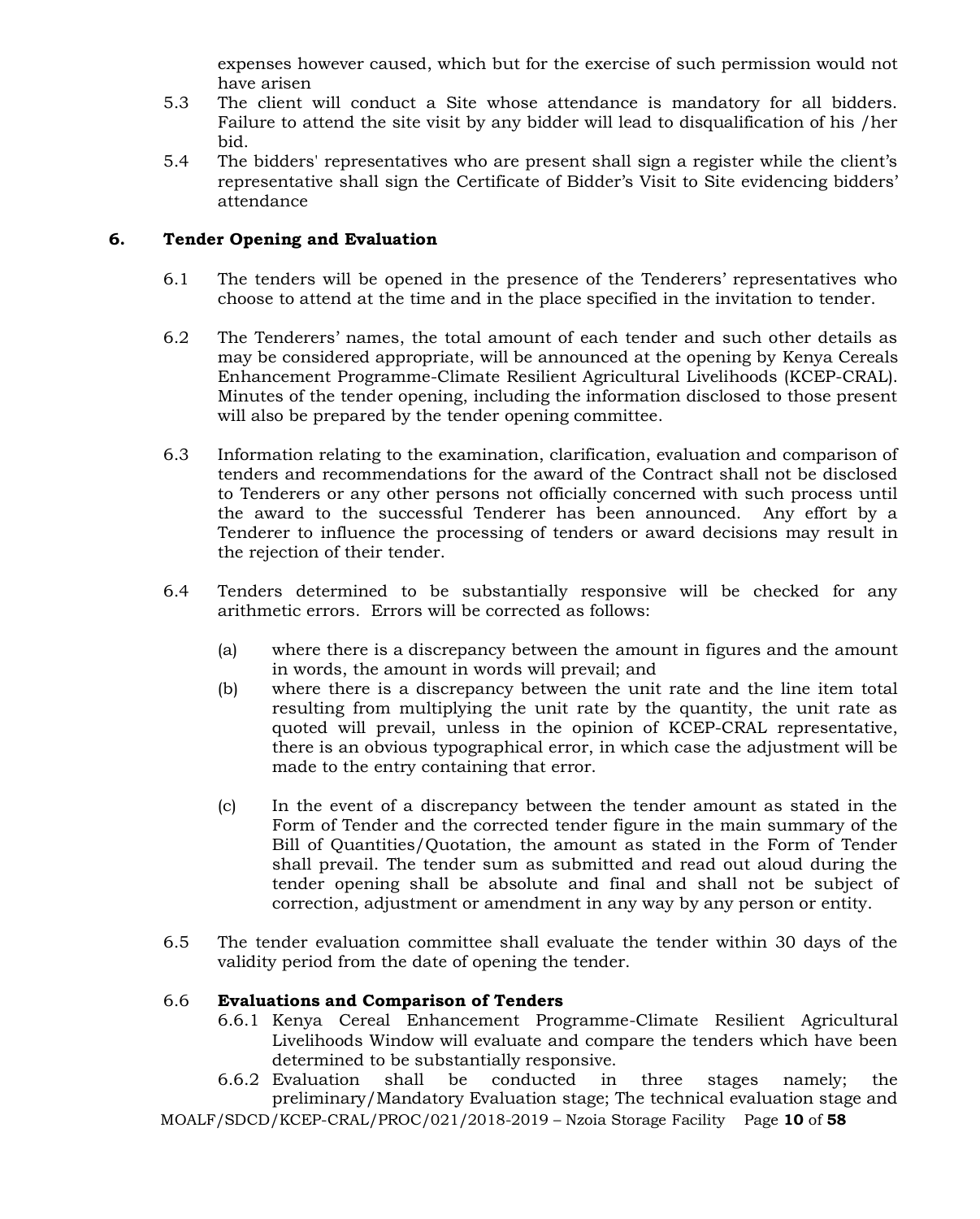Financial Evaluation Stage as shown in the appendix to instructions to tenderers.

- 6.6.3 The Evaluation Criteria shall include the following:
	- 6.6.3.1 General Experience
		- The Applicant shall be evaluated based on the requirements as specified in the appendix to instructions to tenderers on: -
			- 1) Average annual turnover for the last 3 years of Ksh 3,000,000.00
			- 2) Successful completion as a prime contractor or subcontractor in the execution of at least three rehabilitation/new construction projects of a similar nature and comparable in complexity to the proposed contract within the last three years.
	- 6.6.3.2 Personnel Capabilities The Applicant should list down personnel of minimum qualification of Diploma in Building construction or Civil Engineering for Site Agent or supervisor
	- 6.6.3.3 Cash flow statement.

The Applicant should demonstrate that he has access to or has available, liquid assets, unencumbered real assets, lines or credit, and other financial means sufficient to meet the construction cash flow for a period of 2 months, estimated at 30% of the estimated tender sum.

6.6.3.4 Balance Sheets.

Signed and stamped financial statements for the last two years should be submitted and must demonstrate the soundness of the Applicant's financial position, availability of working capital and net worth

6.6.3.5 Financial position/Ratios. The applicant's financial information will be assessed in terms of liquidity ratio. Where necessary, the Client may make inquiries with the Applicant's bankers.

# 6.6.3.6 Financial Evaluation

The Client will compare the tenderers' rates with the Engineer's estimates for major items of construction. If some bids are seriously unbalanced or front loaded in relation to the Engineer's estimates for the major items of work to be performed under the contract.

- 6.6.4 The Award Criteria shall be the **lowest evaluated bidder.**
- 6.7 Contract price variations **shall not** be allowed for contracts not exceeding one year (12 months)
- 6.8 Where contract price variation is allowed, the valuation shall not exceed 20% of the original contract price.
- 6.9 Price variation requests shall be processed by the procuring entity within 30 days of receiving the request.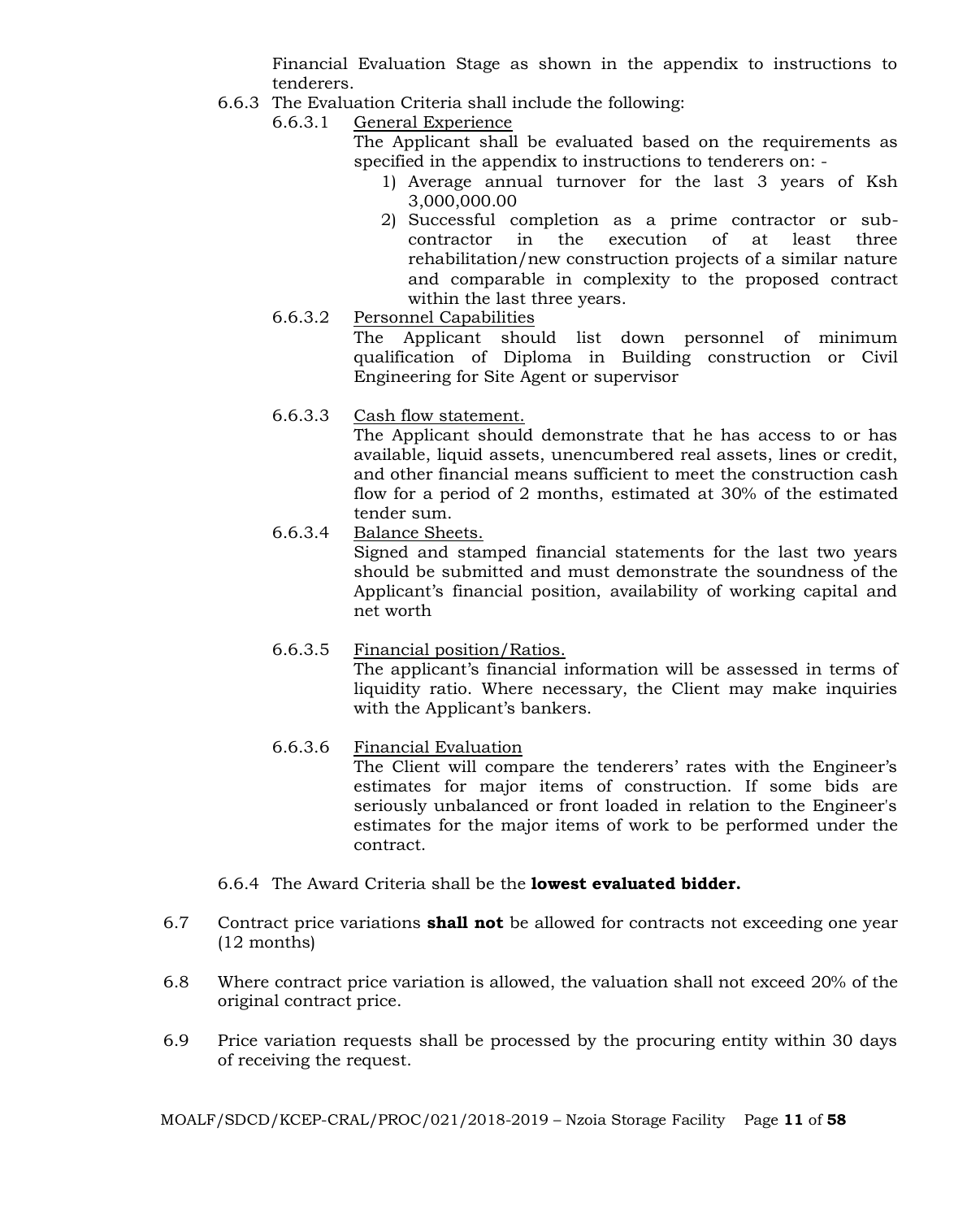- 6.10 To assist in the examination, evaluation, and comparison of tenders, Kenya Cereals Enhancement Programme-Climate Resilient Agricultural Livelihoods (KCEP-CRAL) at his discretion, may request [in writing] any Tenderer for clarification of the tender, including breakdowns of unit rates. The request for clarification and the response shall be in writing or by cable, telex or facsimile but no change in the tender price or substance of the tender shall be sought, offered or permitted.
- 6.11 The Tenderer shall not influence Kenya Cereals Enhancement Programme-Climate Resilient Agricultural Livelihoods (KCEP-CRAL) on any matter relating to their tender from the time of the tender opening to the time the Contract is awarded. Any effort by the Tenderer to influence Kenya Cereals Enhancement Programme-Climate Resilient Agricultural Livelihoods (KCEP-CRAL) or employees in their decision on tender evaluation, tender comparison or Contract award may result in the rejection of the tender.

# **7. Award of Contract**

# 7.1 **Post Qualification**

- 7.1.1 Kenya Cereal Enhancement Programme-Climate Resilient Agricultural Livelihoods Window may determine to its satisfaction whether the tenderer that is selected as having submitted the lowest evaluated responsive tender is qualified to perform the contract satisfactorily
- 7.1.2 The determination will consider the tenderer financial and technical capabilities. It will be based upon an examination of the documentary evidence of the tenderers qualifications submitted by the tenderer as well as such other information as Kenya Cereal Enhancement Programme-Climate Resilient Agricultural Livelihoods Window deems necessary and appropriate
- 7.1.3 An affirmative determination will be a prerequisite for award of the contract to the tenderer. A negative determination will result in rejection of the Tenderer's tender, in which event Kenya Cereal Enhancement Programme-Climate Resilient Agricultural Livelihoods Window will proceed to the next lowest evaluated tender to make a similar determination of that Tenderer's capabilities to perform satisfactorily.
- 7.2 The award of the Contract will be made to the Tenderer who has offered the lowest evaluated tender price.
- 7.3 Notwithstanding the provisions of clause 6.1 above, Kenya Cereals Enhancement Programme-Climate Resilient Agricultural Livelihoods (KCEP-CRAL) reserves the right to accept or reject any tender and to cancel the tendering process and reject all tenders at any time prior to the award of Contract without thereby incurring any liability to the affected Tenderer or Tenderers or any obligation to inform the affected Tenderer or Tenderers of the grounds for the action.
- 7.4 The Tenderer whose tender has been accepted will be notified of the award prior to expiration of the tender validity period in writing or by cable, telex or facsimile. This notification (hereinafter and in all Contract, documents called the "Letter of Acceptance") will state the sum [hereinafter and in all Contract, documents called the "Contract Price" which Kenya Cereals Enhancement Programme-Climate Resilient Agricultural Livelihoods (KCEP-CRAL) will pay the Contractor in consideration of the execution, completion, and maintenance of the Works by the Contractor as prescribed by the Contract. The contract shall be formed on the parties signing the contract. At the same time the other tenderers shall be informed that their tenders have not been successful.

MOALF/SDCD/KCEP-CRAL/PROC/021/2018-2019 – Nzoia Storage Facility Page **12** of **58**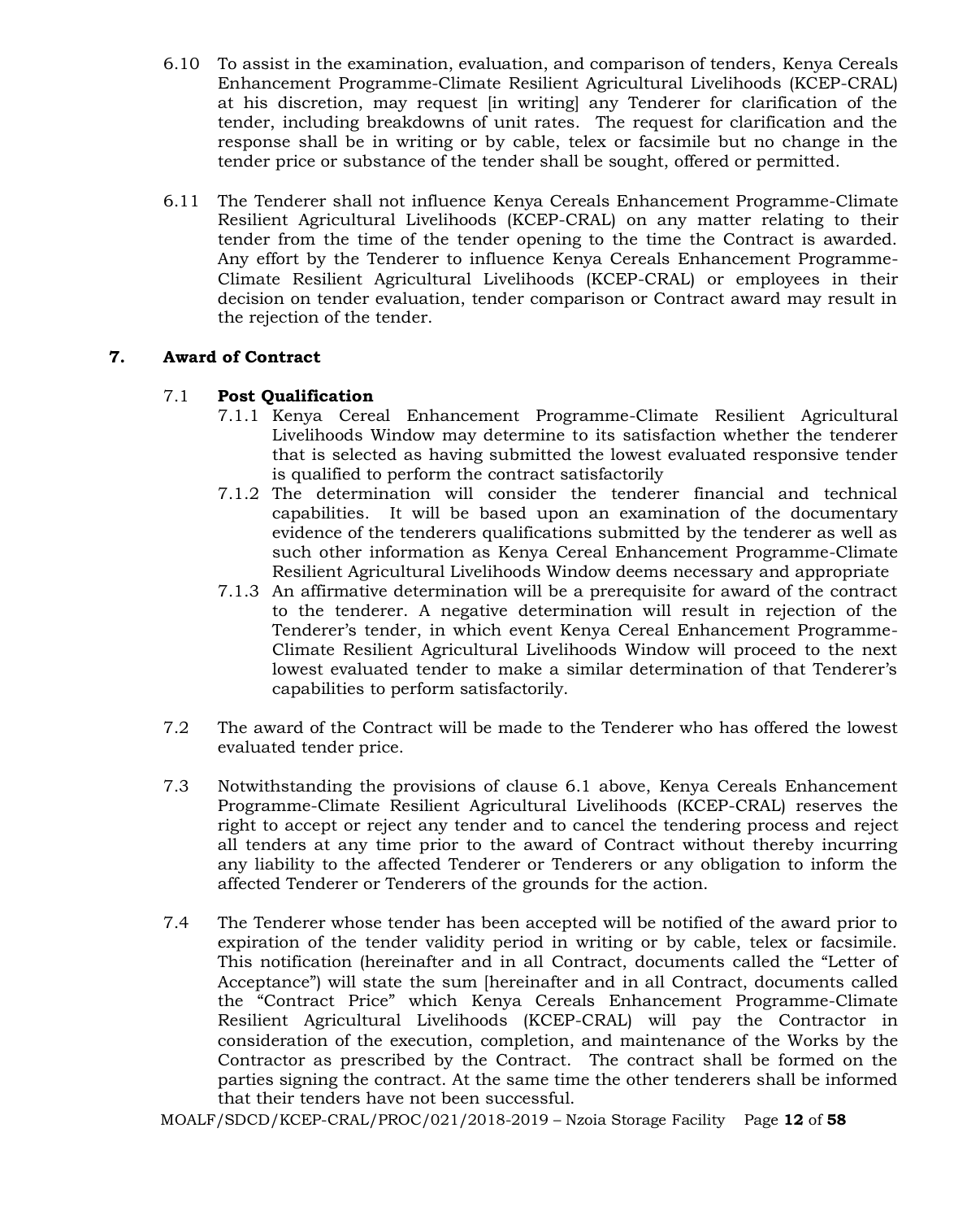- 7.5 The Contract Agreement will incorporate all agreements between Kenya Cereals Enhancement Programme-Climate Resilient Agricultural Livelihoods (KCEP-CRAL) and the successful Tenderer. It will be signed by Kenya Cereals Enhancement Programme-Climate Resilient Agricultural Livelihoods (KCEP-CRAL) and sent to the successful Tenderer, within 30 days following the notification of award. Within 30 days of receipt, the successful Tenderer will sign the Agreement and return it to KCEP-CRAL.
- 7.6 **Within 15 days** after receipt of the Letter of Acceptance, the successful Tenderer shall deliver to Kenya Cereals Enhancement Programme-Climate Resilient Agricultural Livelihoods (KCEP-CRAL) a Performance Security amount stipulated in the Appendix to Conditions of Contract.
- 7.7 The parties to the contract shall have it signed within 30 days from the date of notification of contract award unless there is an administrative review request.
- 7.8 The procuring entity may at any time prior to notification of tender award, terminate or cancel procurement proceedings before without entering into a contract provided the provisions in section 63 of the Act are met.
- 7.9 The procuring entity shall give prompt notice of the termination to the tenderers and on request give its reasons for termination within 14 days of receiving the request from any tenderer.

#### **8. Corrupt and fraudulent practices**

- 8.1 The procuring entity requires that the tenderer observes the highest standard of ethics during the procurement process and execution of the contract. A tenderer shall sign a declaration that he has not and will not be involved in corrupt and fraudulent practices.
- 8.2 The procuring entity will reject a tender if it determines that the tenderer recommended for award has engaged in corrupt and fraudulent practices in competing for the contract in question.
- 8.3 Further a tenderer who is found to have indulged in corrupt and fraudulent practices risks being debarred from participating in public procurement in Kenya.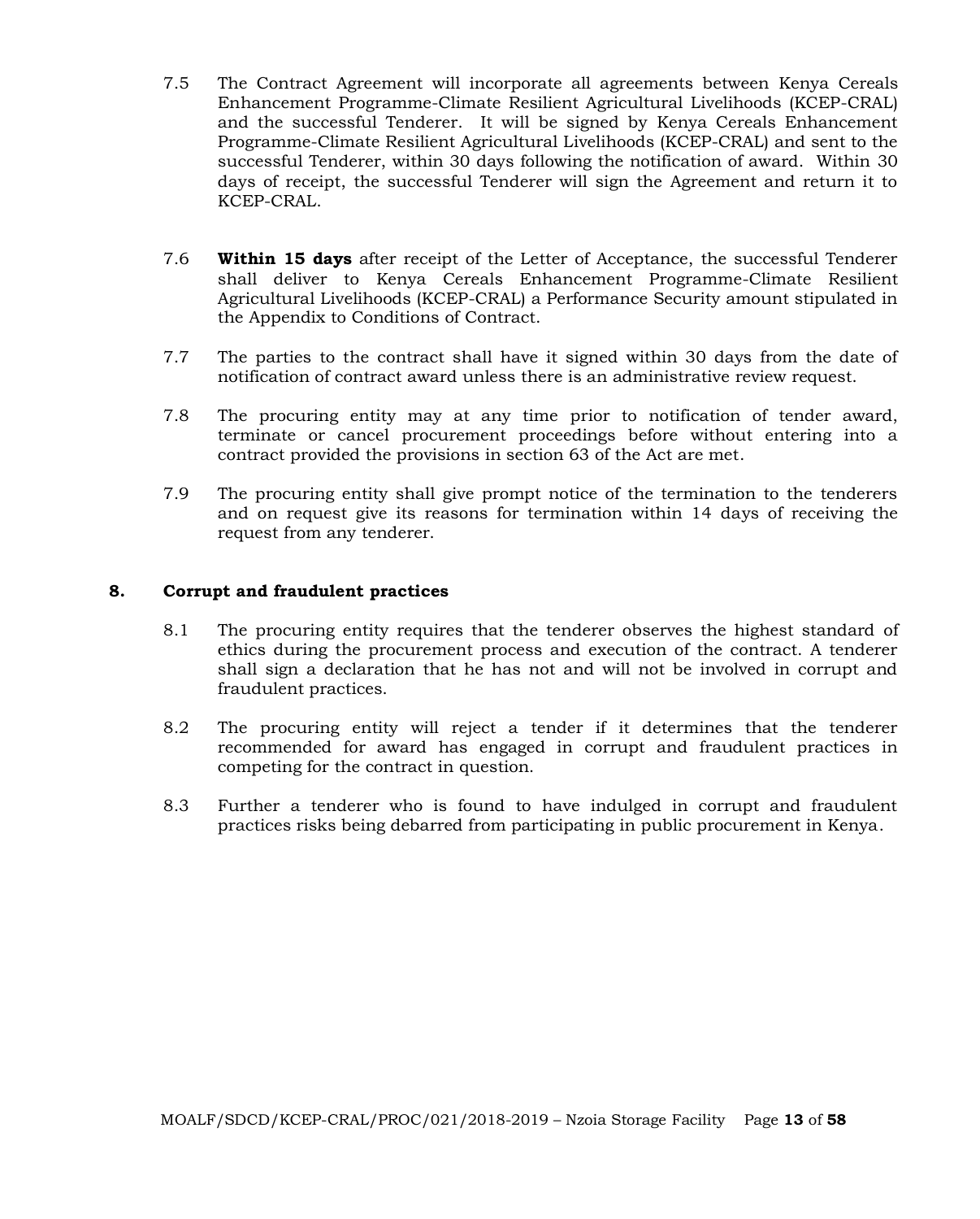# **APPENDIX TO INSTRUCTIONS TO TENDERERS**

The following information regarding the particulars of the tender shall complement, supplement or amend the provisions of the instructions to tenderers. Wherever there is a conflict between the provision of the instructions to tenderers and the provisions of the appendix, the provisions of the appendix herein shall prevail over those of the instructions to tenderers

| <b>INSTRUCTIONS</b> | PARTICULARS OF APPENDIX TO INSTRUCTIONS TO TENDERS                                 |  |  |
|---------------------|------------------------------------------------------------------------------------|--|--|
| <b>TO</b>           |                                                                                    |  |  |
| <b>TENDERERS</b>    |                                                                                    |  |  |
| <b>REFERENCE</b>    |                                                                                    |  |  |
| <b>ITT 1.1</b>      | The invitation is open to all eligible, qualified and competent bidders            |  |  |
|                     | registered with the National Construction Authority in category 4,5,6 and 7        |  |  |
|                     | only                                                                               |  |  |
|                     |                                                                                    |  |  |
| <b>ITT 1.6</b>      | The price to be charged for the tender document shall be Kshs.1,000/=<br>$\bullet$ |  |  |
|                     |                                                                                    |  |  |
|                     | The document may also be downloaded FREE OF CHARGE from the                        |  |  |
|                     | Ministry's website: www.kilimo.go.ke under "tender" links or from the              |  |  |
|                     | Programme Website www.kcepcral.go.ke                                               |  |  |
| <b>ITT 2.4</b>      | The original and two copies of the tender must be delivered to and dropped         |  |  |
|                     | in the tender box situated at the reception of MOALF Ground floor Kilimo           |  |  |
|                     | House, Cathedral Road. so as to reach the below address clearly marked:            |  |  |
|                     | "TENDER FOR REFURBISHMENT AND COMPLETION<br>OF<br><b>NZOIA</b>                     |  |  |
|                     | <b>COOPERATIVE</b><br><b>SOCIETY</b><br><b>WAREHOUSE":</b><br>MOALF/SDCD/KCEP-     |  |  |
|                     | CRAL/021/2018-2019 addressed and delivered to:                                     |  |  |
|                     |                                                                                    |  |  |
|                     | The Principal Secretary,                                                           |  |  |
|                     | <b>State Department of Agriculture,</b>                                            |  |  |
|                     |                                                                                    |  |  |
|                     | P.O. Box 30028-00100,                                                              |  |  |
|                     | Kilimo House, cathedral road, Nairobi                                              |  |  |
|                     | Tel: 0770174188                                                                    |  |  |
|                     | On or before: 12th February 2019 at 10.00am                                        |  |  |
|                     |                                                                                    |  |  |
| <b>ITT 3.6</b>      | Tenders shall remain valid for a period of one hundred and twenty (120)            |  |  |
|                     | days from the date of submission                                                   |  |  |
| <b>ITT 3.11</b>     | The tenderer shall furnish, as part of its tender, a tender security for the       |  |  |
|                     | amount of Ksh 100,000 with a Validity period of 150days                            |  |  |
| <b>ITT 5.1</b>      | There shall be a mandatory site visit that will be conducted <b>29th January</b>   |  |  |
|                     | 2019 at 10:00 am at Likuyani Sub County Agricultural offices at Kongoni            |  |  |
|                     | trading centre and a site visit certificate issued.                                |  |  |
|                     |                                                                                    |  |  |
|                     | Nzoia cooperative society warehouse located in Likuyani sub County of              |  |  |
|                     | Kakamega County at Nzoia ward, approximately 30 km from Likuyani sub               |  |  |
|                     |                                                                                    |  |  |
| $TTT$ 6.1           | <b>County headquarters.</b>                                                        |  |  |
|                     | Tenders will be opened on 12 <sup>th</sup> February 2019 at 10.30am in the         |  |  |
|                     | presence of the candidates' Representatives who choose to attend at                |  |  |
|                     | boardroom on 7th floor, Kilimo House.                                              |  |  |
|                     |                                                                                    |  |  |
|                     |                                                                                    |  |  |
|                     |                                                                                    |  |  |
|                     |                                                                                    |  |  |
|                     |                                                                                    |  |  |
|                     |                                                                                    |  |  |
|                     |                                                                                    |  |  |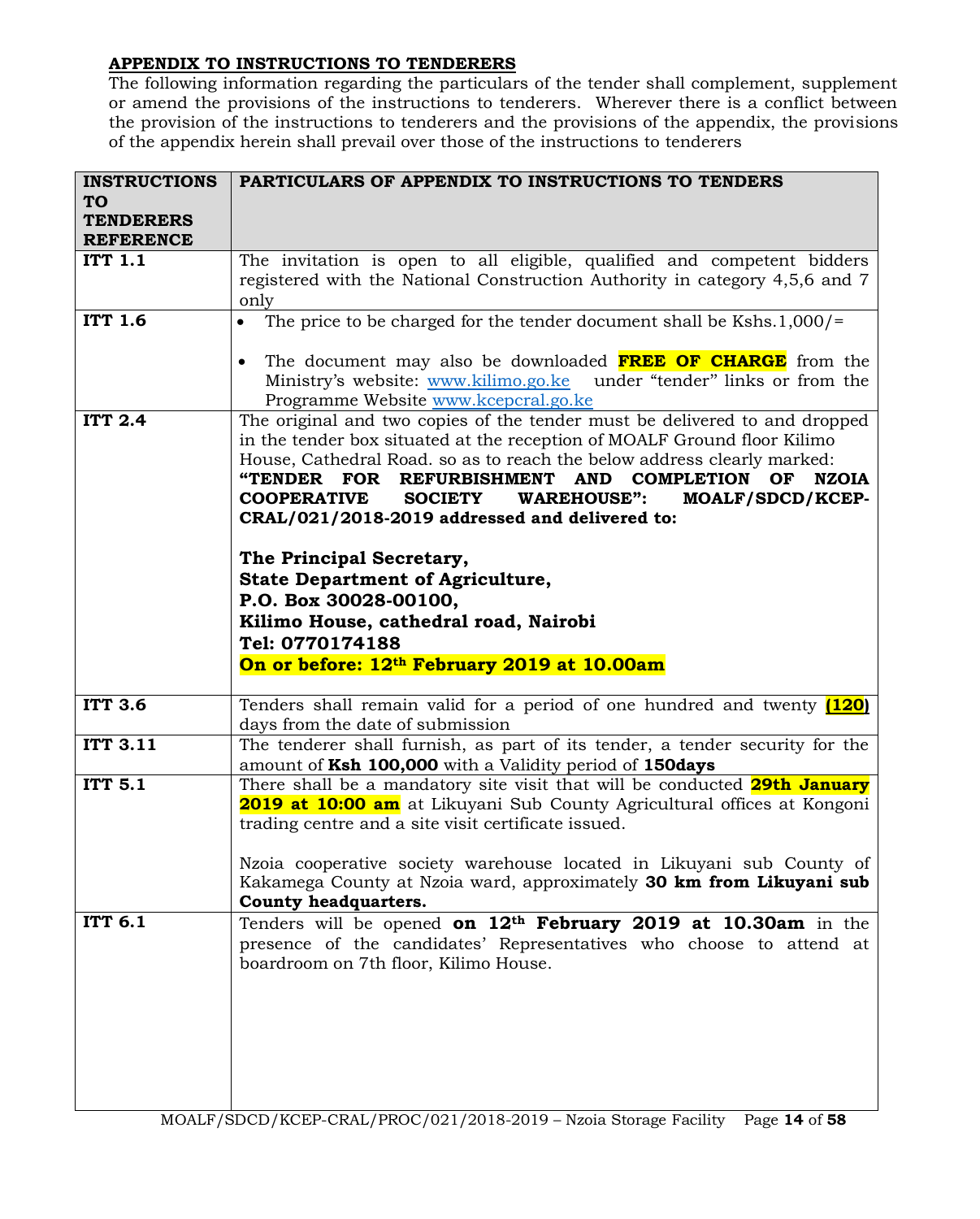| ITT 5.6.2 |
|-----------|
| $\#$      |
| 1.        |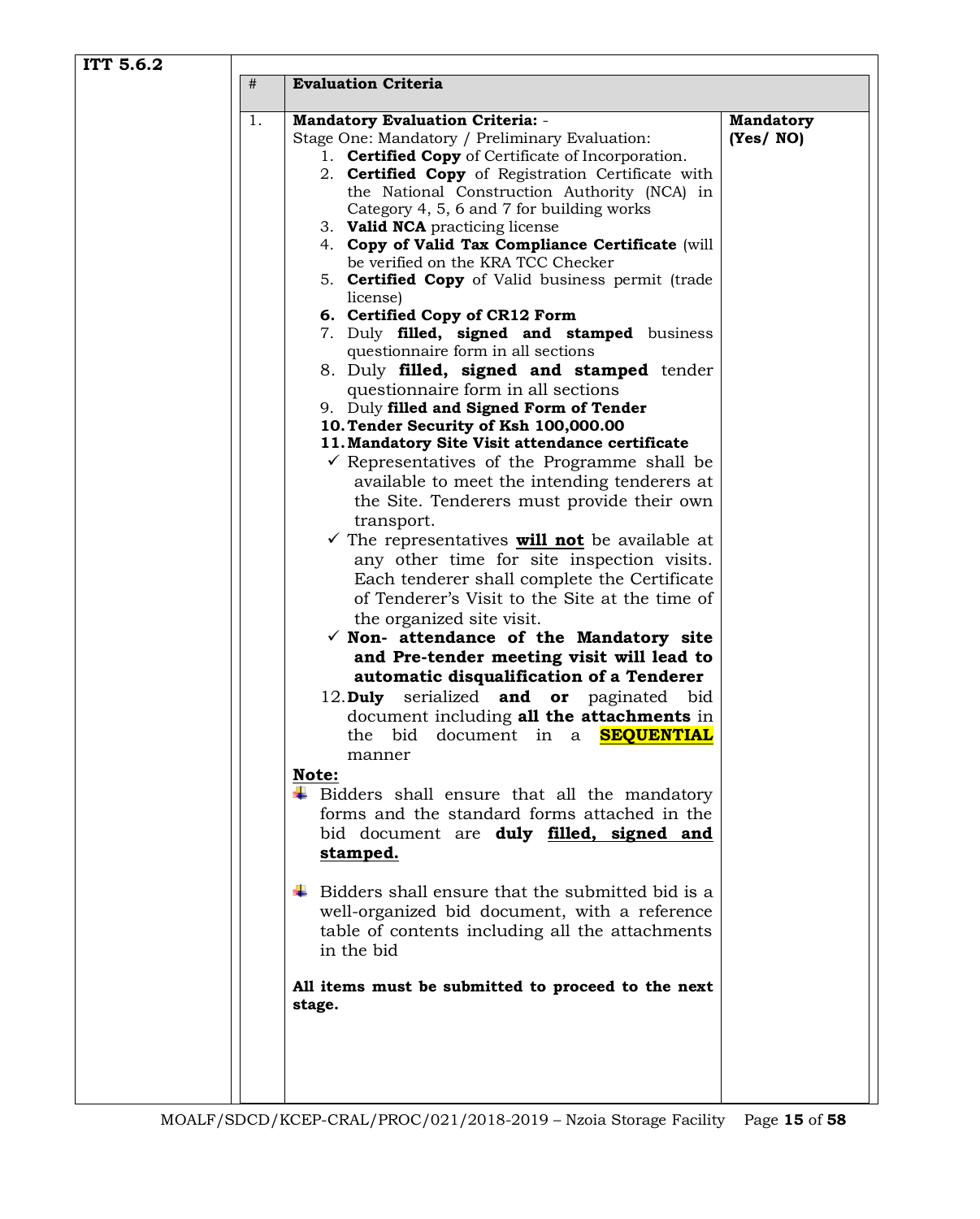|                                | $\overline{2}$ . | <b>Technical Evaluation</b>                                                                                                                                                                                                                                                                                                                                                                                                                                                                                                                                                                                                                                                                                                                                                                                                               | Pass/Fail |
|--------------------------------|------------------|-------------------------------------------------------------------------------------------------------------------------------------------------------------------------------------------------------------------------------------------------------------------------------------------------------------------------------------------------------------------------------------------------------------------------------------------------------------------------------------------------------------------------------------------------------------------------------------------------------------------------------------------------------------------------------------------------------------------------------------------------------------------------------------------------------------------------------------------|-----------|
|                                |                  | 1. Provide Evidence of previous works done in the<br>last three years with an annual turnover of Ksh<br>3,000,000.00<br>Building<br>as<br>contractor,<br>management contractor or subcontractor<br>2. Provide three (3) documentary evidence for<br>completion of works in the last three years.<br>(Attach Completion Certificates, contracts, letter<br>of reference giving details of the contract, value,<br>contact person and period of contract)<br>3. Provide Evidence of a reliable line of credit of a<br>minimum of Ksh 3,000,000.00<br>4. Provide Evidence that the construction firm is<br>equipped with skilled personnel that includes:<br>1. The Site Agent and the Foreman should have<br>a minimum of a diploma in construction<br>management and related field: Must Attach<br>copies of Qualification attained and CV |           |
|                                |                  | All the documents must be submitted to proceed to<br>financial Evaluation                                                                                                                                                                                                                                                                                                                                                                                                                                                                                                                                                                                                                                                                                                                                                                 |           |
|                                | 3.               | <b>Financial Evaluation</b>                                                                                                                                                                                                                                                                                                                                                                                                                                                                                                                                                                                                                                                                                                                                                                                                               |           |
|                                |                  | 1. Award shall be done on the lowest evaluated<br>total bid<br>2. The bidder with the lowest evaluated financial<br>bid will be recommended for the award of the<br>contract for the works<br>3. In case of discrepancy between unit price and<br>total in the price schedules/ BOQ, the unit price<br>shall prevail.<br>4. If there is a tie on the lowest quoted sum price,<br>competitive negotiations as prescribed in section<br>132 of the PPAD ACT 2015 shall be used to<br>determine award.<br>5. A person <b>shall not</b> be disqualified on the basis<br>that a bidder quoted above or below a certain<br>percentage of engineers estimate                                                                                                                                                                                     |           |
| Opening<br>of<br><b>Tender</b> |                  | <b>Clause 82:</b> There shall be no correction of errors. The tender sum submitted<br>and read out during the tender opening shall be absolute and final and shall<br>not be subject of correction, adjustment or amendment in any way by any<br>person or entity.                                                                                                                                                                                                                                                                                                                                                                                                                                                                                                                                                                        |           |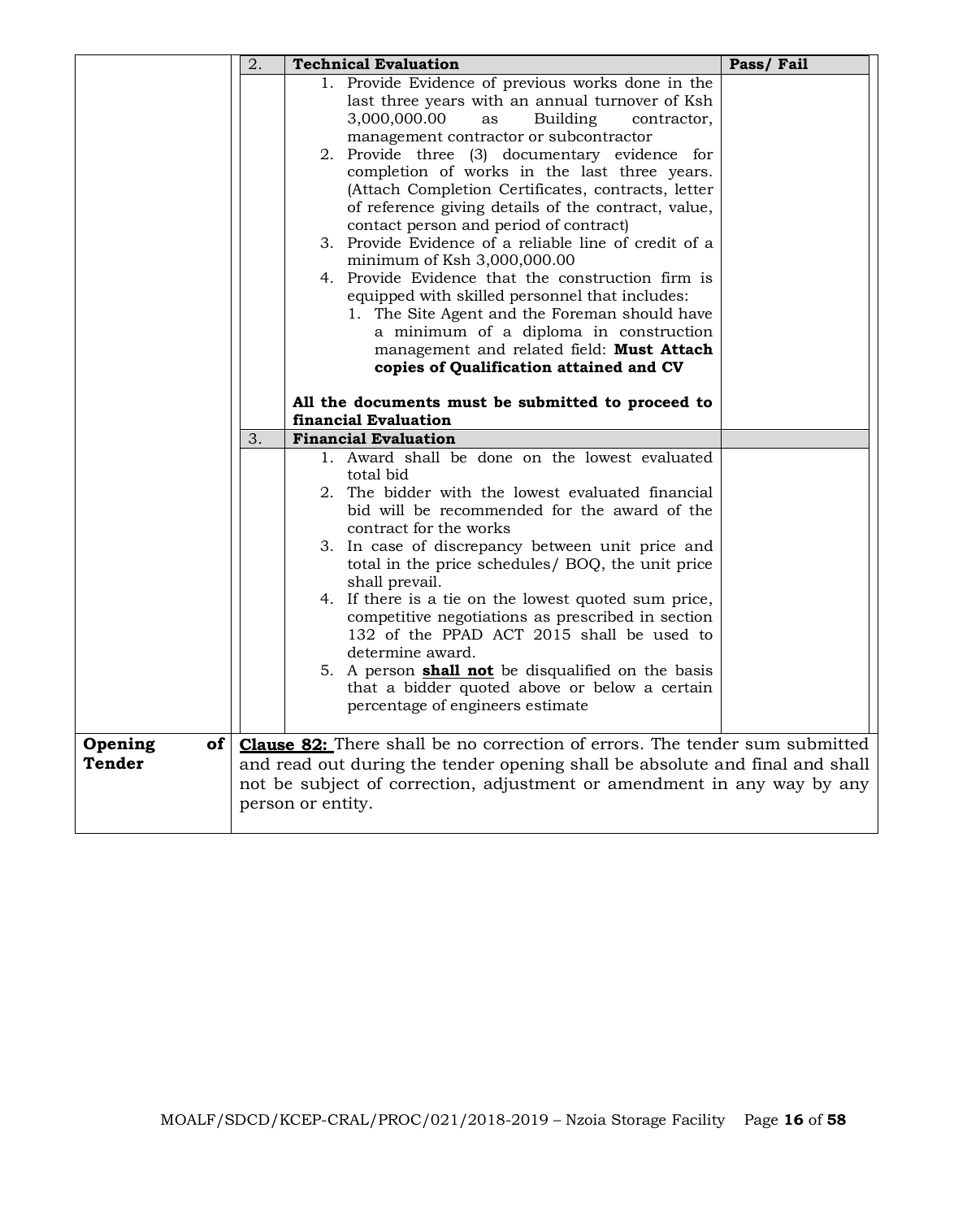# **SECTION III: CONDITIONS OF CONTRACT**

| 1.<br>2. |                                              | 18<br>19       |
|----------|----------------------------------------------|----------------|
| 3.       | EMPLOYER'S REPRESENTATIVE'S DECISIONS        | 19             |
| 4.       | WORKS, LANGUAGE AND LAW OF CONTRACT          | 19             |
| 5.       | SAFETY, TEMPORARY WORKS AND DISCOVERIES      | 20             |
| 6.       |                                              | 20             |
| 7.       |                                              | 20             |
| 8.       |                                              | 20             |
| 9.       |                                              | 20             |
|          |                                              | 21             |
|          |                                              | 21             |
|          | 12. BILLS OF QUANTITIES/SCHEDULE OF RATES    | 22             |
|          | 14. PAYMENT CERTIFICATES AND FINAL ACCOUNT   | 22<br>23       |
|          |                                              | 24             |
|          |                                              | 24<br>25<br>25 |
|          | 20. CORRUPT GIFTS AND PAYMENTS OF COMMISSION | 27<br>28       |
| 22.      | APPENDIX TO CONDITIONS OF CONTRACT           | 29             |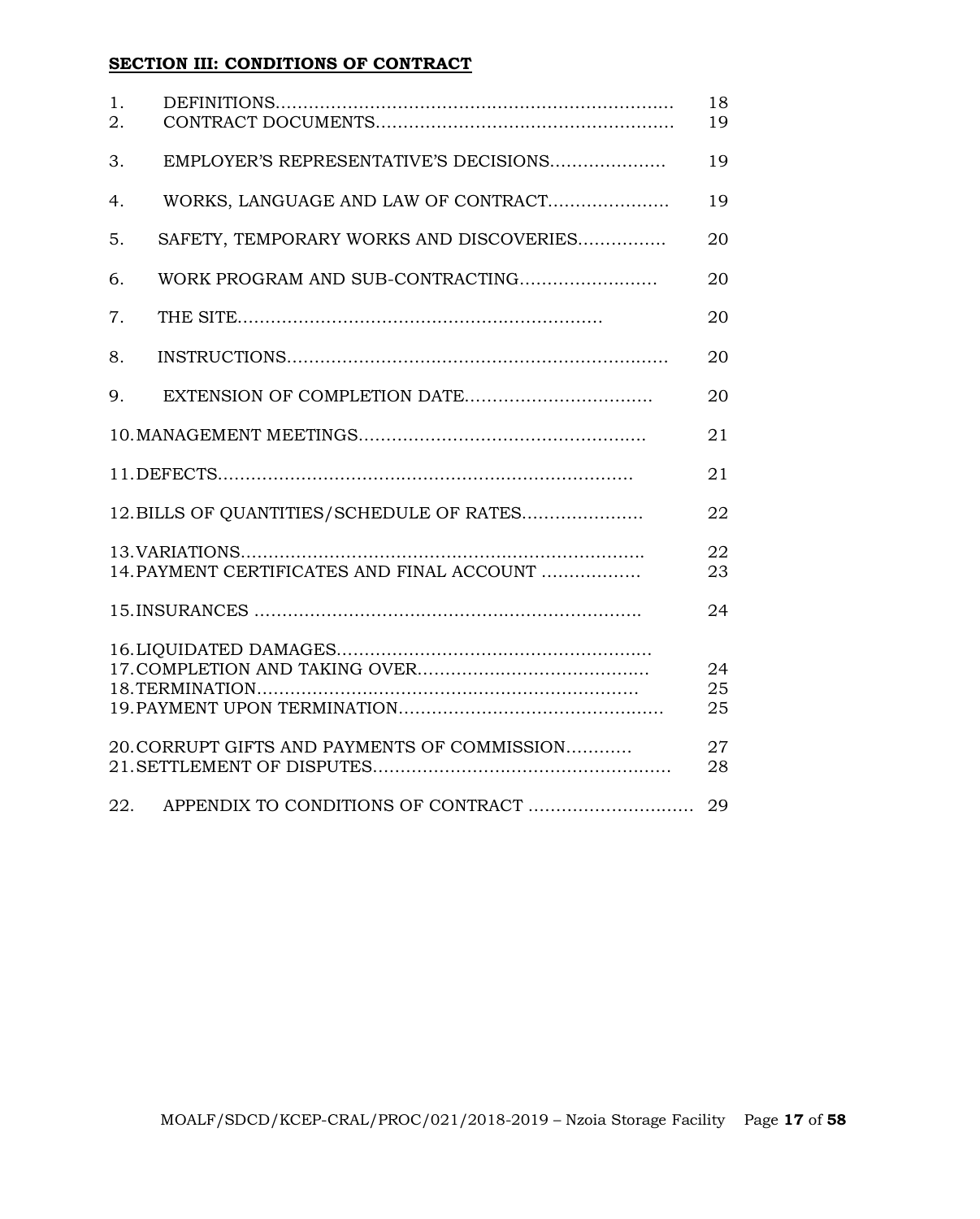#### **SECTION III - CONDITIONS OF CONTRACT**

#### **1. Definitions**

1.1 In this Contract, except where context otherwise requires, the following terms shall be interpreted as indicated;

**"Bills of Quantities" means** the priced and completed Bill of Quantities forming part of the tender.

**"Schedule of Rates"** means the priced Schedule of Rates forming part of the tender.

**"The Completion Date" means** the date of completion of the Works as certified by the Employer's Representative.

**"The Contract"** means the agreement entered into by Kenya Cereals Enhancement Programme-Climate Resilient Agricultural Livelihoods (KCEP-CRAL) and the Contractor as recorded in the Agreement Form and signed by the parties.

**"The Contractor" refers** to the person or corporate body whose tender to carry out the Works has been accepted by the Employer.

**"The Contractor's Tender"** is the completed tendering document submitted by the Contractor to the Employer.

**"The Contract Price" is** the price stated in the Letter of Acceptance.

**"Days" are** calendar days; **"Months"** are calendar months.

**"A Defect"** is any part of the Works not completed in accordance with the Contract.

**"The Defects Liability Certificate" is** the certificate issued by Employer's Representative upon correction of defects by the Contractor.

**"The Defects Liability Period" is** the period named in the Appendix to Conditions of Contract and calculated from the Completion Date.

**"Drawings" include** calculations and other information provided or approved by the Employer's Representative for the execution of the Contract.

**"Employer" is** KCEP-CRAL and is the party who employs the Contractor to carry out the Works.

**"Equipment" is** the Contractor's machinery and vehicles brought temporarily to the Site for the execution of the Works.

**"Site" means** the place or places where the permanent Works are to be carried out including workshops where the same is being prepared.

**"Materials" are** all supplies, including consumables, used by the Contractor for incorporation in the Works.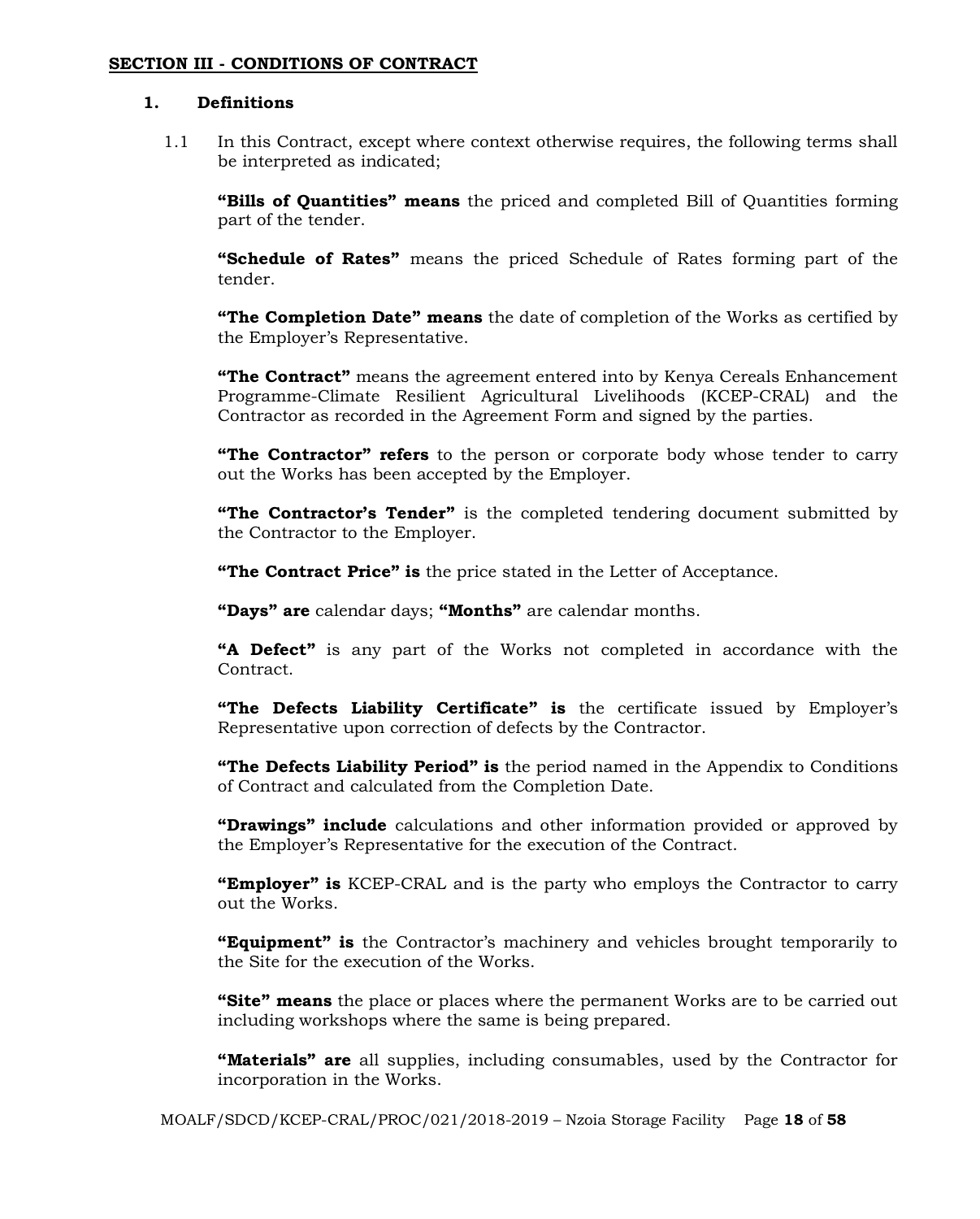**"Employer's Representative" is** the person appointed by Kenya Cereals Enhancement Programme-Climate Resilient Agricultural Livelihoods (KCEP-CRAL) and notified to the Contractor for the purpose of supervision of the Works.

**"Specification" means** the Specification of the Works included in the Contract.

**"Start Date" is** the date when the Contractor shall commence execution of the Works.

**"A Subcontractor" is** a person or corporate body who has a Contract with the Contractor to carry out a part of the Work in the Contract, which includes Work on the Site.

**"Temporary works" are** works designed, constructed, installed, and removed by the Contractor which are needed for construction or installation of the Works.

**"A Variation" is** an instruction given by the Employer's Representative which varies the Works.

**"The Works" are** what the Contract requires the Contractor to construct, install, and turnover to the Employer.

#### **2. Contract Documents**

- 2.1 The following documents shall constitute the Contract documents and shall be interpreted in the following order of priority;
	- (1) Agreement,
	- (2) Letter of Acceptance,
	- (3) Contractor's Tender,
	- (4) Conditions of Contract,
	- (5) Specifications,
	- (6) Drawings,
	- (7) Bills of Quantities or Schedule of Rates

#### **3. Employer's Representative's Decisions**

3.1 Except where otherwise specifically stated, the Employer's Representative will decide contractual matters between KCEP-CRAL and the Contractor in the role representing the Employer.

#### **4. Works, Language and Law of Contract**

- 4.1 The Contractor shall construct and install the Works in accordance with the Contract documents. The Works may commence on the Start Date and shall be carried out in accordance with the Program submitted by the Contractor, as updated with the approval of the Employer's Representative, and complete them by the Intended Completion Date.
- 4.2 The ruling language of the Contract shall be English language and the law governing the Contract shall be the law of the Republic of Kenya.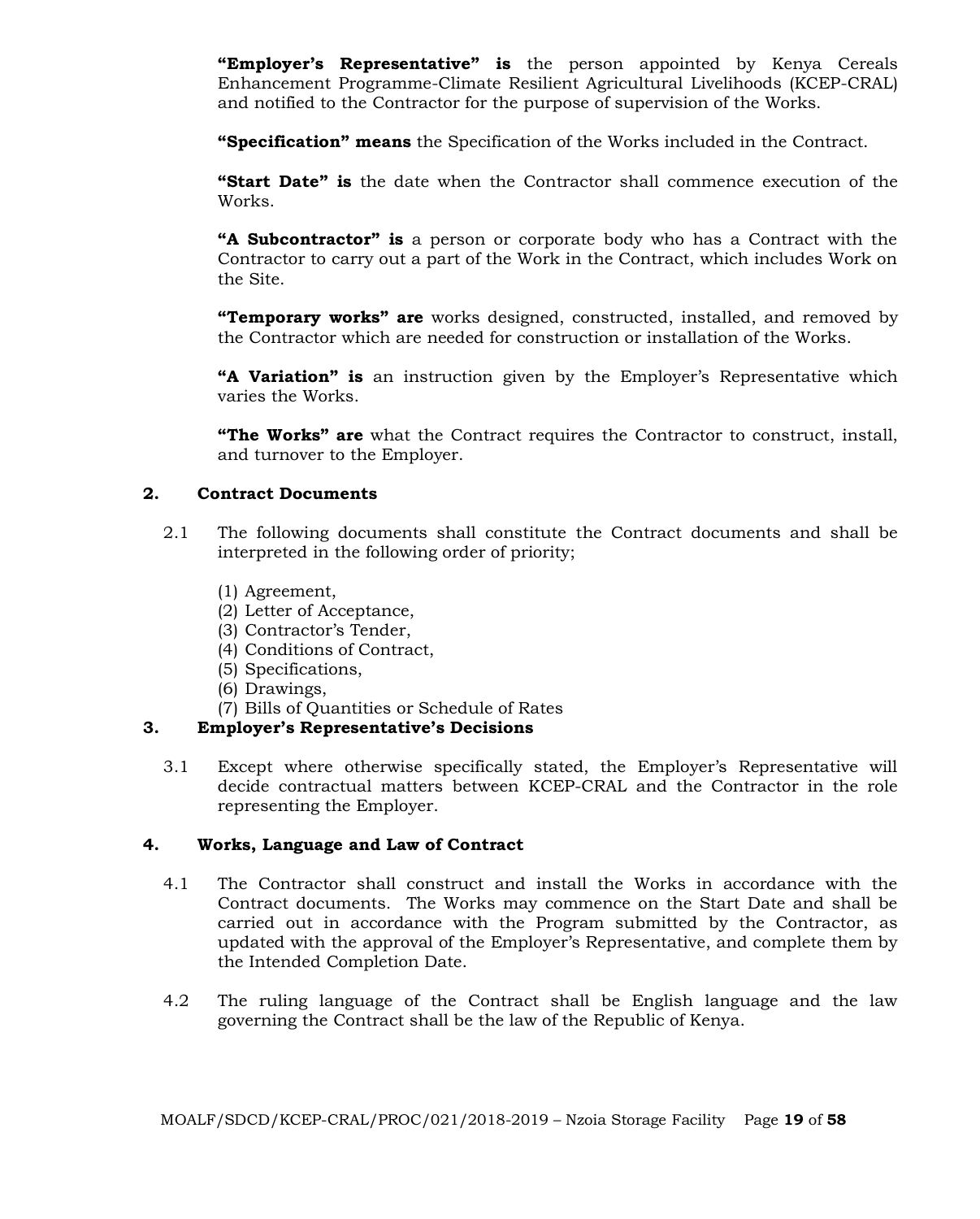# **5. Safety, Temporary works and Discoveries**

- 5.1 The Contractor shall be responsible for design of temporary works and shall obtain approval of third parties to the design of the temporary works where required.
- 5.2 The Contractor shall be responsible for the safety of all activities on the Site.
- 5.3 Anything of historical or other interest or significant value unexpectedly discovered on the Site shall be the property of the Employer. The Contractor shall notify the Employer's Representative of such discoveries and carry out the Employer's Representative's instructions for dealing with them.

# **6. Work Program and Sub-contracting**

- 6.2 Within seven days after Site possession date, the Contractor shall submit to the Employer's Representative for approval a program showing the general methods, arrangements, order and timing for all the activities in the Works.
- 6.3 The Contractor shall not sub-contract the Works (but only to a maximum of 25 percent of the Contract Price) with the approval of the Employer's Representative. However, he shall not assign the Contract without the approval of Kenya Cereals Enhancement Programme-Climate Resilient Agricultural Livelihoods (KCEP-CRAL) in writing. Sub-contracting shall not alter the Contractor's obligations.

# **7. The site**

- 7.1 Kenya Cereals Enhancement Programme-Climate Resilient Agricultural Livelihoods (KCEP-CRAL) shall give possession of all parts of the Site to the Contractor.
- 7.2 The Contractor shall allow the Employer's Representative and any other person authorized by the Employer's Representative, access to the Site and to any place where work in connection with the Contract is being carried out or is intended to be carried out.

# **8. Instructions**

8.1 The Contractor shall carry out all instructions of the Employer's Representative which are in accordance with the Contract.

# **9. Extension of Completion Date**

- 9.1 The Employer's Representative shall extend the Completion Date if an occurrence arises which makes it impossible for completion to be achieved by the Intended Completion Date. The Employer's Representative shall decide whether and by how much to extend the Completion Date.
- 9.2 For the purposes of this clause, the following occurrences shall be valid for consideration;

Delay by: - (a) force majeure, or

(b) reason of any exceptionally adverse weather conditions, or

MOALF/SDCD/KCEP-CRAL/PROC/021/2018-2019 – Nzoia Storage Facility Page **20** of **58**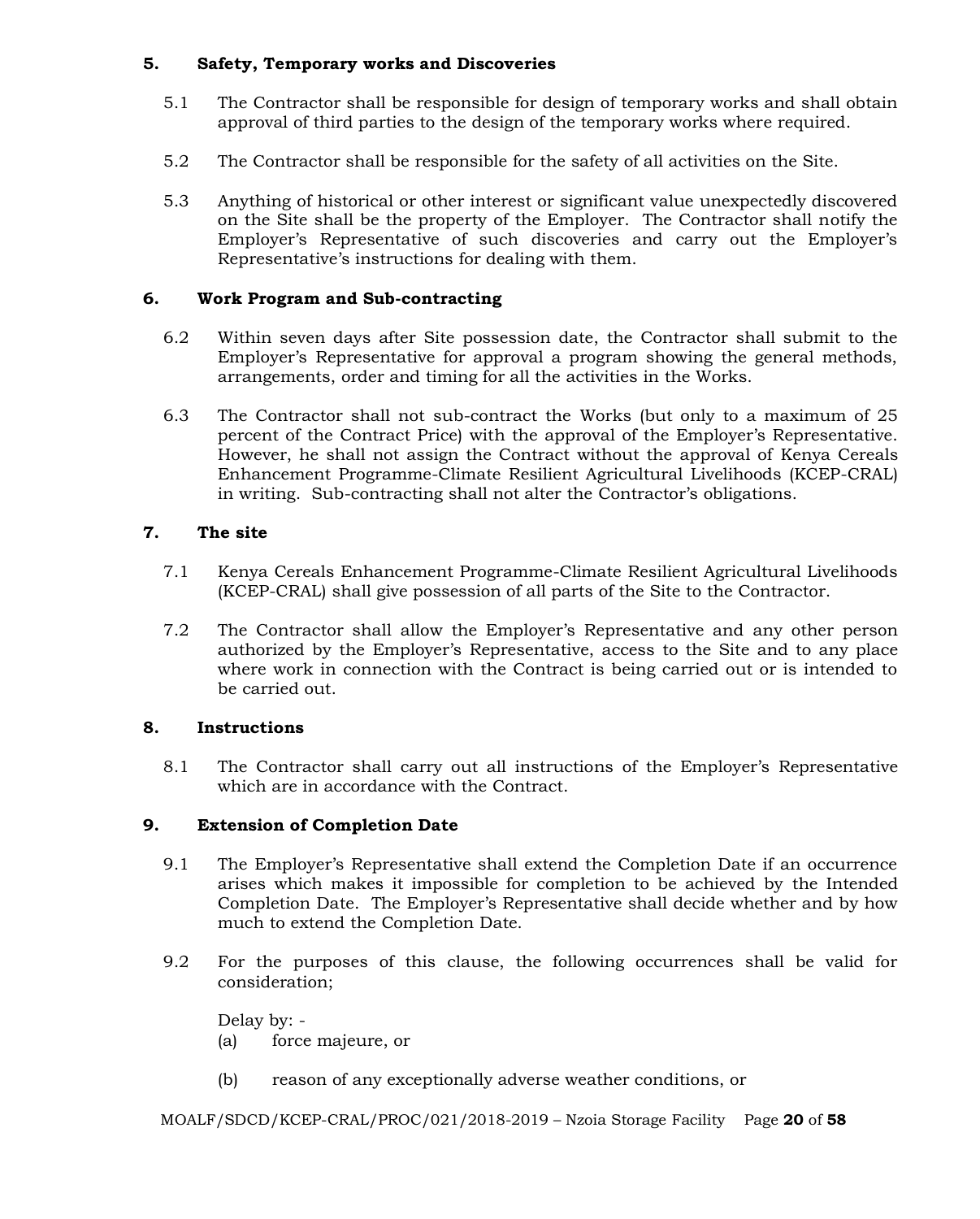- (c) reason of civil commotion, strike or lockout affecting any of the trades employed upon the Works or any of the trades engaged in the preparation, manufacture or transportation of any of the goods or materials required for the Works, or
- (d) reason of the Employer's Representative's instructions issued under these Conditions, or
- (e) reason of the contractor not having received in due time necessary instructions, drawings, details or levels from the Employer's Representative for which he specifically applied in writing on a date which having regard to the date for Completion stated in the appendix to these Conditions or to any extension of time then fixed under this clause was neither unreasonably distant from nor unreasonably close to the date on which it was necessary for him to receive the same, or
- (f) delay on the part of artists, tradesmen or others engaged by Kenya Cereals Enhancement Programme-Climate Resilient Agricultural Livelihoods (KCEP-CRAL) in executing work not forming part of this Contract, or
- (g) reason of delay by statutory or other services providers or similar bodies engaged directly by the Employer, or
- (h) reason of opening up for inspection of any Work covered up or of the testing or any of the Work, materials or goods in accordance with these conditions unless the inspection or test showed that the Work, materials or goods were not in accordance with this Contract, or
- (i) reason of delay in appointing a replacement Employer's Representative, or
- (j) reason of delay caused by the late supply of goods or materials or in executing Work for which Kenya Cereals Enhancement Programme-Climate Resilient Agricultural Livelihoods (KCEP-CRAL) or his agents are contractually obliged to supply or to execute as the case may be, or
- (k) delay in receiving possession of or access to the Site.

# **10. Management Meetings**

- 10.1 A Contract management meeting shall be held regularly and attended by the Employer's Representative and the Contractor. Its business shall be to review the plans for the remaining Work. The Employer's Representative shall record the business of management meetings and provide copies of the record to those attending the meeting and the Employer. The responsibility of the parties for actions to be taken shall be decided by the Employer's Representative either at the management meeting or after the management meeting and stated in writing to all who attend the meeting.
- 10.2 Communication between parties shall be effective only when in writing.

# **11. Defects**

MOALF/SDCD/KCEP-CRAL/PROC/021/2018-2019 – Nzoia Storage Facility Page **21** of **58** 11.1 The Employer's Representative shall inspect the Contractor's work and notify the Contractor of any defects that are found. Such inspection shall not affect the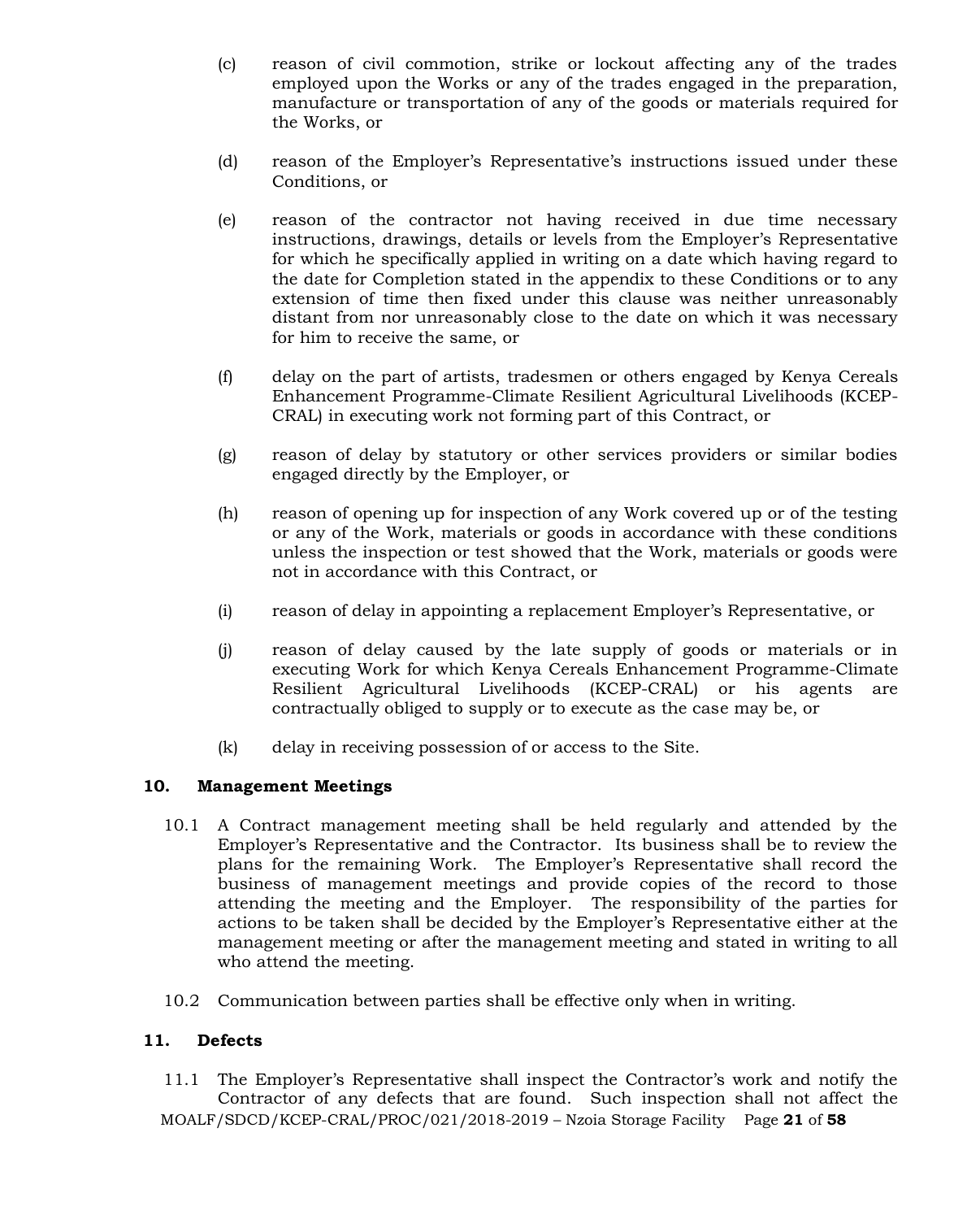Contractor's responsibilities. The Employer's Representative may instruct the Contractor to search for a defect and to uncover and test any Work that the Employer's Representative considers may have a defect. Should the defect be found, the cost of uncovering and making good shall be borne by the Contractor. However, if there is no defect found, the cost of uncovering and making good shall be treated as a variation and added to the Contract Price.

- 11.2 The Employer's Representative shall give notice to the Contractor of any defects before the end of the Defects Liability Period, which begins at Completion, and is defined in the Appendix to Conditions of Contract.
- 11.3 Every time notice of a defect is given, the Contractor shall correct the notified defect within the length of time specified by the Employer's Representative's notice. If the Contractor has not corrected a defect within the time specified in the Employer's Representative's notice, the Employer's Representative will assess the cost of having the defect corrected by other parties and such cost shall be treated as a variation and be deducted from the Contract Price.

#### **12. Bills of Quantities**

- 12.1 The Bills of Quantities shall contain items for the construction, installation, testing and commissioning of the Work to be done by the Contractor. The Contractor will be paid for the quantity of the Work done at the rates in the Bills of Quantities/Schedule of Rates for each item. Items against which no rate is entered by the Tenderer will not be paid for when executed and shall be deemed covered by the rates for other items in the Bills of Quantities/Schedule of Rates.
- 12.2 Where Bills of Quantities do not form part of the Contract, the Contract Price shall be a lump sum (which shall be deemed to have been based on the rates in the Schedule of Rates forming part of the tender) and shall be subject to remeasurement after each stage.

# **13. Variations**

- 13.1 An amendment or a variation to a contract resulting from the contract shall only be effective only:
	- a) The Variation or amendment has been approved in writing by the respective awarding authority
	- b) The Variation is after twelve months from the date of signing the contract.
- 13.2 The Contractor shall provide the Employer's Representative with a quotation for carrying out the variations when requested to do so. The Employer's Representative shall assess the quotation and shall obtain the necessary authority from Kenya Cereals Enhancement Programme-Climate Resilient Agricultural Livelihoods (KCEP-CRAL) before the variation is ordered.
- 13.3 If the Work in the variation corresponds with an item description in the Bill of Quantities/Schedule of Rates, the rate in the Bill of Quantities/Schedule of Rates shall be used to calculate the value of the variation. If the nature of the Work in the variation does not correspond with items in the Bill of Quantities/Schedule of Rates, the quotation by the Contractor shall be in the form of new rates for the relevant items of Work.
- MOALF/SDCD/KCEP-CRAL/PROC/021/2018-2019 Nzoia Storage Facility Page **22** of **58** 13.4 If the Contractor's quotation is unreasonable, the Employer's Representative may order the variation and make a change to the Contract Price, which shall be based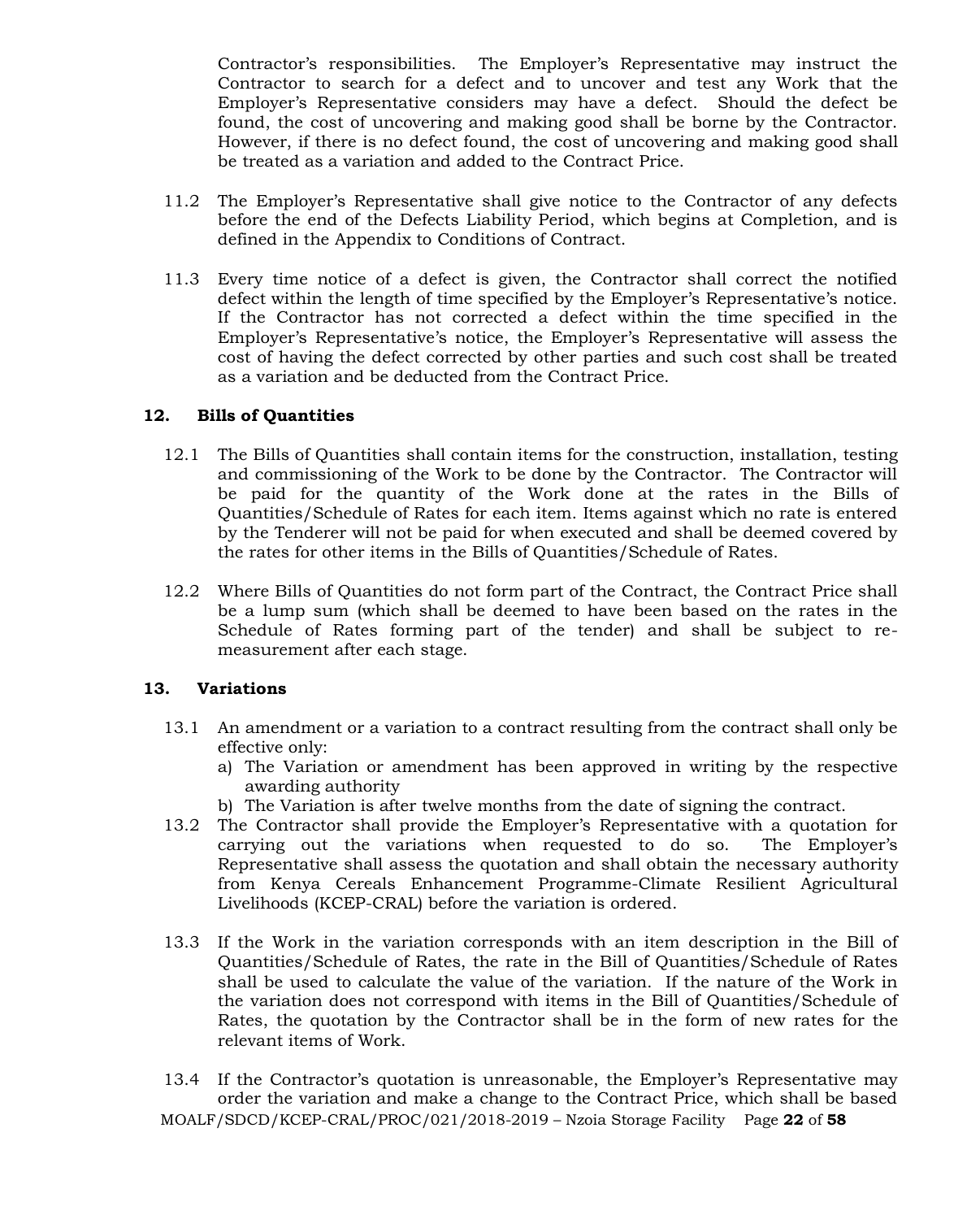on the Employer's Representative's own forecast of the effects of the variation on the Contractor's costs.

#### **14. Payment Certificates and Final Account**

14.1 The Contractor shall be paid after each of the following stages of Work listed here below (subject to re-measurement by the Employer's Representative of the Work done in each stage before payment is made). In case of lump-sum Contracts, the valuation for each stage shall be based on the quantities so obtained in the remeasurement and the rates in the Schedule of Rates.

(i) Advance payment: There shall be no advance payment for the refurbishment works in this contract.

- (ii) First stage: construction of walls and fitting of windows and doors
- (iii) Second stage: Electrical works, painting and other fittings
- (iv) Third stage: End of defect liability period
- (v) After defects liability period
- 14.2 Upon deciding that Works included in a particular stage are complete, the Contractor shall submit to the Employer's Representative his application for payment. The Employer's Representative shall check, adjust if necessary and certify the amount to be paid to the Contractor within 21 days of receipt of the Contractor's application. KCEP-CRAL shall pay the Contractor the amounts so certified within 30 days of the date of issue of each Interim Certificate.
- 14.3 The Contractor shall supply the Employer's Representative with a detailed final account of the total amount that the Contractor considers payable under the Contract before the end of the Defects Liability Period. The Employer's Representative shall issue a Defect Liability Certificate and certify any final payment that is due to the Contractor within 30 days of receiving the Contractor's account if it is correct and complete. If it is not, the Employer's Representative shall issue within 21 days a schedule that states the scope of the corrections or additions that are necessary. If the final account is still unsatisfactory after it has been resubmitted, the Employer's Representative shall decide on the amount payable to the Contractor and issue a Final Payment Certificate. Kenya Cereals Enhancement Programme-Climate Resilient Agricultural Livelihoods shall pay the Contractor the amount so certified within 60 days of the issue of the Final Payment Certificate.
- 14.4 If the period laid down for payment to the Contractor upon each of the Employer's Representative' Certificate by Kenya Cereals Enhancement Programme-Climate Resilient Agricultural Livelihoods (KCEP-CRAL) has been exceeded, the Contractor shall be entitled to claim simple interest calculated pro-rata on the basis of the number of days delayed at the

Central Bank of Kenya's average base lending rate prevailing on the first day the payment becomes overdue. The Contractor will be required to notify Kenya Cereals Enhancement Programme-Climate Resilient Agricultural Livelihoods (KCEP-CRAL) within 15 days of receipt of delayed payments of his intentions to claim interest.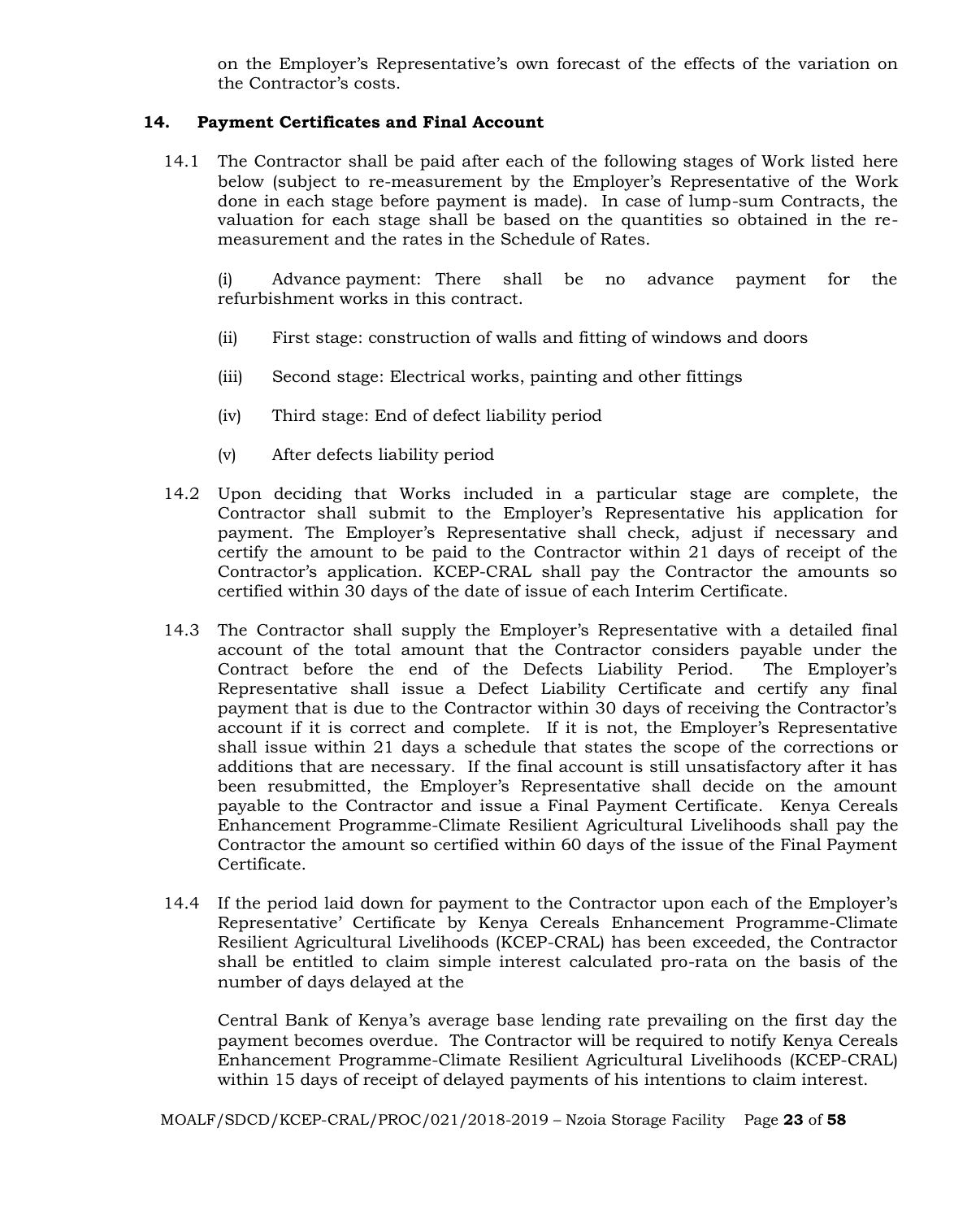# **15. Interim Payment Certificate**

- 15.1 The Contractor shall forward to the Engineer an Interim Payment Certificate based on the conditions stipulated in clause 14.1. The Engineer if necessary shall prompt and make any further amendments and corrections to the Interim Payment Certificate.
- 15.2 The Engineer shall not unreasonably withhold certifying an Interim Payment Certificate and in case of likely delay in establishing the value of an item, such item may be set aside and the remainder certified for payment.
- 15.3 Within 21 days after receipt of the Interim Payment Certificate and subject to the Contractor having made such further amendments and corrections as the Engineer may require, the Engineer will forward to the Client the certified Interim Payment Certificate.

# **16. Employment of Local Personnel**

16.1 The Contractor is encouraged, to the extent practicable and reasonable, to employ staff and labour with appropriate qualifications and experience who are local citizens.

# **17. Safety, Security and Protection of The Environment**

- 17.1 The Contractor shall observe the following measures with a view to reducing or elimination adverse environmental effects by the site works:
	- a) All quarries and borrow pits shall be filled and landscaped to their original state after extraction of construction material.
	- b) Soil erosion due to surface runoff or water from roof or other catchment sources should be avoided by putting in place proper erosion control measures that shall include, but are not limited to grassing and planting if trees.
	- c) The contractor should ensure that the construction site is well fenced off for maximum security

# **18. Insurance**

18.1 The Contractor shall be responsible for and shall take out appropriate cover against, among other risks, personal injury; loss of or damage to the Works, materials and plant; and loss of or damage to property.

# **19. Liquidated Damages**

19.1 The Contractor shall pay liquidated damages to Kenya Cereals Enhancement Programme-Climate Resilient Agricultural Livelihoods at the rate 0.2 per cent of the Contract price per day for each day that the actual Completion Date is later than the Intended Completion Date. Kenya Cereals Enhancement Programme-Climate Resilient Agricultural Livelihoods may deduct liquidated damages from payments due to the Contractor. Payment of liquidated damages shall not affect the Contractor's liabilities.

# **20. Completion and Taking Over**

20.1 Upon deciding that the Work is complete the Contractor shall request the Employer's Representative to issue a Certificate of Completion of the Works, upon deciding that the Work is completed.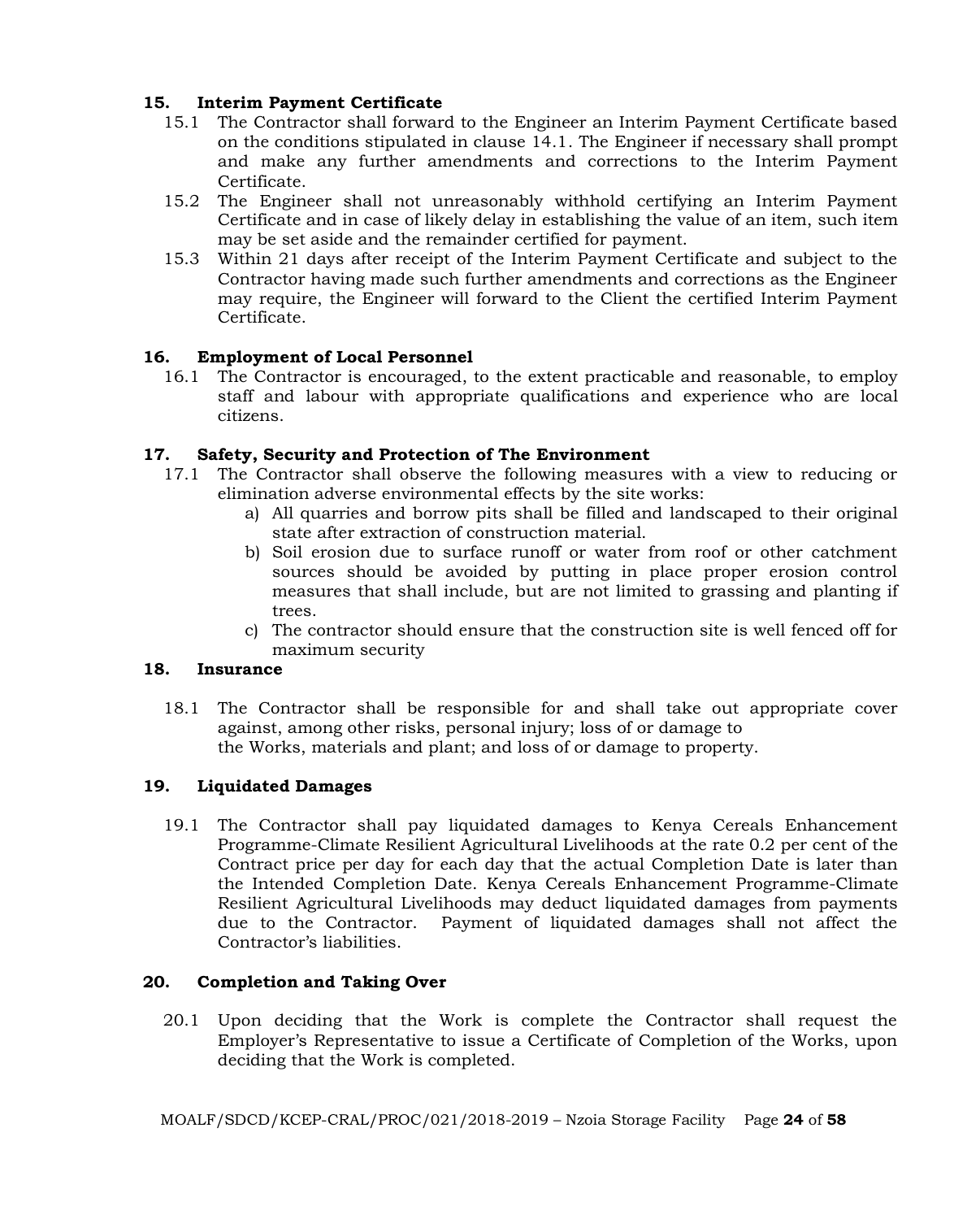Kenya Cereals Enhancement Programme-Climate Resilient Agricultural Livelihoods shall take over the Site and the Works within seven days of the Employer's Representative issuing a Certificate of Completion.

# **21. Payment of Retention Money and Defects Liability Period**

- 21.1 A retention amounting to the **10% of the total Bid** shall be made by the Engineer in the first and the following Interim Payment Certificates until the amount retained shall reach the "Limit of Retention Money which is 10%.
- 21.2 Upon the issue of the Taking-Over Certificate, with respect to the whole of the works one half of the retention money shall become due and shall be paid to the Contractor when the Engineer shall certify in writing that the last section of the whole works has been substantially completed.
- 21.3 Upon expiration of the Defects Liability Period for the works, the other half of the Retention Money shall be certified by the Engineer for payment to the Contractor.
- 21.4 The defects liability period shall be **six (6) months.**

# **22. Termination**

- 22.1 Kenya Cereals Enhancement Programme-Climate Resilient Agricultural Livelihoods or the Contractor may terminate the Contract if the other party causes a fundamental breach of the Contract. These fundamental breaches of Contract shall include, but shall not be limited to, the following;
	- (a) the Contractor stops Work for 30 days continuously without reasonable cause or authority from the Employer's Representative;
	- (b) the Contractor is declared bankrupt or goes into liquidation other than for a reconstruction or amalgamation;
	- (c) a payment certified by the Employer's Representative is not paid by Kenya Cereals Enhancement Programme-Climate Resilient Agricultural Livelihoods to the Contractor within 30 days after the expiry of the payment periods stated in sub clauses 14.2 and 14.3 hereinabove.
	- (d) the Employer's Representative gives notice that failure to correct a particular defect is a fundamental breach of Contract and the Contractor fails to correct it within a reasonable period of time.
- 22.2 If the Contract is terminated, the Contractor shall stop Work immediately, and leave the Site as soon as reasonably possible. The Employer's Representative shall immediately thereafter arrange for a meeting for the purpose of taking record of the Works executed and materials, goods, equipment and temporary buildings on Site.

# **23. Statement at Completion**

- 23.1 Not later than 60 days after the issue of the Taking-Over Certificate in respect of the whole of the works, the Contractor shall submit to the Engineer a statement at completion showing in detail, in a form approved by the Engineer;
- 23.2 The final value of all work done in accordance with the Contract up to the date stated in such Taking-Over Certificate.
- 23.3 Any further sums which the Contractor considers to be due and an estimate of amounts that the Contractor considers will become due to him under the Contract.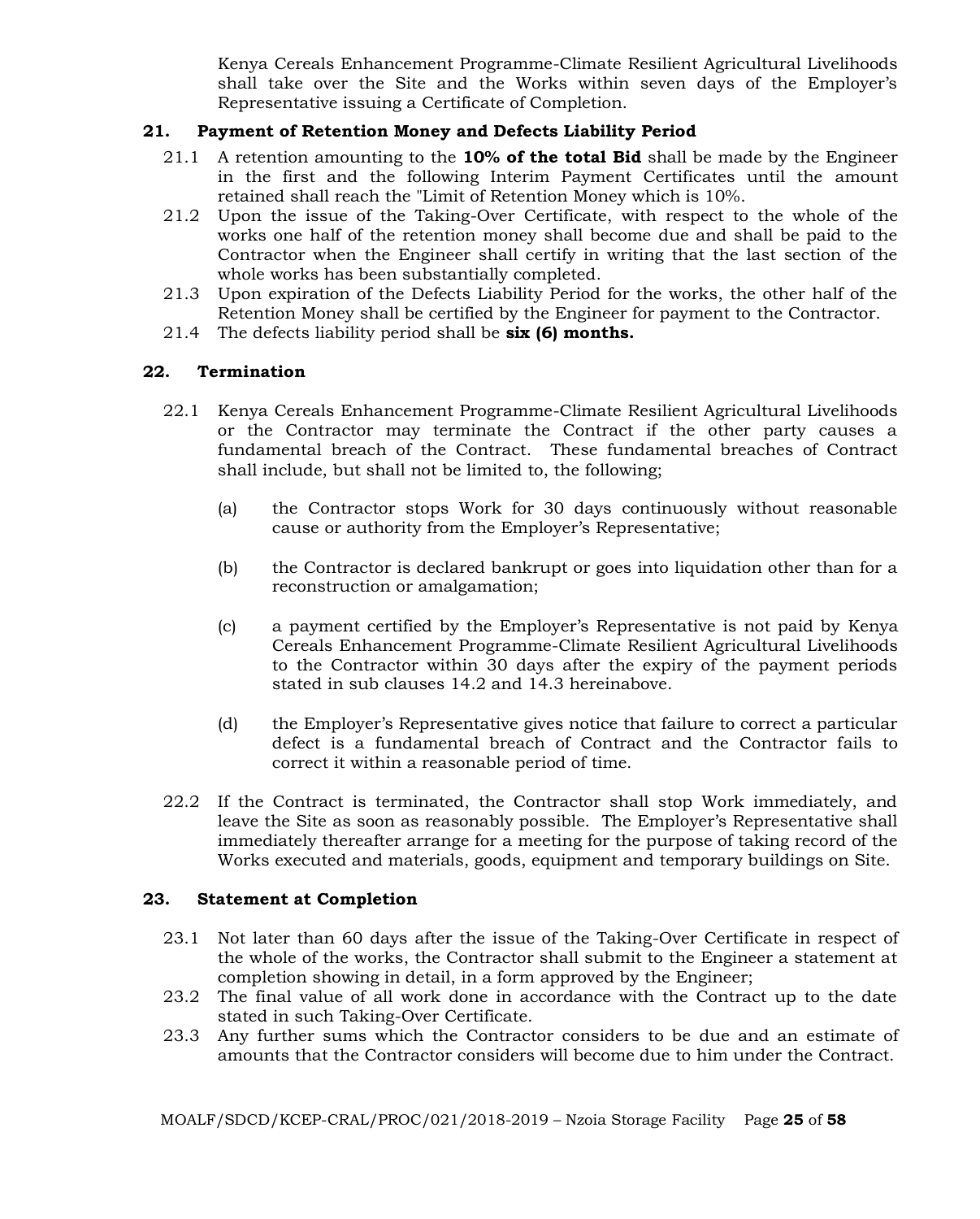23.4 Estimate amounts shall be shown separately in the Statement at Completion. The Contractor shall amend and correct the Statement as directed by the Engineer and submit a Certificate at Completion to be processed as in Clause 15.

# **24. Final Payment Certificate**

- 24.1 Upon acceptance of the Final Statement as completion as given in Clause 23, the Engineer shall prepare a Final Payment Certificate which shall be delivered to the Contractor's authorized agent or representative for his signature. The Final Payment Certificate shall state;
	- a) The final value of all work done in accordance with the Contract; after giving credit to the Client for all amounts previously paid by the Client, the balance, if any, due from the Client to the Contractor or the Contractor to the Client.
- 24.2 Certificate shall be issued for any sum due to the Contractor even if such is less than the contract sum.
- 24.3 unless the Contractor notifies the Engineer of his objection to the Final Certificate within fourteen days of delivery thereof he shall be deemed to have agreed that he accepts the total Contract Price as set out in the Final Certificate as full settlement for all Work Done under the Contract including any variations and omissions thereof but excluding any variations and claims previously made in writing.

# **25. Payment Upon Termination**

- 25.1 Kenya Cereals Enhancement Programme-Climate Resilient Agricultural Livelihoods may employ and pay other persons to carry out and complete the Works and to rectify any defects and may enter upon the Works and use all materials on Site, plant, equipment and temporary works.
- 25.2 The Contractor shall, during the execution or after the completion of the Works under this clause, remove from the Site as and when required within such reasonable time as the Employer's Representative may in writing specify, any temporary buildings, plant, machinery, appliances, goods or materials belonging to him, and in default thereof , Kenya Cereals Enhancement Programme-Climate Resilient Agricultural Livelihoods (KCEP-CRAL) may (without being responsible for any loss or damage) remove and sell any such property of the Contractor, holding the proceeds less all costs incurred to the credit of the Contractor.
- 25.3 Until after completion of the Works under this clause, Kenya Cereals Enhancement Programme-Climate Resilient Agricultural Livelihoods shall not be bound by any other provision of this Contract to make any payment to the Contractor, but upon such completion as aforesaid and the verification within a reasonable time of the accounts therefor the Employer's Representative shall certify the amount of expenses properly incurred by Kenya Cereals Enhancement Programme-Climate Resilient Agricultural Livelihoods (KCEP-CRAL) and, if such amount added to the money paid to the Contractor before such determination exceeds the total amount which would have been payable on due completion in accordance with this Contract, the difference shall be a debt payable to Kenya Cereals Enhancement Programme-Climate Resilient Agricultural Livelihoods (KCEP-CRAL) by the Contractor; and if the said amount added to the said money be less than the said total amount, the difference shall be a debt payable by Kenya Cereals Enhancement Programme-Climate Resilient Agricultural Livelihoods (KCEP-CRAL) to the Contractor.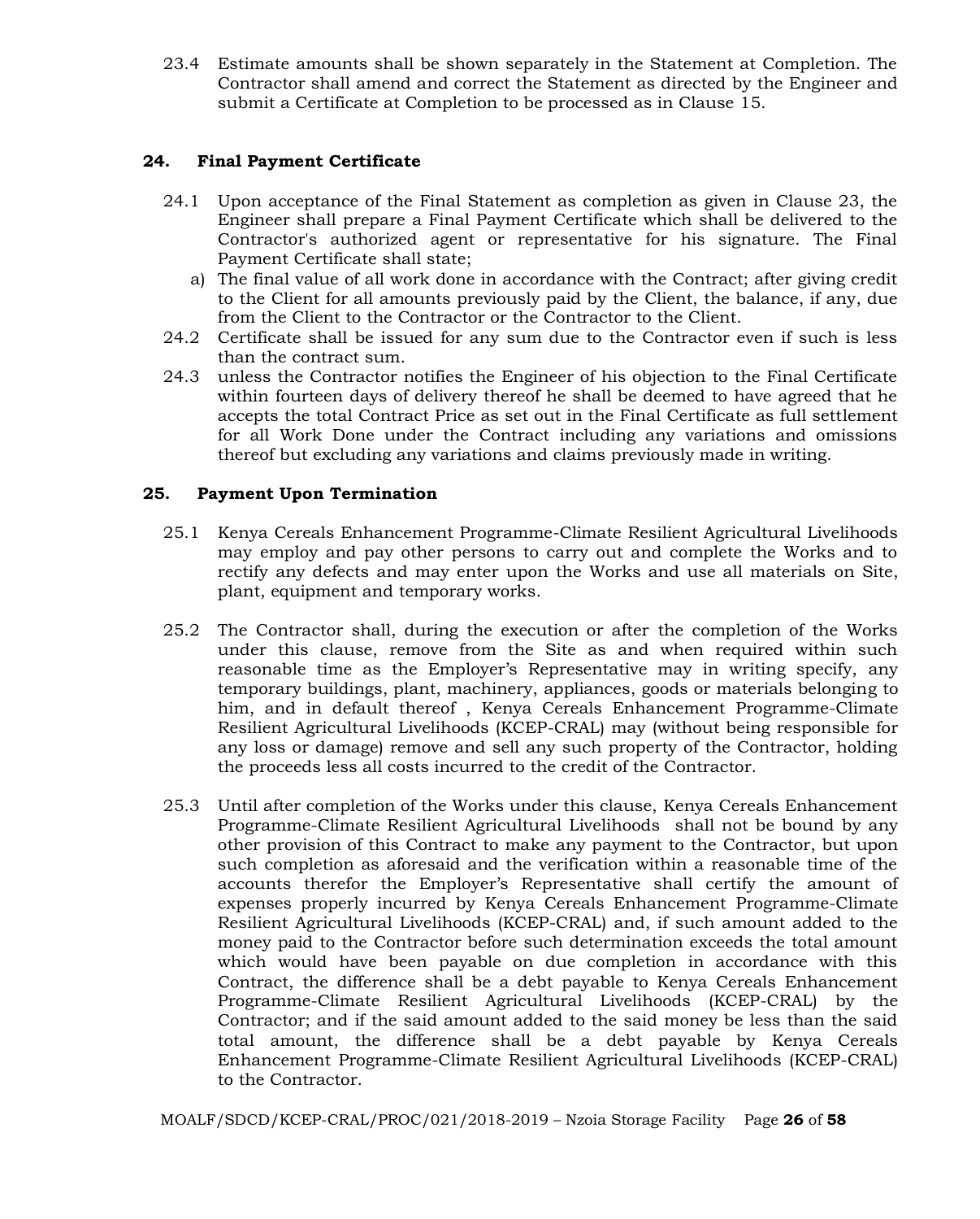# **26. Corrupt Gifts and Payments of Commission**

- 26.1 The Contractor shall not;
	- (a) Offer or give or agree to give to any person in the service of Kenya Cereals Enhancement Programme-Climate Resilient Agricultural Livelihoods any gifts or consideration of any kind as an inducement or reward for doing or forbearing to do or for having done or forborne to do any act in relation to the obtaining or execution of this or any other contract with Kenya Cereals Enhancement Programme-Climate Resilient Agricultural Livelihoods or for showing or forbearing to show favor or disfavor to any person in relation to this or any other contract with the Employer.
	- (b) Any breach of this Condition by the Contractor or by anyone employed by him or acting on his behalf (whether with or without the knowledge of the Contractor) shall be an offence under the Laws of Kenya.

# **27. Engineer's Decision**

- 27.1 If a dispute of any kind whatsoever arises between the Client and the Contractor in any connection with, or arising out of, the Contract or the execution of the works, whether during the execution of the works or after their completion and whether before or after repudiation or other termination of the Contract including any dispute as to any opinion, instruction, determination, certificate or valuation of the Engineer, the matter in dispute shall, in the first place, be referred in writing to the Engineer, with a copy to the other party. Such reference shall state it is made pursuant to this clause. No later than 28 (twenty-eight) day after the day on which he received such reference the Engineer shall give notice of his decision to the Client and the Contractor. Such decision shall state it is made pursuant to this clause.
- 27.2 Unless the Contract has already been repudiated or terminated, the Contractor shall, in every case, continue to proceed with the works with all due diligence and the Contractor and the Client shall give effect forthwith to every such decision of the Engineer unless and until the same shall be revised, as hereinafter provided, in an Amicable Settlement, Adjudicator's or Arbitrator's award as specified in clause 28.
- 27.3 If either the Client or the Contractor be dissatisfied with the any decision of the Engineer, or if the Engineer fails to give notice of his decision on or before the 28th (twenty eighth) after the day on which he received the reference, then either the Client or the Contractor may, on or before the 28th (twenty eighth) day after the day the day on which he received notice of such decision, or on or before the 28th (twenty eighth) day after the day the day on which the said period of 28 days expired, as the case may be, give notice to the other party, with a copy for information to the Engineer, of his intention to commence Adjudication, as hereinafter provided, as to the matter in dispute. Such notice shall establish the entitlement of the party giving the same to commence Adjudication, as hereinafter provided, as to such dispute; no adjudication in respect thereof may be commenced unless such notice is given.

MOALF/SDCD/KCEP-CRAL/PROC/021/2018-2019 – Nzoia Storage Facility Page **27** of **58**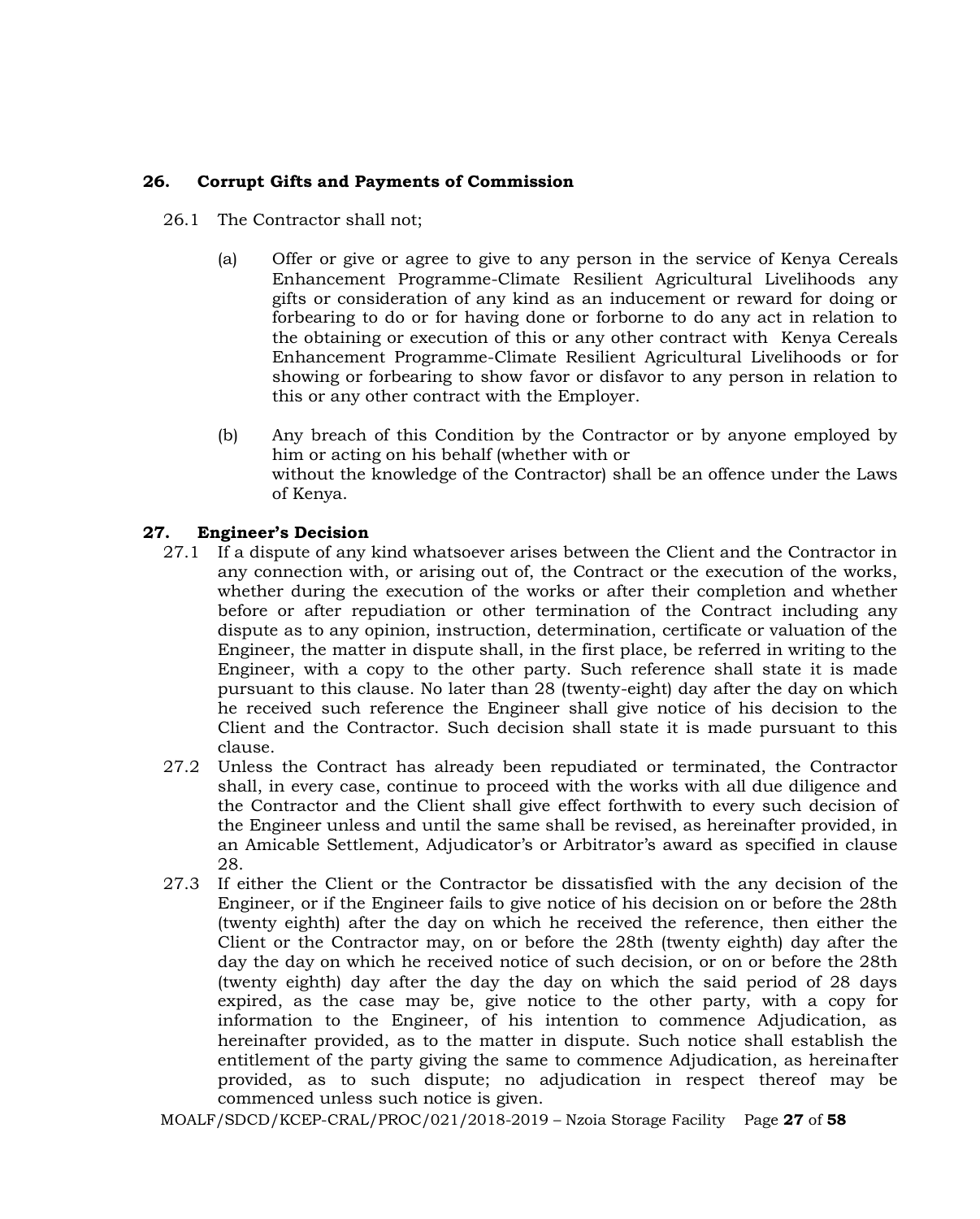27.4 If the Engineer has given notice of his decision as to a matter in dispute to the Client and the Contractor and no notice of intention to commence adjudication as to such dispute has been given by either the Client or the Contractor on or before the twenty eighth day after the day on which the parties received notice as to such decision from the Engineer, the said decision shall become final and binding upon the Client and the Contractor.

# **28. Settlement of Disputes**

- 28.1 The Parties shall use their best efforts to settle amicably all disputes concerning the interpretation and/or implementation of this Contract through consultations and/or negotiations between the Parties within Thirty (30) days after receipt by one Party of the other Party's request for such amicable settlement.
- 28.2 Where the Parties fail to arrive at an amicable settlement, any dispute, controversy or claim arising out of or in connection to this contract, or breach, termination or invalidity thereof shall be settled by arbitration in accordance with the Nairobi Centre for International Arbitration (NCIA) 'Arbitration Rules, 2015.'
- 28.3 Arbitration shall be by an Arbitral Tribunal comprising three arbitrators. Each Party shall appoint one arbitrator and the third arbitrator who shall act as president of the Tribunal shall be appointed by the NCIA.
- 28.4 The decision of the Arbitration Tribunal shall be final and binding on the Parties.

# **29. Notices**

- 29.1 Any notice, request, or consent made pursuant to this Contract shall be in writing and shall be deemed to have been made when delivered in person to an authorized representative of the Party to whom the communication is addressed or when sent by registered mail, telex, telegram or facsimile to such Party at the address specified in 29.2
- 29.2 All letters and notices from the Contractor to the Client and/Engineer must be signed by the Managing Director or the person given written power of Attorney.

1) Clients Address: Ministry of Agriculture, Livestock, Fisheries and Irrigation State Department for Crop Development Kenya Cereal Enhancement Programme-Climate Resilient Agriculture Livelihood Window, NARL KABETE Grounds. P.O BOX 30028-00100 Nairobi. Waiyaki Way

2) The Engineer's address is: The Programme Coordinator, Kenya Cereals Enhancement Programme, Climate Resilient Agricultural Livelihood Window (KCEP-CRAL), P.O. Box 30028 - 00100 NAIROBI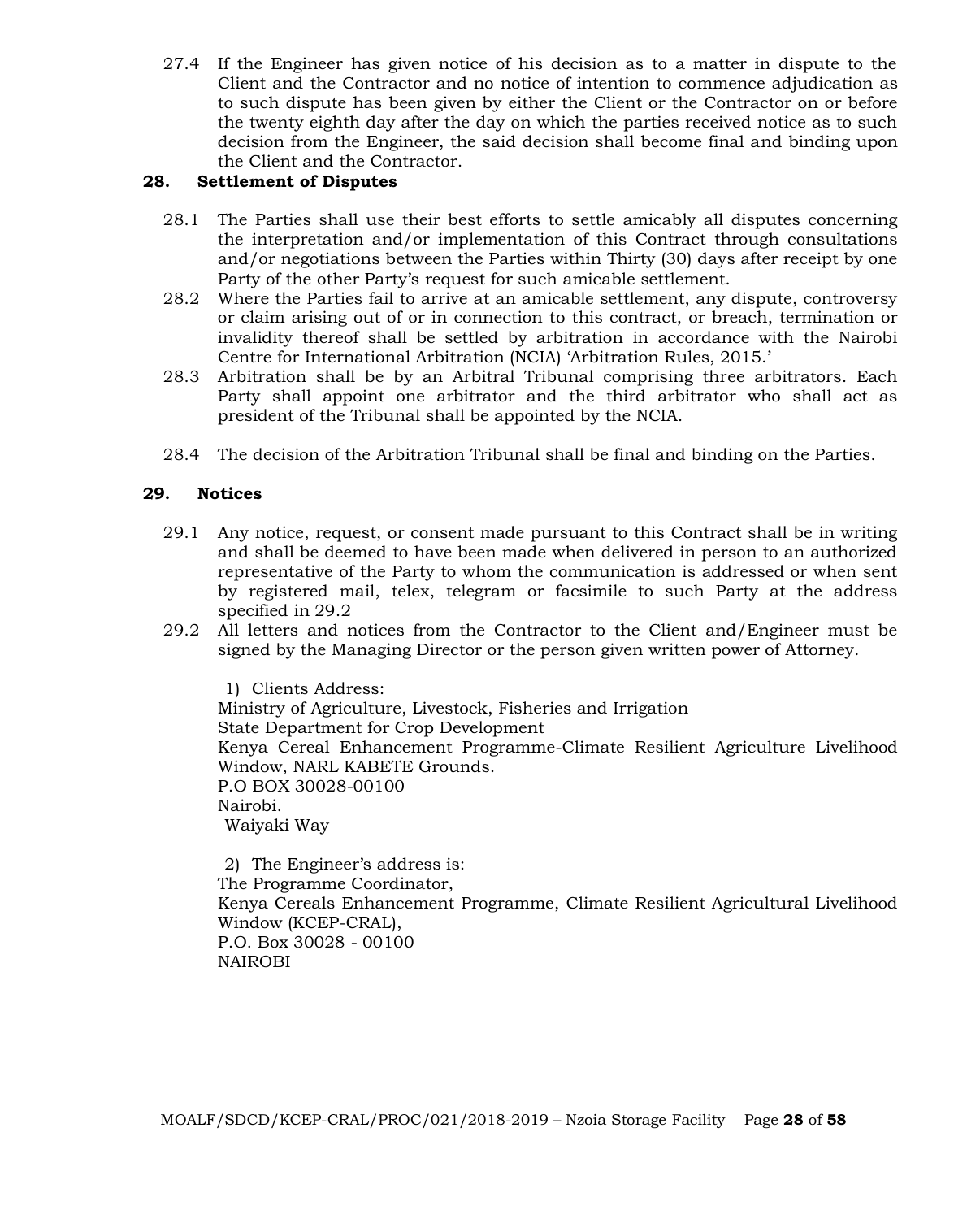| APPENDIX TO CONDITIONS OF CONTRACT                      |                                                                                                                                                                                                                                                      |  |  |
|---------------------------------------------------------|------------------------------------------------------------------------------------------------------------------------------------------------------------------------------------------------------------------------------------------------------|--|--|
| <b>GENERAL</b><br><b>CONDITIONS</b><br><b>REFERENCE</b> | PARTICULARS OF APPENDIX TO GENERAL CONDITIONS                                                                                                                                                                                                        |  |  |
| GC 1.1                                                  | Kenya Cereal Enhancement Programme-Climate Resilient Livelihood<br>Window of P.O. Box 30028-00100 Nairobi                                                                                                                                            |  |  |
| GC 1.1                                                  | Name of Employer's Representative: PCU Civil Engineer                                                                                                                                                                                                |  |  |
| GC 4.1                                                  | The<br>identification<br>of<br>the<br>is<br>(and<br>number)<br>Contract<br>name<br>MOALF/SDCD/KCEP-CRAL/PROC/021/2018-2019                                                                                                                           |  |  |
| GC 4.1                                                  | The Works consist of:<br>1) Demolition and replacement of existing roof<br>2) Nominally reinforced concrete for floor slab<br>3) Fixing of ventilation windows<br>4) General finishes and painting<br>5) Any other works that may be instructed      |  |  |
| GC 6.2                                                  | The Start Date for the whole of the Works shall be: The effective date of<br>contract signing and handing over the site                                                                                                                              |  |  |
| GC 6.2                                                  | The Site Possession Date shall be: Within fourteen days of signing the<br>contract.                                                                                                                                                                  |  |  |
| GC 7.1                                                  | The Site is located in located in Likuyani sub County of Kakamega<br>County at Nzoia ward, approximately 30 km from Likuyani sub County<br>headquarters.                                                                                             |  |  |
| $GC$ 14                                                 | The amount of performance security shall be <b>ten per cent</b> of the contract<br>sum.                                                                                                                                                              |  |  |
| GC 14.1 (i)                                             | There shall be no advance payment for the refurbishment works in this<br>contract.                                                                                                                                                                   |  |  |
| GC 6.3                                                  | The contractor shall not assign, in whole or in part, its obligations to perform<br>under this Contract, except with Kenya Cereal Enhancement Programme-<br>Climate Resilient Agricultural Livelihoods Window prior written consent.                 |  |  |
| GC 13.1                                                 | There shall be no contract variations within twelve months from the date of<br>the signing of the contract.                                                                                                                                          |  |  |
| GC 19.1                                                 | The Contractor shall be liable to liquidated damages for delayed<br>performance. The interest and liquidated damages to be paid shall be in<br>accordance with the prevailing mean commercial lending rate as determined<br>by central bank of Kenya |  |  |
| GC 21.1                                                 | Retention money shall be 10% of the total contract sum price                                                                                                                                                                                         |  |  |
| GC 21.4                                                 | The Defects Liability Period is six months                                                                                                                                                                                                           |  |  |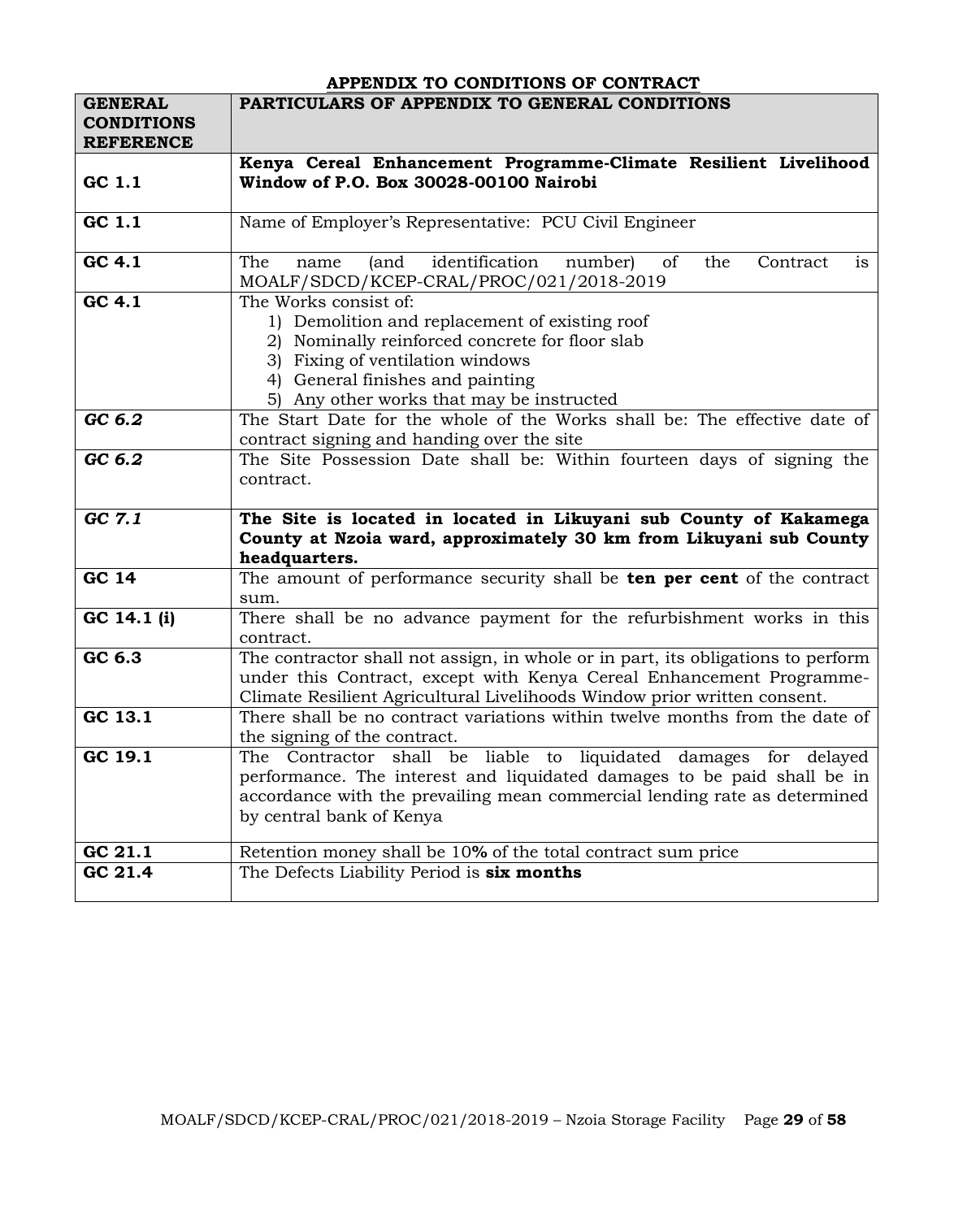#### **SECTION IV – SCOPE, DESCRIPTION OF WORKS, SPECIFICATIONS AND BILLS OF QUANTITIES**

#### **5.1 Scope**

The works to be carried out under this contract comprises of demolition and replacement of existing leaking roof, floor slab and general finishes for the warehouse. The store is an old structure that was constructed in the late 1980. This being the only storage facility found in the area, it was found to be economically viable to refurbish for the farmers in the ward. The works are mainly refurbishment and replacement of the existing old roof and casting of a RC beam to support the roof. The existing structure measures 20x10m with brick walling. Detailed architectural and structural drawings are not provided for this warehouse.

Special precautions shall be required throughout the contract period to avoid damage to the existing structure and other services within the site.

The Contractor shall allow for making good any damage arising from his actions during execution of this contract at his own expense.

# **5.2 Description of Works**

These shall include but not limited to;

- a) Demolition and replacement of existing roof
- b) Nominally reinforced concrete for floor slab
- c) Fixing of ventilation windows
- d) General finishes and painting
- e) Any other works that may be instructed

# **5.3 Location of the Warehouse**

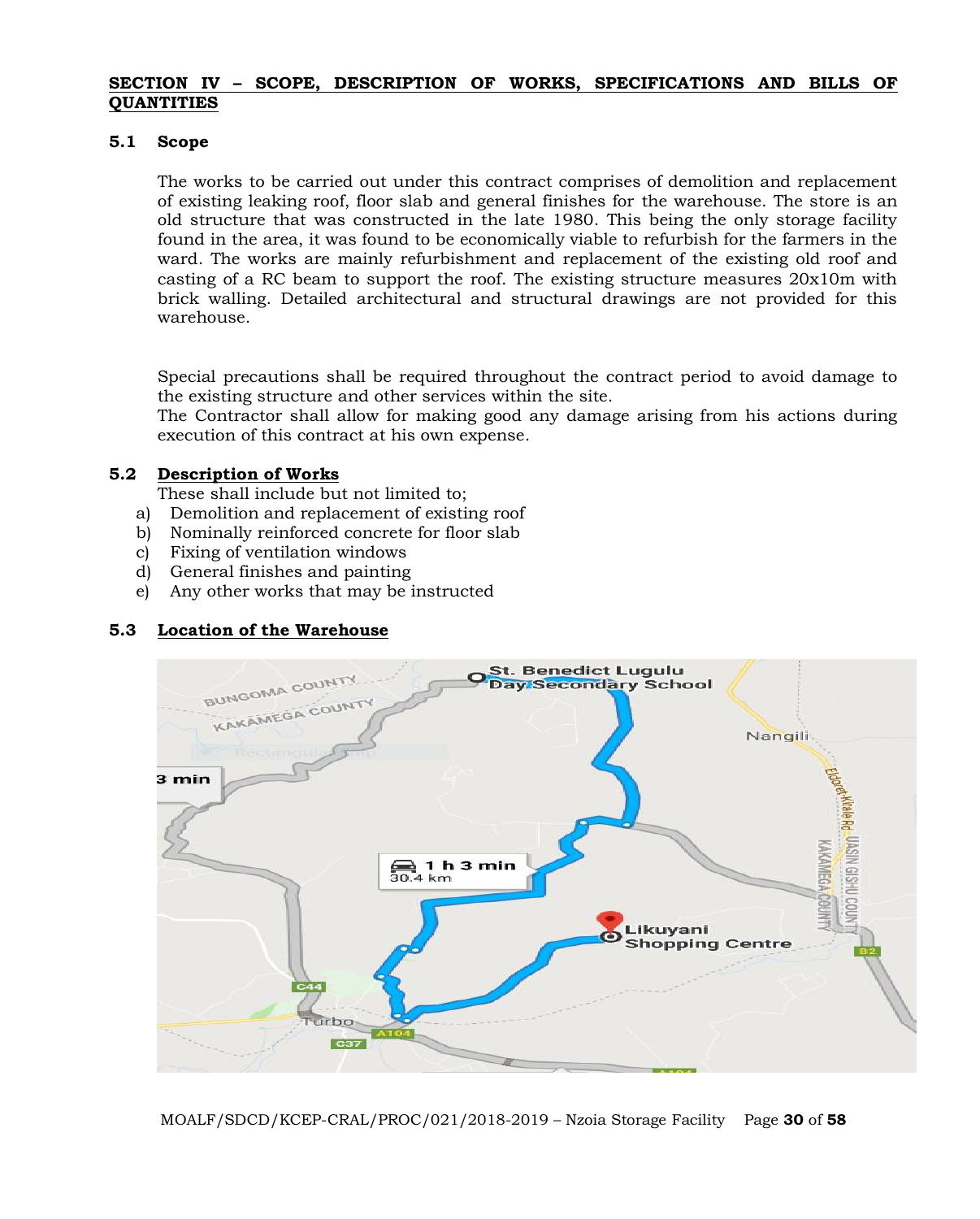#### **5.4 Drawing**



| PROJECT: | PROPOSED REFURBISHMENT OF NZOIA COOPERATIVE FARMERS' OWNED STORAGE FACILITY IN LIKUYANI SUB COUNTY, KAKAMEGA COUNTY, |  |  |  |
|----------|----------------------------------------------------------------------------------------------------------------------|--|--|--|
|----------|----------------------------------------------------------------------------------------------------------------------|--|--|--|

|  | L STRUCTURAL DETAILS<br>'YPICAL | Design By:-       | D.S. TELIENY (P.ENG. TECH) | OCT. 2018 |
|--|---------------------------------|-------------------|----------------------------|-----------|
|  | NZOIA COOPERATIVE STORE         | <b>DRAWN BY:-</b> | D.S TELIENY (P. ENG. TECH) | OCT. 2018 |
|  |                                 |                   |                            |           |

# KENYA CEREALS ENHANCEMENT PROGRAMME- CLIMATE RESILIENT AGRICULTURAL LIVELIHOOD WINDOW

Note: This drawings will be provided in a separate zipped folder uploaded together with the tender Document. Bidders may also request for them through [tenders.kcepcralprogramme@gmail.com](mailto:tenders.kcepcralprogramme@gmail.com)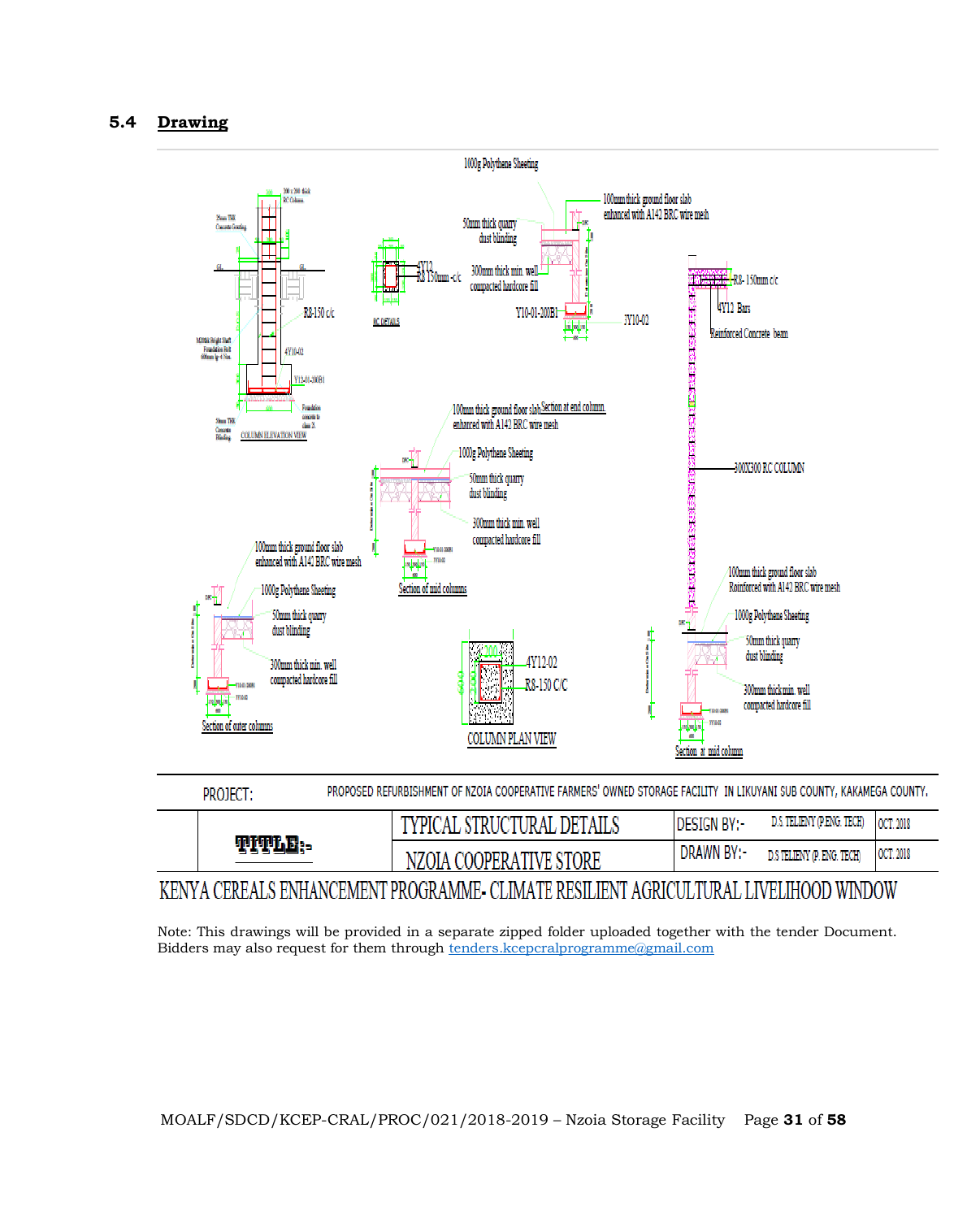#### **5.5 SPECIFICATIONS**

# **5.5.1 Materials Generally**

All materials used on the works shall be new and of the qualities and kinds specified herein and equal to the approved samples. Deliveries shall be made sufficiently in advance to enable samples to be taken and tested if required. No materials shall be used until approved and all materials which are not approved or which are damaged, contaminated or have deteriorated in any way or do not comply in any way with the requirements of this specification shall be rejected and shall be immediately removed from the site at the Contractors expense.

#### **5.5.2 Material for which there is a Kenya Bureau of Standard specification**

All materials used in the works for which a Kenya Bureau of Standards Specification has been published shall conform with the latest edition thereof in every way. The Architect reserves the right to demand that the Contractor shall obtain at his own expense a certificate in respect of any materials to state that is in accordance with the Kenya Bureau of Standard specification.

# **5.5.3 Materials for which there is no Kenya Bureau of Standards specification**

All materials used in the works for which no Kenya Bureau of Standards specification has been published shall conform with the British Standards Specification for such materials. If there are no published standards as specified for any materials, the quality of such materials shall be generally of a standard equal to those for which there is a Kenya Bureau of Standards or British Standard specification.

# **5.6 EXCAVATION AND EARTHWORK**

#### **5.6.1 Site Clearance**

Site Clearance shall include the cutting down of all trees, stumps, bushes, vegetation and rubbish, burning the debris arising in approved locations and carting remaining material to a tip provided by the Contractor.

# **5.6.2 Nature of the Soil**

The Contractor is advised to visit the site and ascertain the nature of the ground to be excavated and he shall price accordingly and no claim will be allowed for want of knowledge in this respect. Rates for excavation shall include for excavation in soil, earth, black cotton, sandy soil, Murram, tuff, soft rock, boulders or whatever other subsoil is encountered except hard rock as defined below.

#### **5.6.3 Foundation Excavations**

- 1) The foundation trenches and column bases shall be excavated to the widths and depths of the concrete foundations shown on the drawings or to such widths and depths as the Engineer may instruct after examination of the excavations. Quantities of all excavations shall be measured and valued by the Quantity Surveyor and any difference between such measurements and the measurements herein given shall be dealt with as a variation to the Contract.
- 2) If however, the Contractor excavates to any greater depths than shown in the drawings or as instructed by the Engineer, then he shall at his own expense fill in such extra depth of excavation with concrete as specified for the foundations to the satisfaction of the Engineer. The Contractor shall not be paid for the cost of any excavation executed deeper or wider than shown on the drawings or instructed by the Engineer nor the cost of back filling such excavation or disposing of surplus.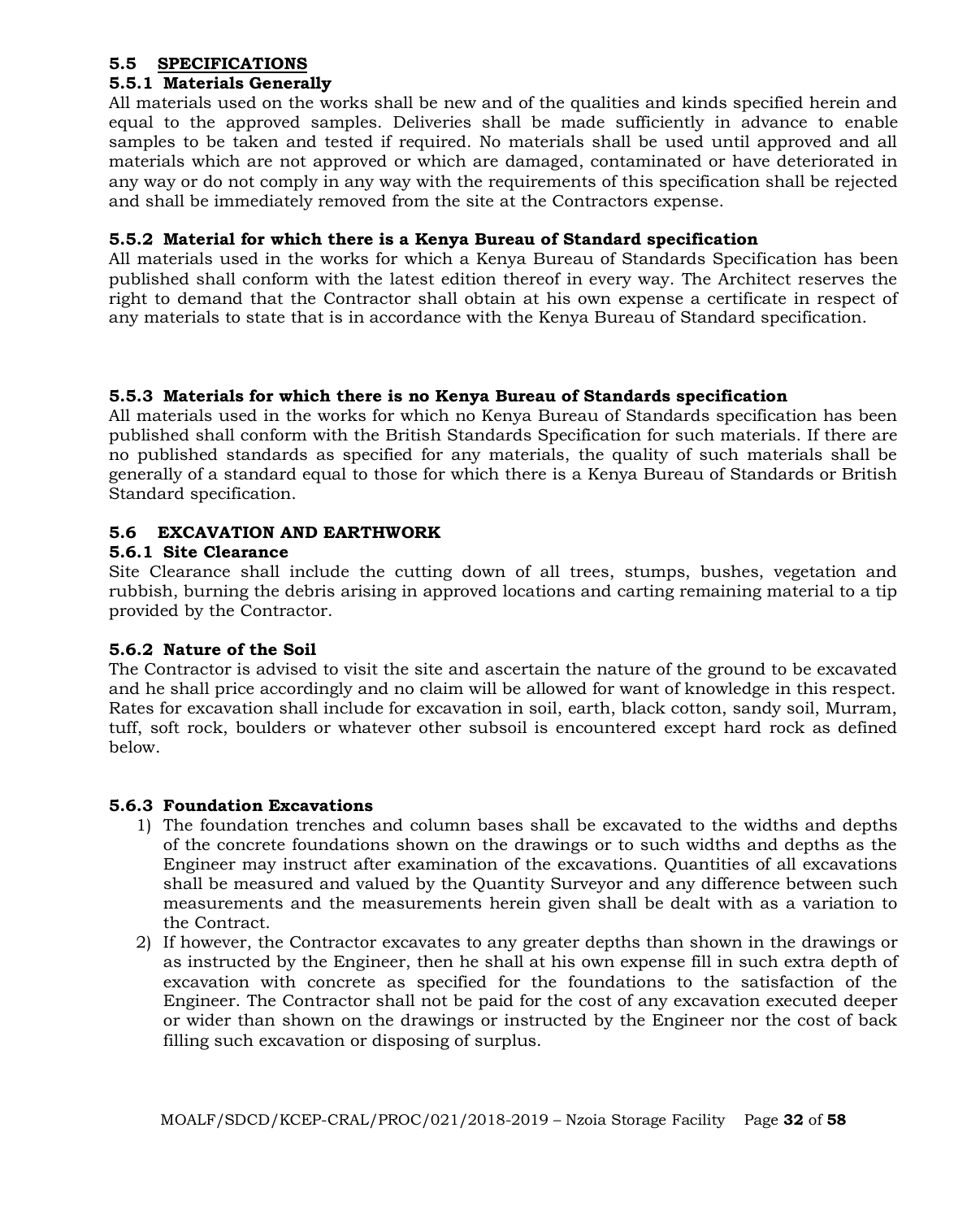# **5.6.4 Surplus Soil Disposal**

Excavated material not required for subsequent refilling shall be removed to areas off site which shall be approved by the Architect.

# **5.6.5 Top Soil for Spreading**

Where required in the Bills of Quantities, top soil required for subsequent spreading over finished work shall be especially selected and shall be dumped in special heaps as indicated by the Architect. Such top soil shall be reasonably free from vegetation to the satisfaction of the Architect and shall be compacted as little as possible in the heaps.

# **5.6.6 Filling under Surface Beds in Buildings**

#### **5.5.6.1 Murram filling**

Murram for filling as base course shall be from an approved source and of the highest quality. It shall be laid in layers not less than 150mm thick and not greater than 230mm thick prior to compaction. Water will be applied to O.M.C. and each layer will be thoroughly compacted by a 2 tonne vibrating roller until all movement ceases and 100% MDD is achieved.

# **5.5.6.2 Hardcore filling**

Hardcore filling shall be crushed rock, broken concrete or other approved hard granular materials broken to pass not greater than a 150mm ring or to be 75% of the finished thickness of the layers being compacted whichever is the less and graded so that it can be easily and thoroughly compacted by rolling. The filling is to be laid in layers each of a consolidated thickness not exceeding 230mm.

# **5.6.7 Anti**-**termite treatment**

Where described the top surface of filling shall be treated with Gladiator T C Pesticides to be supplied and applied by Rentokil Ltd. P.O. Box 44360, Nairobi or other equal and approved firm strictly in accordance with the satisfaction of the Architect. The Contractor must destroy any termite nests found within the perimeter of the building and within 20 metres from the building externally and take out and destroy queens, impregnate holes and tunnels with approved insecticide and backfill with hard material, well rammed and consolidated. The specialist shall be required to issue a 10-year guarantee to the Employer.

# **5.6.8 Polythene Sheeting**

Polythene sheeting shall be produced by an approved manufacturer. Joints in sheeting shall be treble folded with a 150mm fold and taped at 300mm intervals with 50mm wide back plastic adhesive tapes. The sheeting shall not be stretched but shall be laid with sufficient wrinkles to permit shrinkage up to 15%. The Contractor shall ensure that the membrane is not pierced buying laying and concreting.

# **5.6.9 Existing Services**

Before commencing works, the Contractor shall at his own expense ascertain in writing from the relevant Local Authorities and all other Public bodies, companies and persons who may be affected, the position and depths of their respective ducts, cables, mains or pipes and appurtenance. He shall thereupon search for and locate such services. Active existing services shall be adequately protected from damage or relocated as directed by the Architect. Inactive services shall be removed or sealed off in accordance with the direction of the Architect.

# **5.5.10 Protection**

The Contractor shall protect all graded and filled areas from the actions of the elements. Any settlement or washing away that occur prior to acceptance of the works shall be repaired and grades re-established to the required elevations and Slopes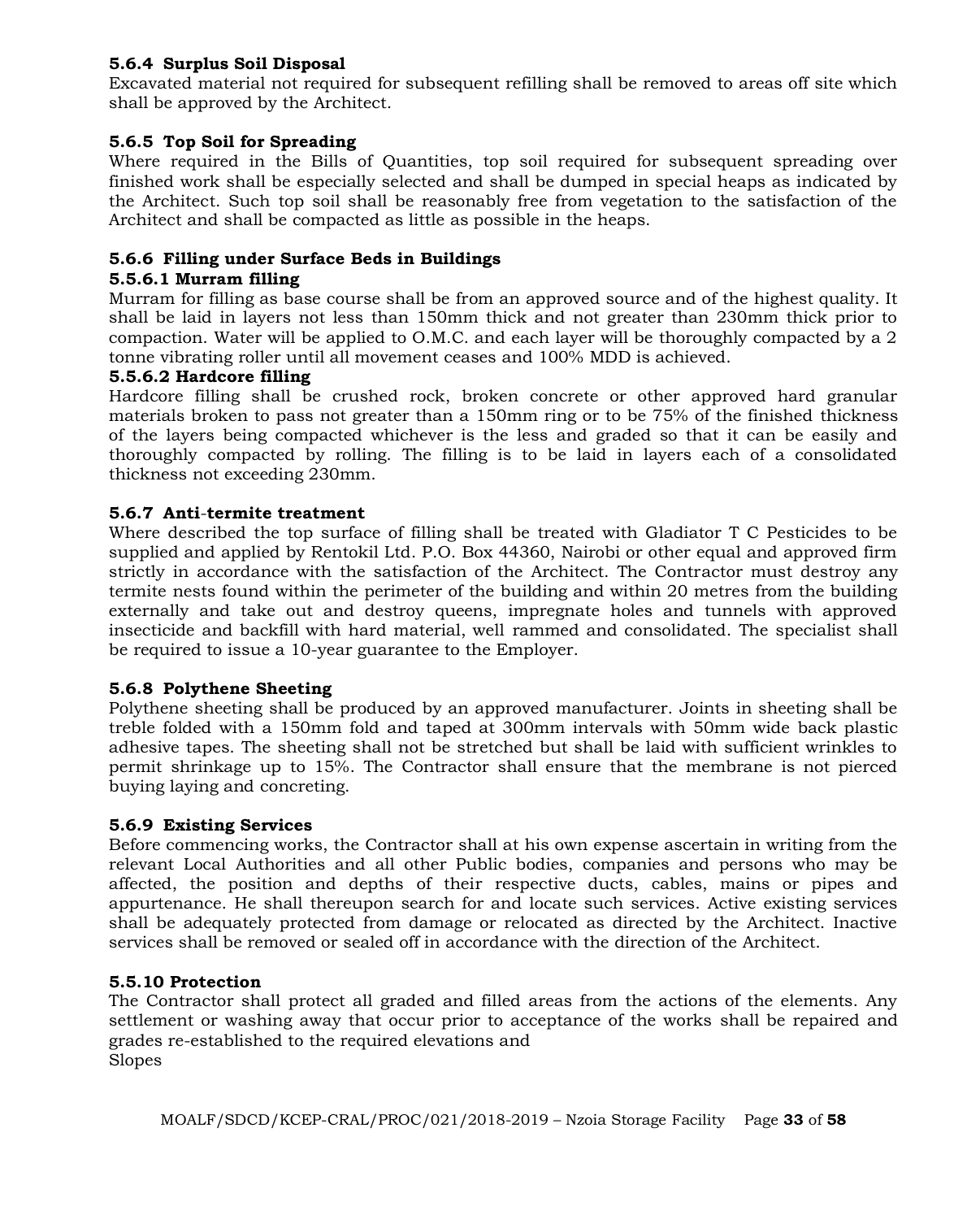# **5.7 CONCRETE WORK**

# **5.7.1 Codes of Practice**

All workmanship, materials, tests and performances in connection with reinforced concrete shall be in conformity with the latest edition of the British Standard for concrete works 9B.S. B110 parts1 &2, B.S. 8004, B.S. 8007) and any other approved Local and International Standards. Where inconsistency exists between these preambles and these Standards, the Contractor shall notify the Engineer in good time for his Clarification as to which of the two implications on the Contract.

# **5.7.2 Supervision**

A competent person approved by the Engineer shall be employed by the Contractor whose duty will be to supervise all stages in the preparation and placing of the concrete. All cubes shall be made and site tests carried out under his direct supervision on Consultation with the Engineer.

# **5.7.3 Cement**

Cement unless otherwise specified shall be ordinary Portland cement of a brand and source approved by the Engineer and shall comply with the requirements of K.S.02 -21. A manufacturer's certificate of test in accordance with K.S.02-21 shall be supplied for each consignment delivered to the Site.

# **5.7.4 Aggregate**

Aggregates shall conform with the requirement K.S.02-95 and all the proposed sources, types and grading test results of all aggregates are to be approved in all respects by the Engineer before work commences.

If in the opinion of the Engineer the aggregate meets with the above requirements but is dirty or adulterated in any manner it shall be screened and/or washed with clean water at the Contractors expense.

# **5.7.5 Water**

The water used for mixing concrete shall be from an approved source, clean, fresh and free from harmful matter and comply with the requirements of B.S.3148.

# **5.7.6 Quality Control at Works Stage**

Once the concrete mix is accepted from preliminary to works stage, the principal basis of control shall be analysis of the cube test results at 28 days.

# **5.7.7 Cement**

The Quantity of cement shall be measured by weight. Where delivered in bags, each batch of concrete is to contain one or more bags of cement in accordance with the proportions specified. For non-structural concrete, volume batching may be used as indicated below:

| For non-structural concrete, volume batching may be used as indicated below. |       |       |
|------------------------------------------------------------------------------|-------|-------|
| Class of Concrete                                                            | 15    | 10    |
| Nominal mix by volume                                                        | 1:3:6 |       |
|                                                                              |       | 1:4:8 |
| Cubic metres of fine aggregate<br>Per 50 kg. Bag of cement                   | 0.12  | 0.16  |
| Cubic metres of coarse aggregate<br>Per 50kg bag of cement                   | 0.24  | 0.32  |

Max. size of coarse aggregate 40mm<sup>\*</sup> 40mm<sup>\*</sup> \*or 20mm for blinding concrete where described.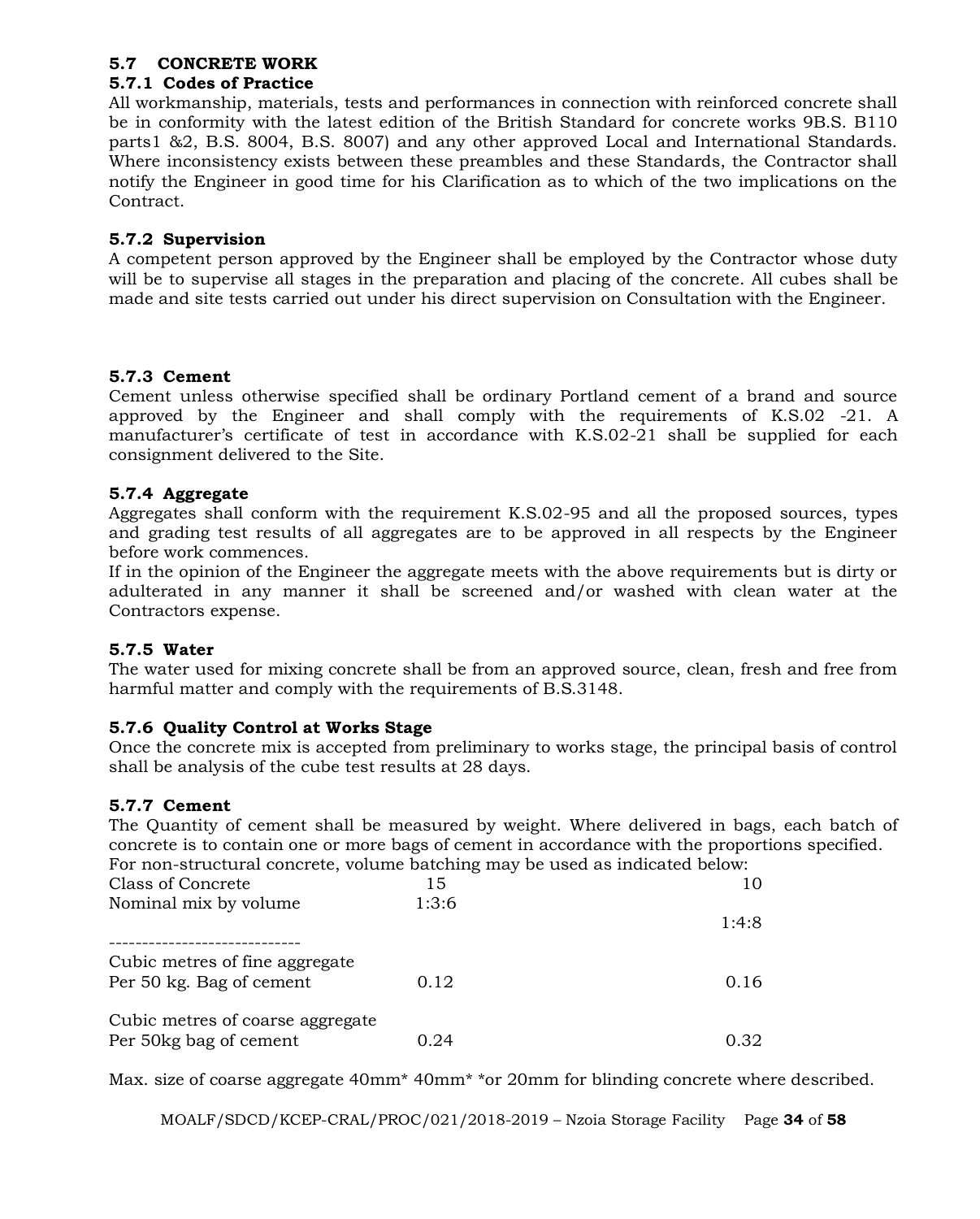Where batching is by volume, approved gauge boxes of such a size as will give the correct proportions shall be used, and full account shall be taken of bulking due to high moisture content.

#### **5.7.8 Construction Joints**

Construction joints shall be permitted only at the positions predetermined on the drawings or as instructed on the site by the Engineer. In general they shall be located at points of minimum shear, viz, vertical at, or near mid spans of slabs, ribs and deems.

#### **5.7.9 Faulty Concrete**

Any concrete which fails to comply with these Preambles, or which shows signs or setting before it is placed small be taken out and removed from the bite, where concrete is round to be defective after it has set the concrete shall be cut out and replaced in accordance with the Engineers instructions. On no account shall any faulty, honeycombed, or otherwise defective concrete be repaired or patched until the Engineer has made an inspection and issued instructions for the repair.

#### **5.7.10 Steel reinforcement**

The steel reinforcement shall comply with the latest requirements of the following British Standards

#### **5.7.11 Fabric Reinforcement**

Fabric reinforcement shall be electrically cross-welded steel wire mesh reinforcement to B.S. 4483 and of the size and weight specified and made of wire to B.S. 4482.

#### **5.7.12 Fixing Steel Reinforcement**

Reinforcement shall be accurately bent to the shapes and dimensions shown on the Drawings and Schedules and in accordance with B.S. 4466 and B.S. 8110. reinforcement must be cut and bent cold and no welded joints will be permitted unless to detailed or directed by the Engineer

#### **5.8 Formwork**

The method and system of formwork which the Contractor proposed to use shall be approved by the Engineer before construction commences. Formwork shall be substantially and rigidly constructed of timber, steel, plastic, precast concrete or other approved material. All timber formwork shall be good, sound, clean, sawn, well-seasoned timber free from warps and loose knots and of scantlings sufficiently strong for their purpose.

# **5.9 WALLING**

#### **5.9.1 MATERIALS**

# **5.9.1.1** Cement

Cement used for making mortar shall be as described in concrete work.

#### **5.9.1.2 Lime**

The lime for making mortar shall be obtained from an approved source and shall comply with BS 890 Class A for non-hydraulic lime. The lime to be run to putty in an approved lined pit or container. The water to be first run into the pit or container and the lime to be added until it is completely submerged, stirred vigorously until all lumps are disintegrated and shall be kept constantly covered with water and regularly stirred for at least four weeks. The resulting milk lime then to be run through a fine sieve and run into a pit or other container and kept clean and moist for not less than two weeks before being used in the works.

MOALF/SDCD/KCEP-CRAL/PROC/021/2018-2019 – Nzoia Storage Facility Page **35** of **58**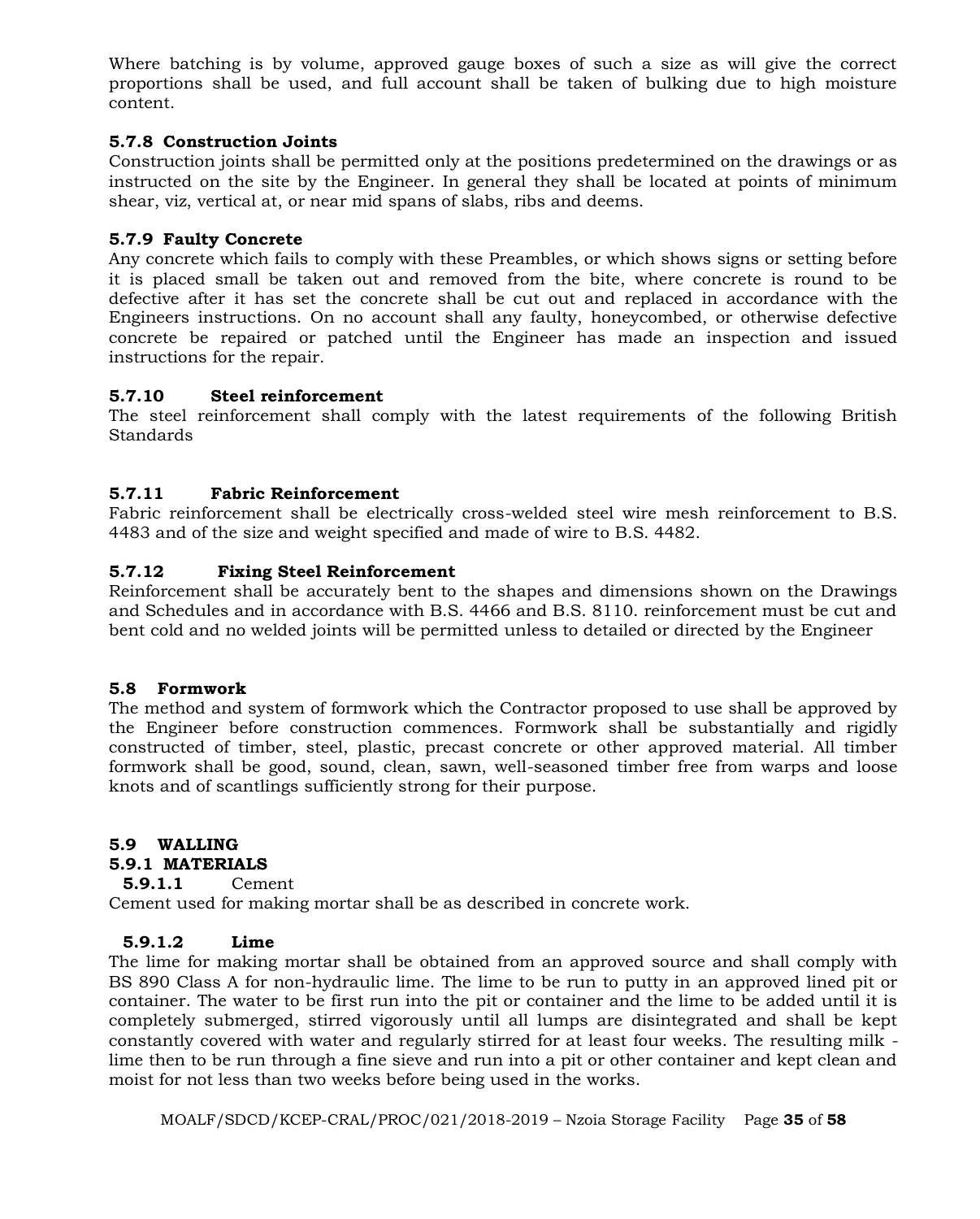#### **5.9.1.3 Sand**

Sand used for making mortar shall be clean, well graded siliceous sand of good sharp hard quality equal to samples which shall be deposited with and approved by the Architect. It shall be free from lumps of stone, earth, loam, dust, salt, organic matter and other deleterious substances, passed through a fine sieve and washed with clean water if so directed by the Architect.

#### **5.9.1.4 Water**

Shall be as described in Concrete work.

#### **5.9.1.5 Stone**

All stone shall comply with the requirements of CP 121.202 for masonry and rubble walls respectively except where amended or extended by the following clauses

#### **5.9.1.6 Reinforced Walls**

Steel reinforcing bars in walls shall be carefully placed and spacers used to ensure that a minimum of 20mm cover is given to the reinforcement unless otherwise specified. Horizontal reinforcement in mortar joints shall be laid such that the reinforcement is not in contact with the blocks or stone.

#### **5.9.1.7 Wall Ties**

Wall ties shall be provided to connect walls to steel or concrete columns and beams to connect two unbounded leaves of wall. Wall ties shall be provided at 450mm centres both vertically and 900mm centres horizontally and shall be staggered when used to connect two leaves of unbounded wall. Wall ties shall be embedded into each material by a minimum of 50mm

#### **5.9.1.8 Fair Face**

All concrete and hollow blockwork described as finished with a fair face is to be built to a true and even face with the joints finished as specified hereinafter.

# **5.9.1.9 Pointing**

Pointing of walls shall be prepared for pointing by raking out all loose or friable material to a minimum of 15mm to form a square recess. The joints shall then be wetted and new mortar shall be forced into the joints and finished as directed

#### **5.9.2 FLOOR, WALL AND CEILING FINISHINGS**

#### **5.9.2.1 PLASTERWORK**

#### **5.9.2.1.1 Generally**

Render, both internal and external shall be cement and sand in the proportions 1:4 finished to the thickness specified. Plaster shall consist of an undercoat of 1 part cement to 6 parts sand by volume, and a finishing coat of 1 part cement to 10 parts lime putty. Each coat shall be finished to the thickness specified.

#### **5.9.2.1.2 Cement**

Ordinary Portland cement and shall comply with K.S. 02-21. White and coloured cements shall comply with B.S. 12 and be obtained from an approved manufacturer.

#### **5.9.2.1.3 Lime**

Lime shall be prepared from hydrated lime complying with B.S. 890, Part 2.

#### **5.9.2.1.4 Sands**

Sands for cement and lime mixes shall comply with B.S. 1199, Table 1.

MOALF/SDCD/KCEP-CRAL/PROC/021/2018-2019 – Nzoia Storage Facility Page **36** of **58**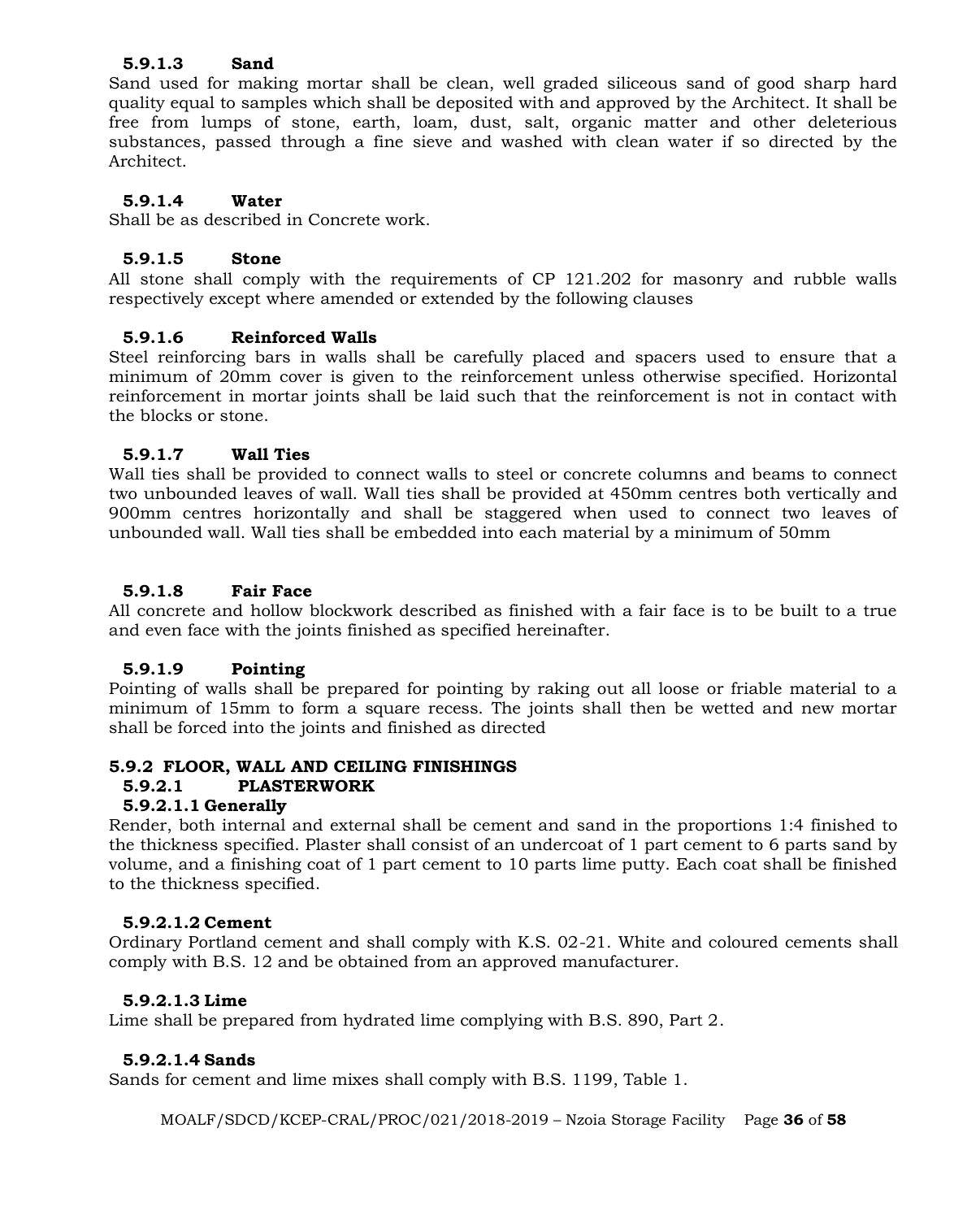#### **5.9.2.1.5 Water**

Water shall be clean and kept free from all impurities.

#### **5.9.2.1.6 Mixing of materials**

All materials shall be thoroughly mixed in the proportions described. No mixes of plasters, other than described shall be used.

#### **5.9.2.1.7 Period between coats**

Cement -lime undercoats shall be allowed to dry out thoroughly before a further coat is applied.

#### **5.9.2.1.8 Surfaces of beds and backings**

Screeded beds for insitu finishing of floor finishing bedded in mortar, shall be left rough from the screeding board. Floated beds for inflexible floor finishing bedded in mastic, shall be left with a plain untextured surface.

Trowelled beds for flexible finishings shall be finished smooth and free from score marks, grooves or depressions. Screeded backings for insitu wall finishing or wall finishings bedded in mortar shall be scratched for key. Floated backings for inflexible wall finishing fixed with adhesive shall be left with a plain surface.

Trowelled backings for flexible wall finishing shall be finished smooth and free from score marks or depressions.

Beds and Backings for finishing by specialists shall be to the approval of the specialist.

#### **5.9.2.1.9 Preparation of surfaces**

All surfaces to receive the finishing in this section shall be thoroughly cleaned. Screeds to receive finishing bedded in mortar shall be well wetted before laying is commenced.

#### **5.9.3 PAINTING AND DECORATING**

# **5.9.3.1 MATERIALS**

#### **5.9.3.2 Colour range**

Painting and decorative schemes shall be carried out in colours selected by the Architect from the approved range of colours.

#### **5.9.3.3 Approval of brands**

The Contractor shall seek, in writing, approval from the Architect for all brands of paint he wishes to use.

#### **5.9.3.4 Quality of Products**

Where a type of paint is produced by the Manufacturer in more than one quality, only paints and materials of the first or best quality shall be used in the works. The container label shall indicate clearly the quality of the paint being used.

Where it is not evident that the first or best quality of paint is being used, the Architect will order the removal of such materials from the site and rectification of any work executed with those materials, all at the Contractors expense.

# **5.9.3.5 Same makers materials used for coating**

While materials for the work may be obtained from several makers, undercoats and finishing coats for a particular surface must be obtained from the same maker, (i.e. one markers undercoat).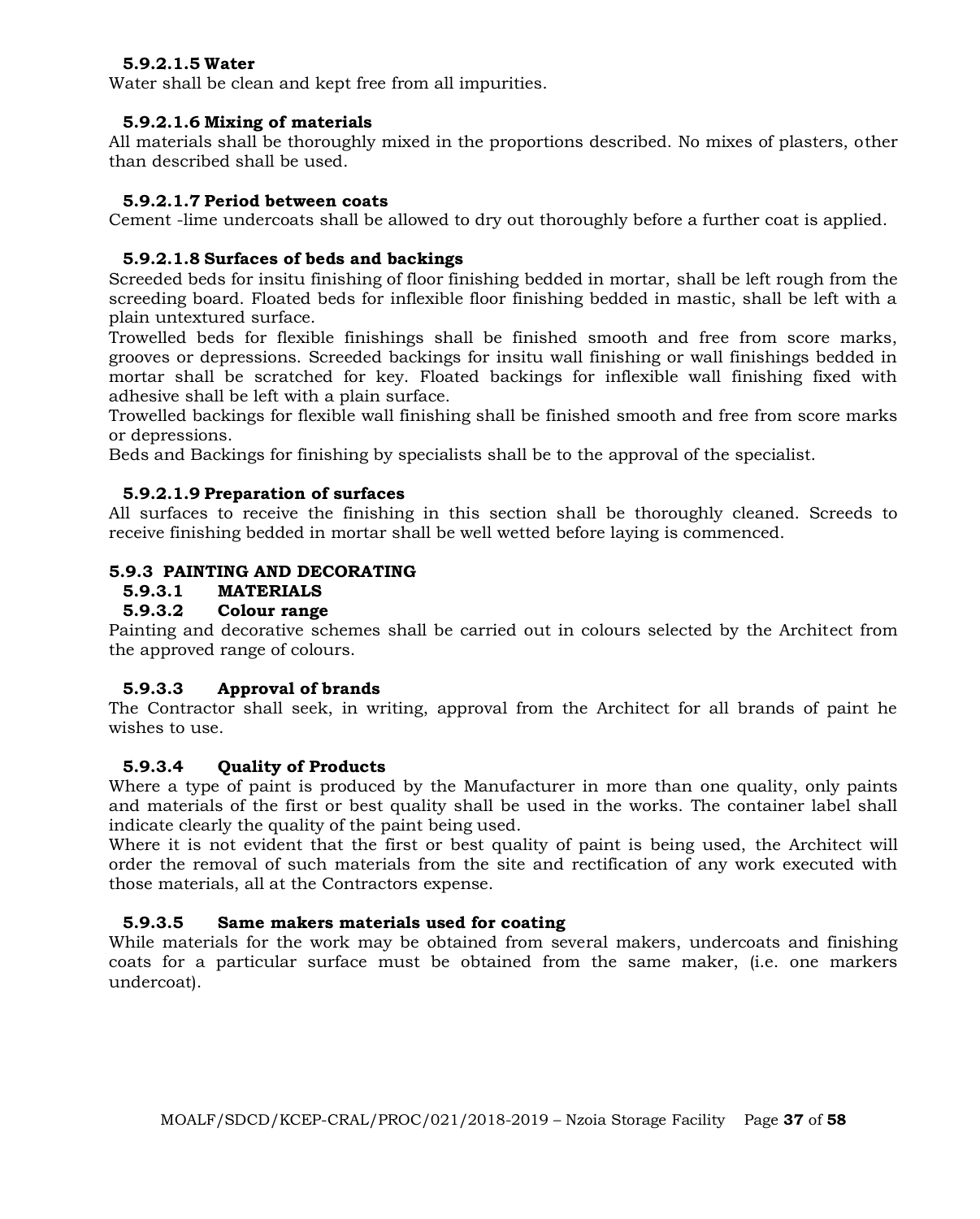#### **5.9.3.6 Remedying defects due to defective materials**

All materials, which in the opinion of the Architect are unsatisfactory, shall be immediately removed from the site and any work executed with such defective materials shall be made good by the Contractor, at his expense, to the satisfaction of the Architect.

#### **5.9.3.7 Emulsion paint**

Emulsion paint (interior and/or exterior), shall have a P.V.A. base and shall be of an approved brand. The first coat shall be thinned in accordance with the manufactures instructions. Where described as applied externally, the paint shall incorporate an approved fungicide to prevent fungus growth.

#### **5.9.3.8 Black bituminous paint**

Black bituminous paint shall comply with B.S. 3416, Type 1 for general use, and Type ii for drinking water tanks.

#### **5.9.3.9 Plaster, rendering, concrete blockwork and brickwork**

All plaster or mortar splashes, etc. shall be removed from plaster rendering, concrete, block work and brickwork by careful scraping; all holes, cracks, etc., shall be stopped and the whole of the surfaces shall be brushed down to remove dust and loose materials. In addition, all traces of mould oil shall be removed from concrete surfaces by scrubbing with water and detergent and rinsing with clean water to remove all detergent.

#### **5.9.3.10 Standard of workmanship**

Prior to the commencement of internal or external decoration, areas not exceeding 50 square metres in total area, and designated by the Architect, shall be completely decorated, and after approval shall be used as a standard for the whole of the works. Any additional cost involved in carrying out such decoration in advance of the general work shall be deemed be included in the Contract Sum. Such decorated surfaces shall be made good and touched up as necessary prior to the handing over of the works.

#### **5.9.3.11 Manufacturer's instructions**

All materials shall be used strictly in accordance with instructions issued by the manufacturers concerned. The addition of thinners, driers or other materials will only be permitted when specially required by the maker and the procedure approved by the Architect.

#### **5.9.3.12 Brush work**

Unless otherwise described, all coatings shall be applied by Brush. Written permission must be obtained from the Architect for the application of coatings by spray or roller where not so described, and if permission is granted, such application shall not result in extra cost to the Employer.

#### **5.10 BILL OF QUANTITIES**

The Bills of Quantities forms part of the Contract Documents and are to be read in conjunction with the Instructions to Bidders, Conditions of Contract Parts I and II, Specifications and Drawings.

The prices and rates inserted in the Bills of Quantities will be used for valuing the work executed, and the Engineer will only measure the whole of the works executed in accordance with this Contract.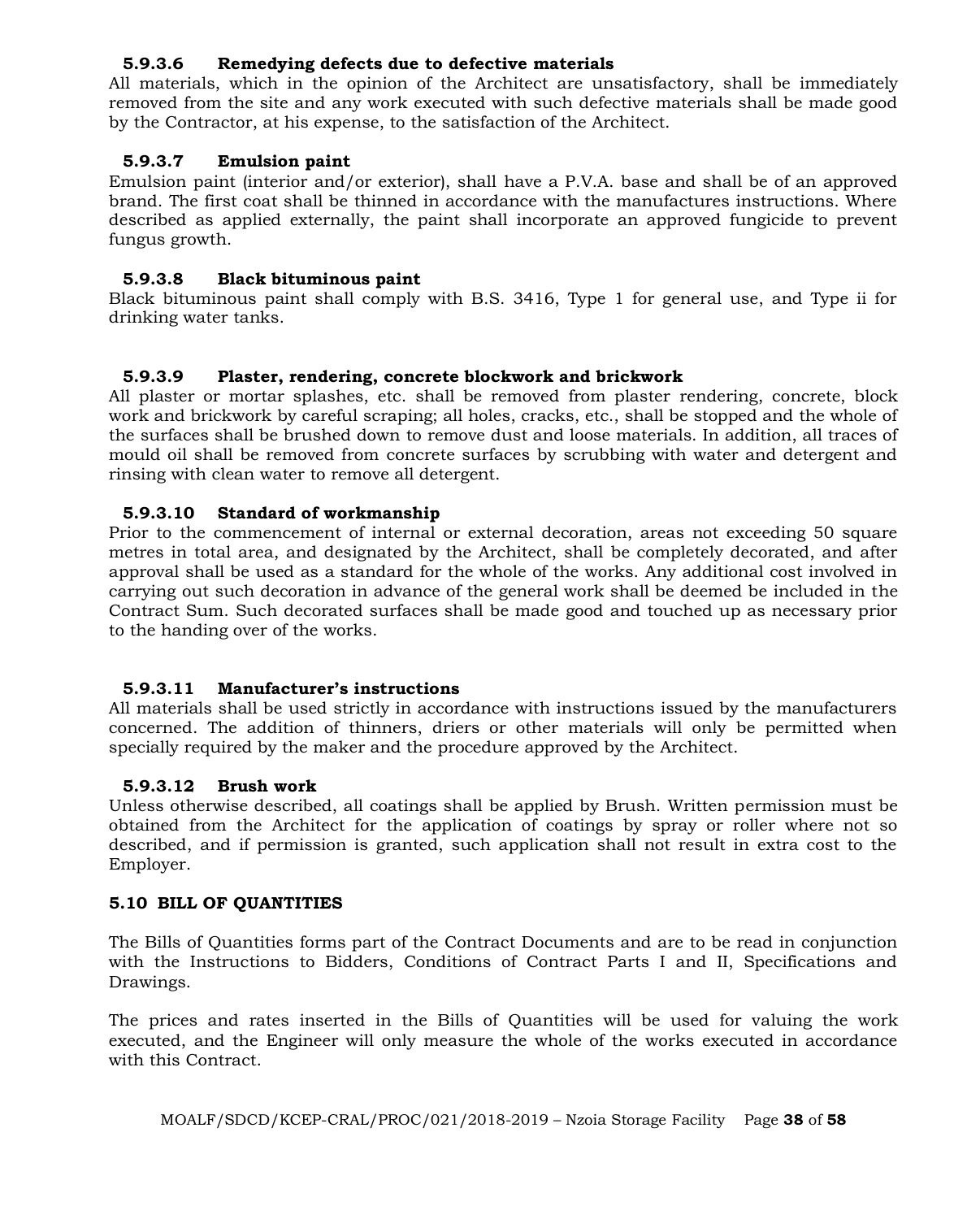| <b>ESTIMATE FOR NZOIA COOPERATIVE SOCIETY REFURBISHMENT</b>                                                                                                          |            |               |             |             |
|----------------------------------------------------------------------------------------------------------------------------------------------------------------------|------------|---------------|-------------|-------------|
| <b>DESCRIPTION</b>                                                                                                                                                   | <b>QTY</b> | <b>UNIT</b>   | <b>RATE</b> | <b>KSHS</b> |
| SUPERSTRUCTURAL WALLING                                                                                                                                              |            |               |             |             |
| ROOF CONSTRUCTION AND COVERING                                                                                                                                       |            |               |             |             |
| 28 gauge pre-painted galvanized iron roofing sheets<br>fixed to timber battens (m.s) with non-rustic nails.                                                          | 350        | <b>SM</b>     |             |             |
| <b>DOORS</b>                                                                                                                                                         |            |               |             |             |
| Provide and fix 2400 x 2100 mm burglar proof door<br>complete with its accessories and locks                                                                         | 1          | No.           |             |             |
| <b>COLUMNS AND BEAMS</b>                                                                                                                                             |            |               |             |             |
| Reinforced Concrete class 25/20 as described in<br>columns and beams.                                                                                                | 12         | CM            |             |             |
| Provide, cut, bend and fix Y12 high tensile steel                                                                                                                    | 430        | KG            |             |             |
| Ditto but Y8                                                                                                                                                         | 234        | KG            |             |             |
| <b>FORMWORK TO BEAMS AND COLUMNS</b>                                                                                                                                 |            |               |             |             |
| Provide, fix and dismantle F1 finish formwork to<br>columns and beams.                                                                                               | 140        | <b>SM</b>     |             |             |
| <b>VENTILATION WINDOWS</b>                                                                                                                                           |            |               |             |             |
| 1200 x 600 mm Purpose made steel casement<br>ventilation Windows.                                                                                                    | 16         | NO.           |             |             |
| <b>FINISHES- FLOORS</b>                                                                                                                                              |            |               |             |             |
| 25mm thick cement sand (1:4) screed including red<br>oxide to floor slab finish                                                                                      | 250        | <b>SM</b>     |             |             |
| 15mm thick gauged Cement lime (1:1:6) plaster<br>trowelled smooth comprising 12mm thick backline and<br>3mm thick finishing coat as described in walls<br>internally | 500        | <b>SM</b>     |             |             |
| PAINTING AND DECORATION                                                                                                                                              |            |               |             |             |
| Prepare and apply plastic emulsion paint to: -plastered<br>walls, undercoat                                                                                          | 500        | <b>SM</b>     |             |             |
| Prepare and apply three coats first quality plastic<br>emulsion paint to plastered walls                                                                             | 500        | <b>SM</b>     |             |             |
| Allow a provisional sum of fifty thousand shillings for<br>scaffolding                                                                                               | 1          | PC            | 50,000.00   |             |
| Allow a lumpsum sum of two hundred and fifty<br>thousand for supervision and approvals                                                                               | 1          | PC            | 250,000.00  |             |
| Extra offer on overheads and profit of the lumpsum for<br>site supervision and approvals.                                                                            | 250,000.00 | $\frac{0}{0}$ |             |             |
| <b>SUB TOTAL 1</b>                                                                                                                                                   |            |               |             |             |
| Add 16% VAT                                                                                                                                                          |            |               |             |             |
| <b>TOTAL</b>                                                                                                                                                         |            |               |             |             |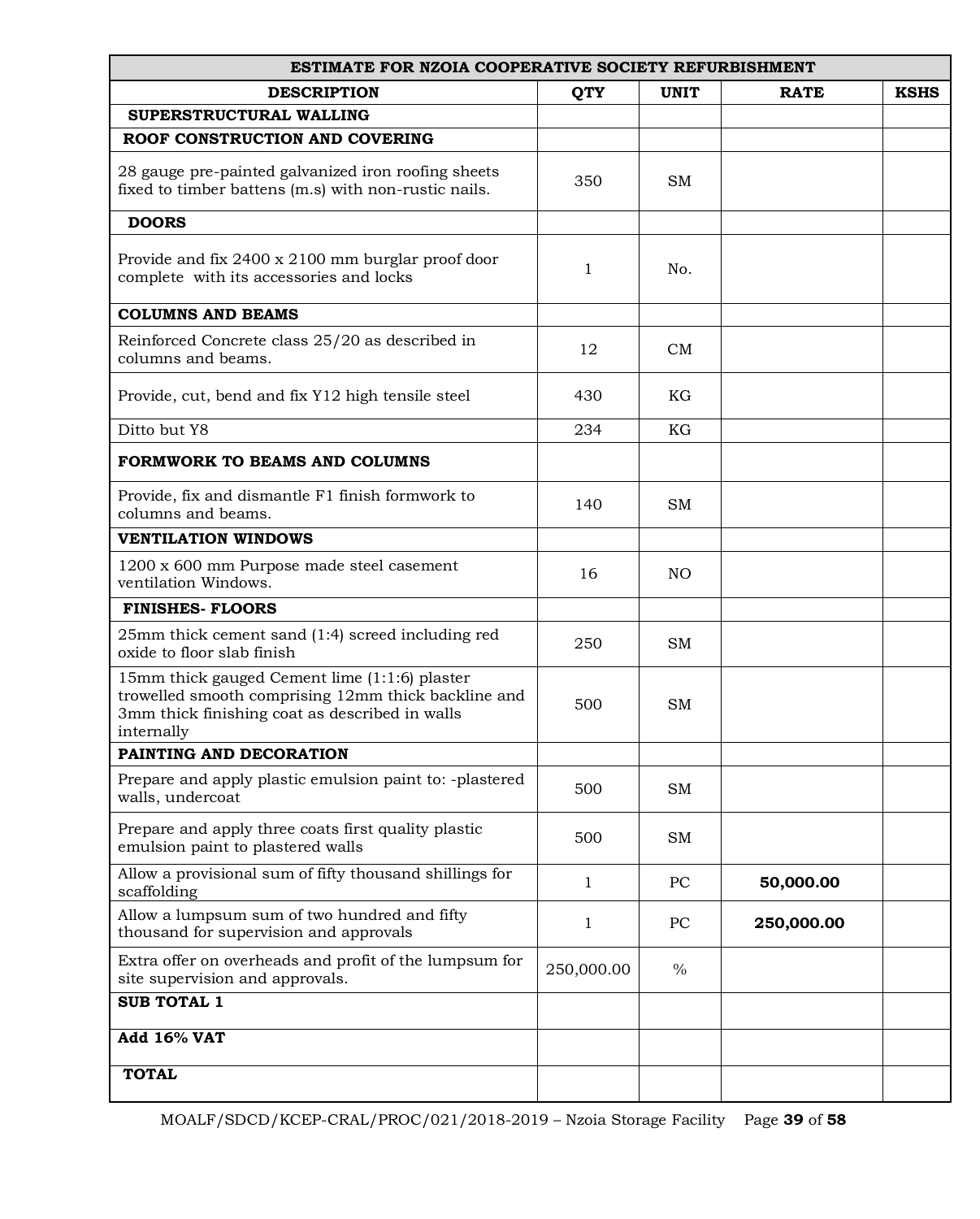#### **SECTION V**

#### **STANDARD FORMS**

#### **List of Standard Forms**

- 1) Form of Tender
- 2) Form of Agreement
- 3) Mandatory Business Questionnaire Form
- 4) Tender Securing Declaration Form
- 5) Tender Security Form
- 6) Performance Security form
- 7) Declaration Form
- 8) Letter of Notification of Award
- 9) Qualification Information
- 10)Tender Questionnaire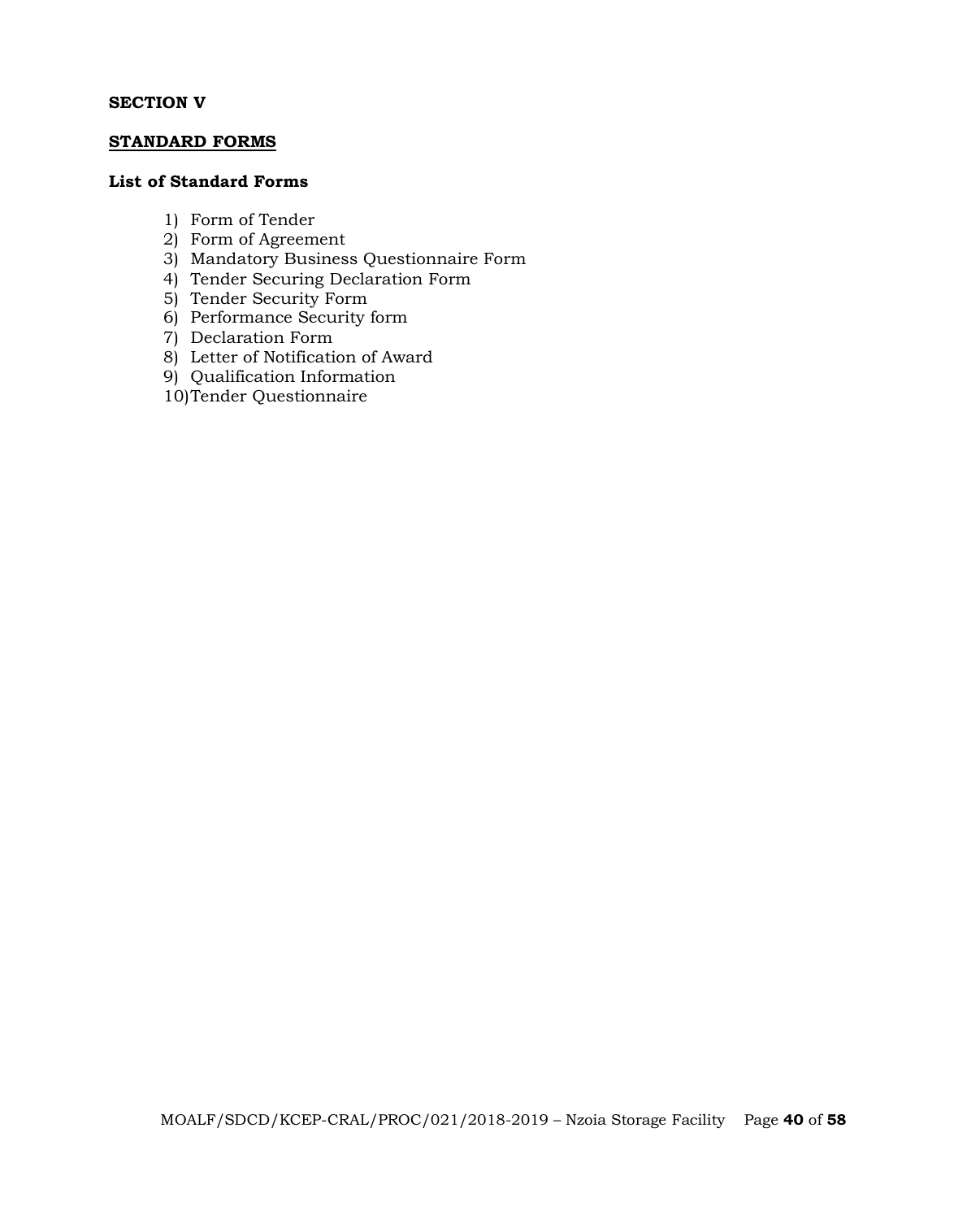#### **1. Form of Tender**

To: Kenya Cereal Enhancement Programme-Climate Resilient Livelihood Window of P.O. Box 30028-00100 Nairobi

#### **Tender Name: TENDER FOR REFURBISHMENT OF NZOIA COOPERATIVE SOCIETY STORAGE FACILITY: Tender Reference: MOALF/SDCD/KCEP CRAL/PROC/021/2018-2019**

Dear Sir,

- 1. In accordance with the Conditions of Contract, Specifications, Drawings and Bills of Quantities for the execution of the above-named Works, we, the undersigned offer to construct, install and complete such Works and remedy any defects therein for the sum of Kshs. \_\_\_\_\_\_\_\_\_\_\_\_\_\_\_\_\_\_\_\_\_\_\_\_\_\_\_\_\_ *[Amount in figures]* Kenya  $S$ hillings *\_\_\_\_\_\_\_\_\_\_\_\_\_\_\_\_\_\_\_\_\_\_\_\_\_\_\_\_\_\_\_\_\_\_\_\_\_\_\_\_\_\_\_\_\_\_\_\_\_\_\_\_\_\_ Amount in words]*
- 2. We undertake, if our tender is accepted, to commence the Works as soon as is reasonably possible after the receipt of the Employer's Representative's notice to commence, and to complete the whole of the Works comprised in the Contract within the time stated in the Appendix to Conditions of Contract.
- 3. We agree to abide by this Tender for a period of [number] **120** days from the date fixed for tender opening of the Instructions to tenderers, and it shall remain binding upon us and may be accepted at any time before the expiration of that period.
- 4. The Tender sum as submitted and read out during the tender opening shall be absolute and final and shall not be subject of correction, adjustment or amendment in any way by any person or entity.
- 5. Unless and until a formal Agreement is prepared and executed this tender together with your written acceptance thereof and signing of the contract by the accounting officer or an officer authorized in writing by the accounting officer shall constitute a binding Contract between us.
- 6. We understand that you are not bound to accept the lowest or any tender you may receive.

Dated this \_\_\_\_\_\_\_\_\_\_\_\_\_\_\_\_\_\_\_\_ day of \_\_\_\_\_\_\_20\_\_\_\_\_\_\_\_\_\_\_\_\_\_\_\_ Signature \_\_\_\_\_\_\_\_\_\_\_\_\_\_\_\_\_\_in the capacity of\_\_\_\_\_\_\_\_\_\_\_\_\_\_\_\_\_\_\_ duly authorized to sign tenders for and on behalf of *\_\_\_\_\_\_\_\_\_\_\_\_\_\_\_\_\_\_\_\_\_\_\_\_\_\_\_\_\_\_\_\_\_\_\_\_\_\_\_\_[Name of Tenderer*] of *\_\_\_\_\_\_\_*\_\_\_\_\_\_\_\_\_\_\_\_\_\_\_\_\_\_\_\_\_\_\_\_[*Address of Tenderer]*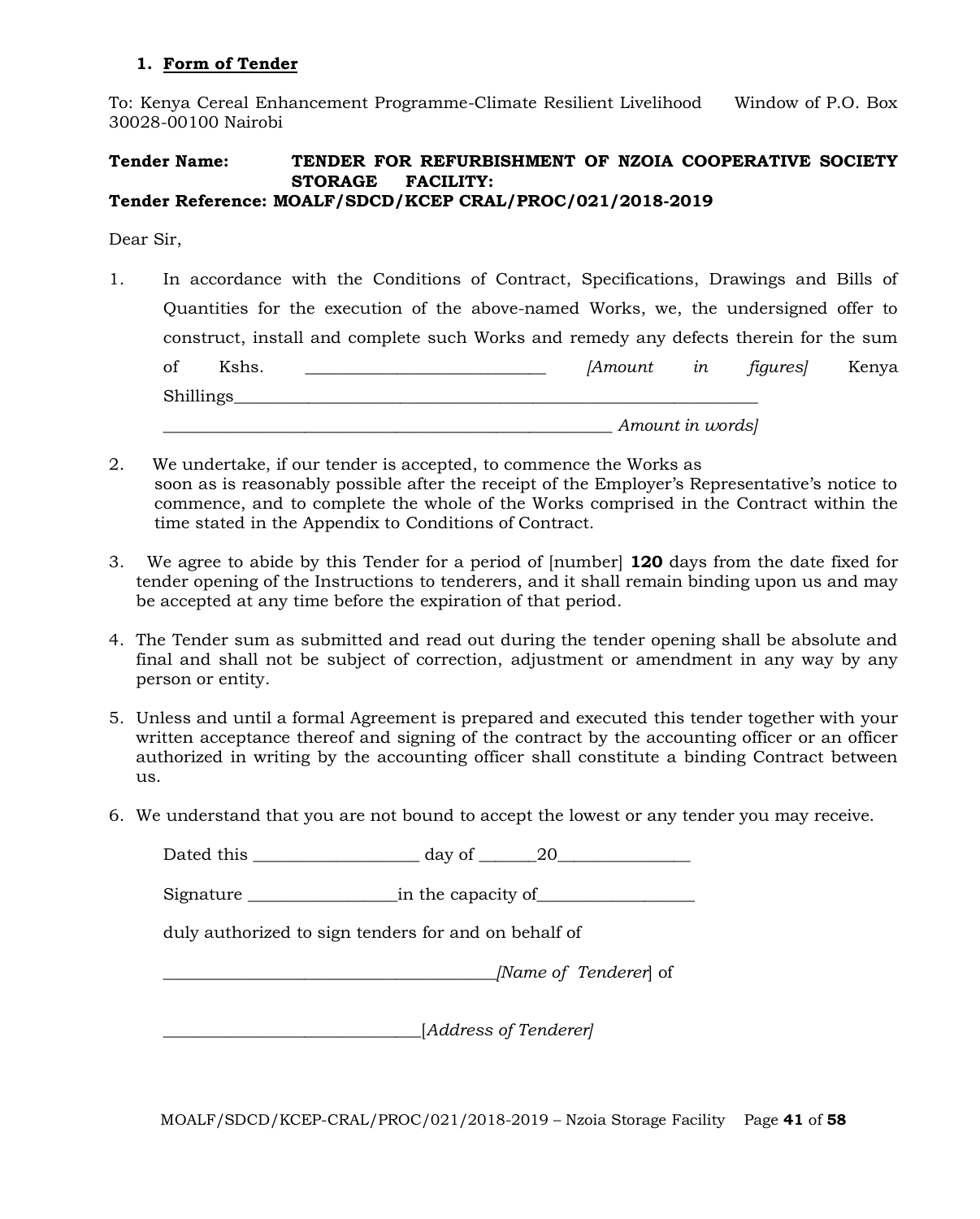#### **2. FORM OF AGREEMENT**

THIS AGREEMENT, made the \_\_\_\_\_\_\_\_\_\_\_\_\_\_\_\_ day of \_\_\_\_\_\_\_\_ 20 \_\_\_\_\_\_ between State Department for Crops Development on behalf of Kenya Cereal Enhancement Programme-Climate Resilient Livelihood Window of P.O. Box 30028-00100 Nairobi whose registered office is situated at Kilimo House along Cathedral Road, (hereinafter referred to as "the Client") whose expression shall where the context so admits include its successors, administrators or permitted assignees on the one part

AND \_\_\_\_\_\_\_\_\_\_\_\_\_\_\_\_\_\_\_\_ of \_\_\_\_\_\_\_\_\_\_\_\_\_\_\_\_\_\_\_\_\_\_\_\_\_\_\_\_\_\_\_\_\_\_\_\_\_ (hereinafter called "the contractor") whose Certificate of Registration is \_\_\_\_\_\_\_\_\_\_\_\_\_\_\_\_\_\_\_ whose registered office is situated at \_\_\_\_\_\_\_\_\_\_\_\_\_\_\_\_\_\_\_\_\_\_\_\_\_\_\_\_\_\_\_\_\_\_\_\_\_\_\_\_ of the other part whose expression shall where the context so admits include its successors, administrators or permitted assignees on the other part.

WHEREAS Kenya Cereals Enhancement Programme-Climate Resilient Agricultural Livelihoods (KCEP-CRAL) is desirous that the Contractor executes

\_\_\_\_\_\_\_\_\_\_\_\_\_\_\_\_\_\_\_\_\_\_\_\_\_\_\_\_\_\_\_\_\_\_\_\_\_\_\_\_\_\_\_\_\_\_\_\_\_\_\_\_\_\_\_\_\_\_\_\_\_\_\_\_\_\_\_\_\_\_\_\_ *(name and identification number of Contract )* (hereinafter called "the Works") located at*\_\_\_\_\_\_\_\_\_\_\_\_\_\_\_\_\_\_\_\_\_\_\_\_\_\_\_\_\_\_[Place/location of the Works*]and Kenya Cereals Enhancement Programme-Climate Resilient Agricultural Livelihoods (KCEP-CRAL) has accepted the tender submitted by the Contractor for the execution and completion of such Works and the remedying of any defects therein for the Contract Price of Kshs\_\_\_\_\_\_\_\_\_\_\_\_\_\_\_\_\_\_\_\_\_\_\_\_\_\_\_[*Amount in figures*],Kenya Shillings\_\_\_\_\_\_\_\_\_\_\_\_\_\_\_\_\_\_\_\_\_\_\_\_\_\_\_\_\_\_\_\_\_\_\_\_\_\_\_\_\_\_\_\_\_[*Amount in words].*

NOW THIS AGREEMENT WITNESSETH as follows:

- 1. In this Agreement, words and expressions shall have the same meanings as are respectively assigned to them in the Conditions of Contract hereinafter referred to.
- 2. The following documents shall be deemed to form and shall be read and construed as part of this Agreement i.e.
	- (i) Appendix to Conditions of Contract
	- (ii) Conditions of Contract Part I and II
	- (iii) Specifications
	- (iv) Drawings
	- (v) Priced Bill of Quantities
	- (vi) Form of Tender
	- (vii) Letter of Award
	- (viii) Letter of Acceptance
	- (ix) The Tenderers bid document
- **3.** In consideration of the payments to be made by Kenya Cereals Enhancement Programme-Climate Resilient Agricultural Livelihoods to the Contractor as hereinafter mentioned, the Contractor hereby covenants with Kenya Cereals Enhancement Programme-Climate Resilient Agricultural Livelihood to execute and complete the Works and remedy any defects therein in conformity in all respects with the provisions of the Contract.
- MOALF/SDCD/KCEP-CRAL/PROC/021/2018-2019 Nzoia Storage Facility Page **42** of **58** 4. Kenya Cereals Enhancement Programme-Climate Resilient Agricultural Livelihoods hereby covenants to pay the Contractor in consideration of the execution and completion of the Works and the remedying of defects therein, the Contract Price or such other sum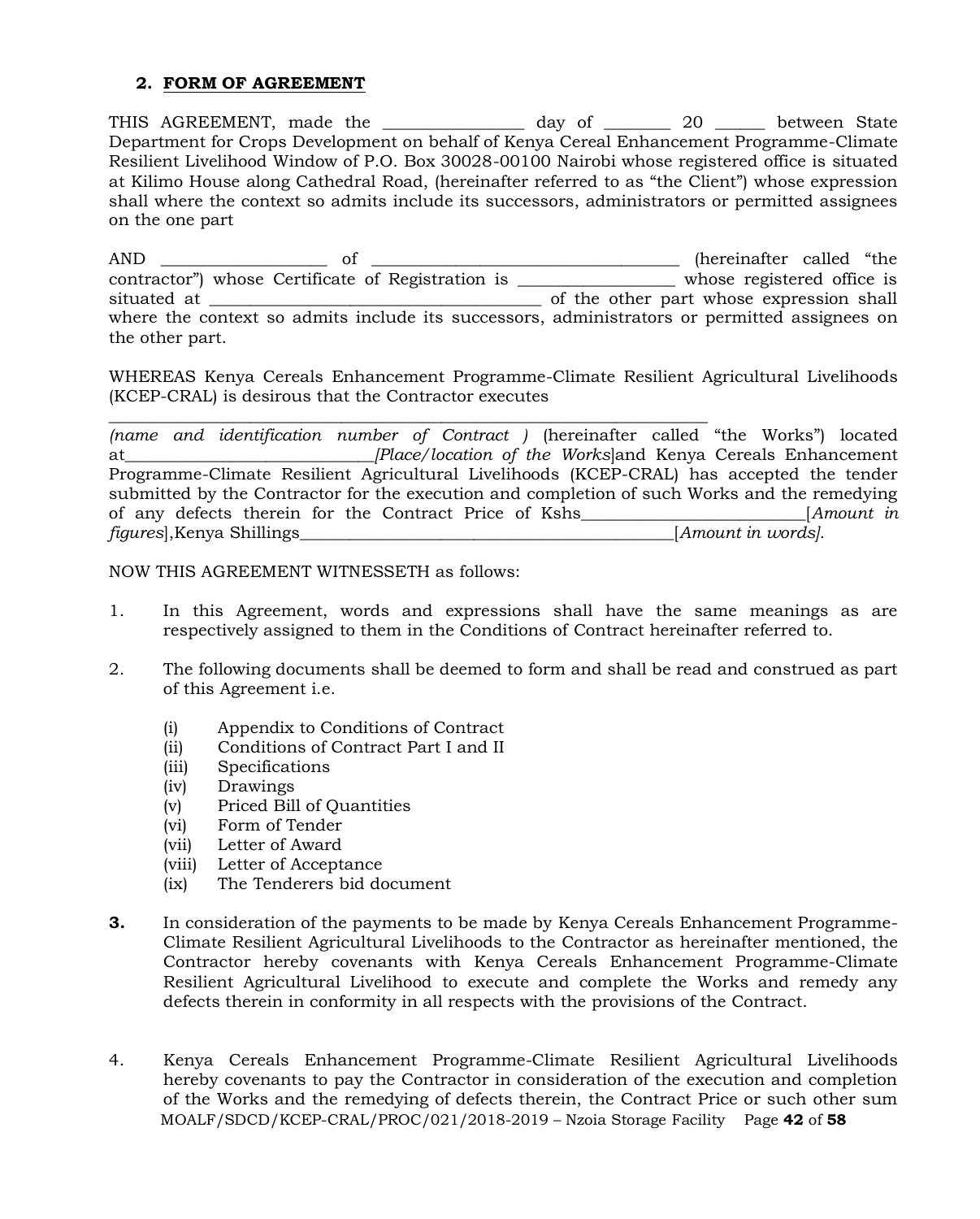as may become payable under the provisions of the Contract at the times and in the manner prescribed by the Contract.

IN WITNESS whereof the parties thereto have caused this Agreement to be executed the day and year first before written.

**\_\_\_\_\_\_\_\_\_\_\_\_\_\_\_\_\_\_\_\_\_\_\_\_\_\_\_\_\_\_\_\_\_\_\_ \_\_\_\_\_\_\_\_\_\_\_\_\_\_\_\_\_\_\_\_\_\_\_\_\_\_\_\_**

**NAME: \_\_\_\_\_\_\_\_\_\_\_\_\_\_\_\_\_\_\_\_\_\_\_\_\_\_\_** Date: \_\_\_\_\_\_\_\_\_\_\_\_\_\_\_\_\_\_\_\_

**WITNESSED BY:**

**\_\_\_\_\_\_\_\_\_\_\_\_\_\_\_\_\_\_\_\_\_\_\_\_\_\_\_\_\_\_\_\_\_\_\_\_\_ \_\_\_\_\_\_\_\_\_\_\_\_\_\_\_\_\_\_\_\_\_\_\_\_\_\_\_\_ NAME:** Date:

For and on behalf of the Contractor:

**Name:** Date:

**WITNESSED BY:**

**\_\_\_\_\_\_\_\_\_\_\_\_\_\_\_\_\_\_\_\_\_\_\_\_\_\_\_\_\_\_\_\_\_\_\_\_\_\_\_ \_\_\_\_\_\_\_\_\_\_\_\_\_\_\_\_\_\_\_\_\_\_\_\_\_\_\_\_ Name:** Date: **Designation:**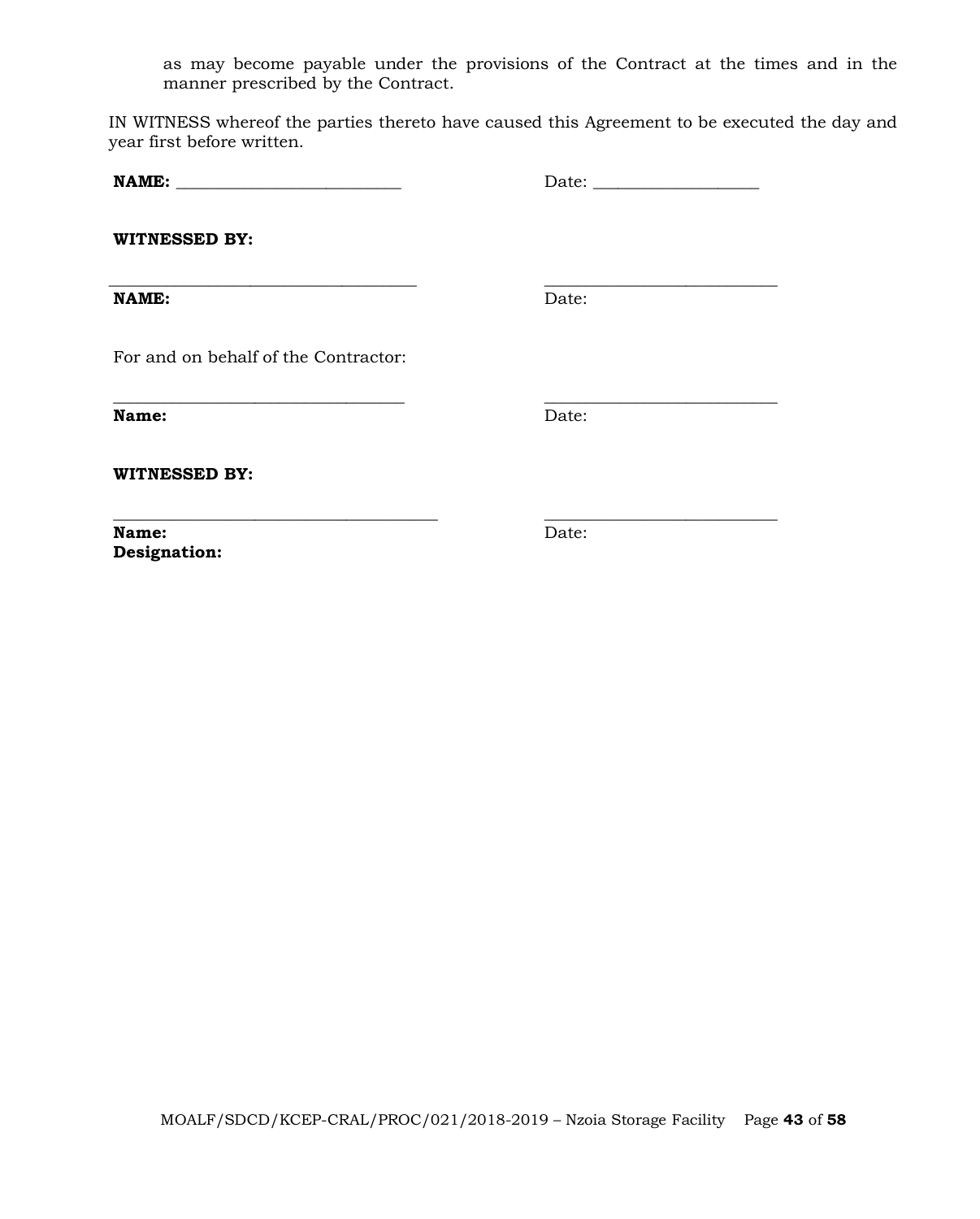#### **3. MANDATORY CONFIDENTIAL BUSINESS QUESTIONNAIRE**

# **Name of Applicant(s)..........................................................................................**

You are requested to give the particulars indicated in Part 1 and either Part 2 (a), 2(b) or 2(c) whichever applied to your type

#### **You are advised that it is a serious offence to give false information on this form will lead to automatic disqualification/termination of your business proposal at your cost.**

| Part 1 - General<br><b>Business Name</b>                         |
|------------------------------------------------------------------|
|                                                                  |
| Location of Business Premises                                    |
|                                                                  |
| Plot No  Street/Road Postal address Tel No.                      |
|                                                                  |
|                                                                  |
| Nature of Business (Attach Company Profile)                      |
|                                                                  |
| Registration Certificate No. (Attach Copy)                       |
|                                                                  |
| Tax Compliance No (Attach Copy)                                  |
|                                                                  |
| Maximum value of business which you can handle at any one time - |
|                                                                  |
|                                                                  |
|                                                                  |
|                                                                  |
|                                                                  |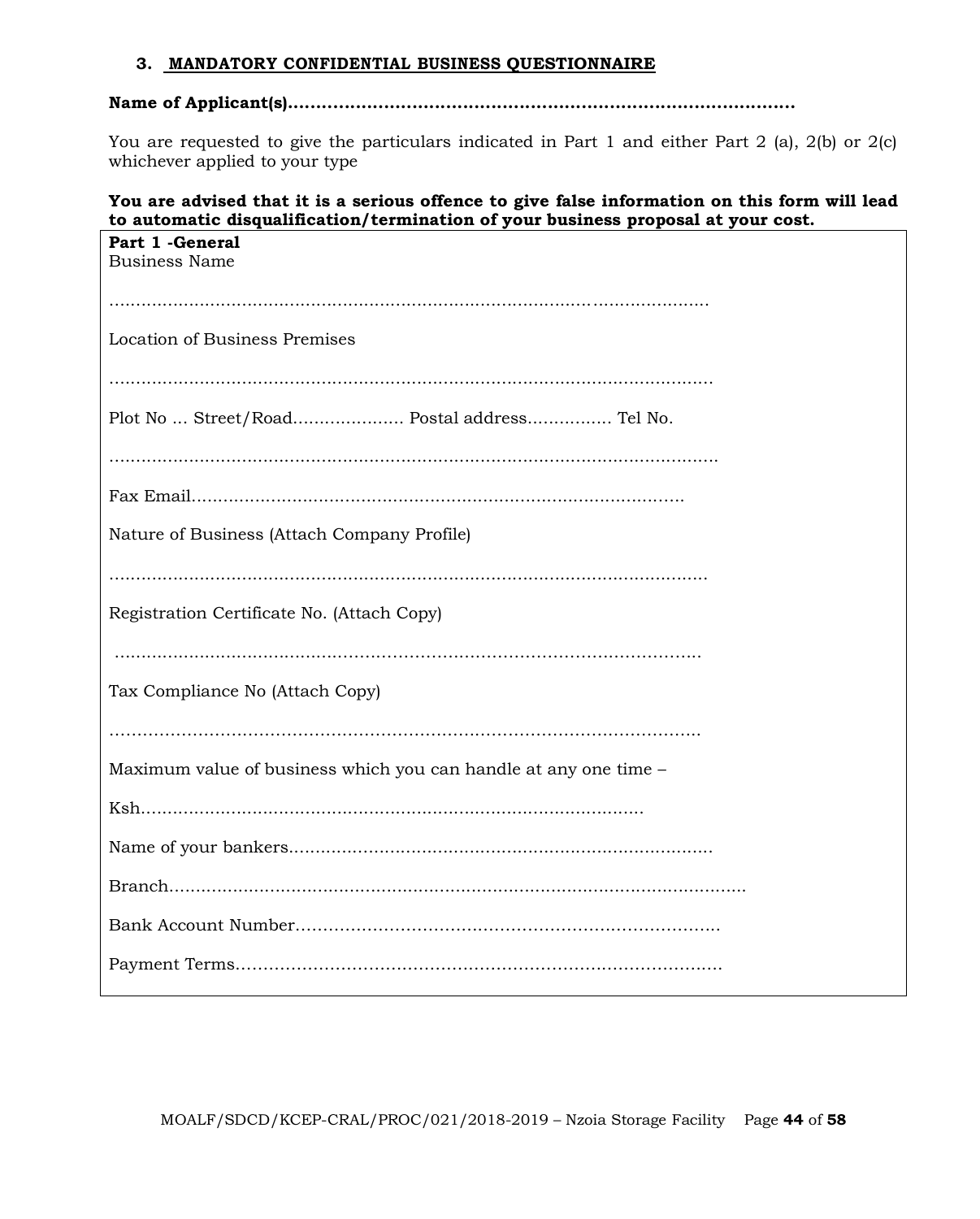| Part 2 (a) - Sole Proprietor                                                                                                                                                                              |
|-----------------------------------------------------------------------------------------------------------------------------------------------------------------------------------------------------------|
|                                                                                                                                                                                                           |
| If a Kenyan Citizen, indicate under Citizenship Details whether by Birth,<br>Naturalization or Registration                                                                                               |
| Part 2 (b) – Partnership<br>Given details of partners as follows<br>Nationality Citizenship Details<br>Name<br><b>Shares</b>                                                                              |
| If a Kenyan  Citizen, indicate under Citizenship Details  whether by  Birth,<br>Naturalization or Registration                                                                                            |
| Part 2 (c) – Registered Company<br>Private or Public<br>(Attach brochures or annual reports in case of public companies)<br>State the nominal and issued capital of company<br>Nominal Kshs. Issued Kshs. |
| Give details of all directors as follows<br>Citizenship Details<br>Nationality<br><b>Shares</b><br>Name                                                                                                   |
|                                                                                                                                                                                                           |
|                                                                                                                                                                                                           |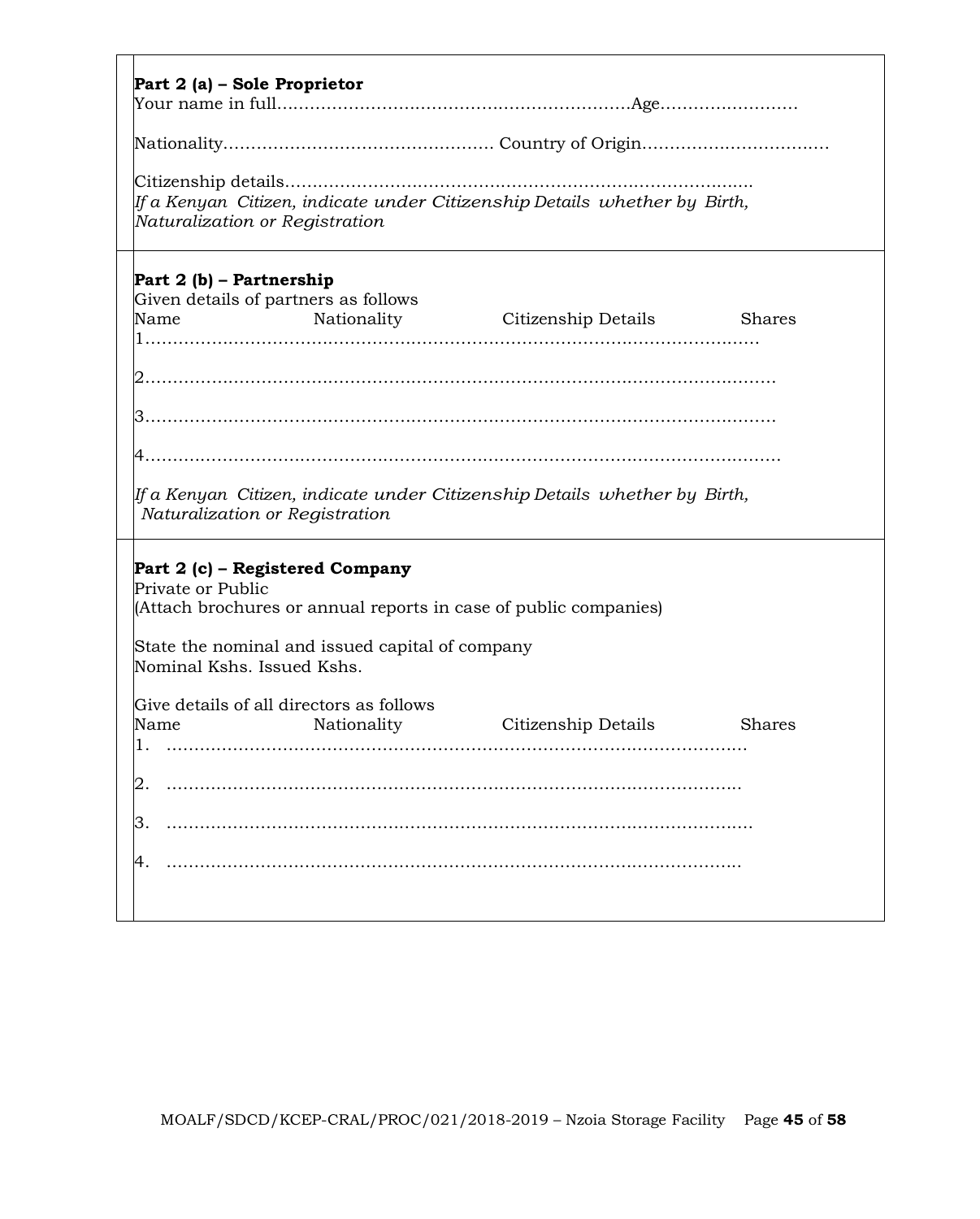| contact person.      |                                                                                                                                                                       | Part 3- List of corporate client customers and their addresses, telephone numbers and      |
|----------------------|-----------------------------------------------------------------------------------------------------------------------------------------------------------------------|--------------------------------------------------------------------------------------------|
|                      |                                                                                                                                                                       |                                                                                            |
|                      |                                                                                                                                                                       |                                                                                            |
|                      |                                                                                                                                                                       |                                                                                            |
|                      |                                                                                                                                                                       |                                                                                            |
|                      |                                                                                                                                                                       |                                                                                            |
|                      |                                                                                                                                                                       |                                                                                            |
|                      |                                                                                                                                                                       |                                                                                            |
|                      |                                                                                                                                                                       |                                                                                            |
| Part 4-(a) Debarment |                                                                                                                                                                       |                                                                                            |
|                      | $\mathbb{I}/\mathbb{W}$ e declare that I/We have not been debarred from any procurement process and<br>by the KCEP-CRAL and any other public or private institutions. | shall not engage in any fraudulent or corrupt acts with regard to this or any other tender |
|                      |                                                                                                                                                                       |                                                                                            |
|                      |                                                                                                                                                                       |                                                                                            |
|                      |                                                                                                                                                                       |                                                                                            |
|                      |                                                                                                                                                                       |                                                                                            |
|                      | Duly authorized to sign Tender for and on behalf of                                                                                                                   |                                                                                            |
|                      |                                                                                                                                                                       |                                                                                            |
|                      |                                                                                                                                                                       |                                                                                            |
|                      |                                                                                                                                                                       |                                                                                            |

the competent Authorities in Kenya and neither are we under receivership:

Full Names……………………………………………………………………………… Signature…………………………………………………………………………………………

Dated this …………………………….……………day of ……………………………2019

Duly authorized to sign Tender for and on behalf of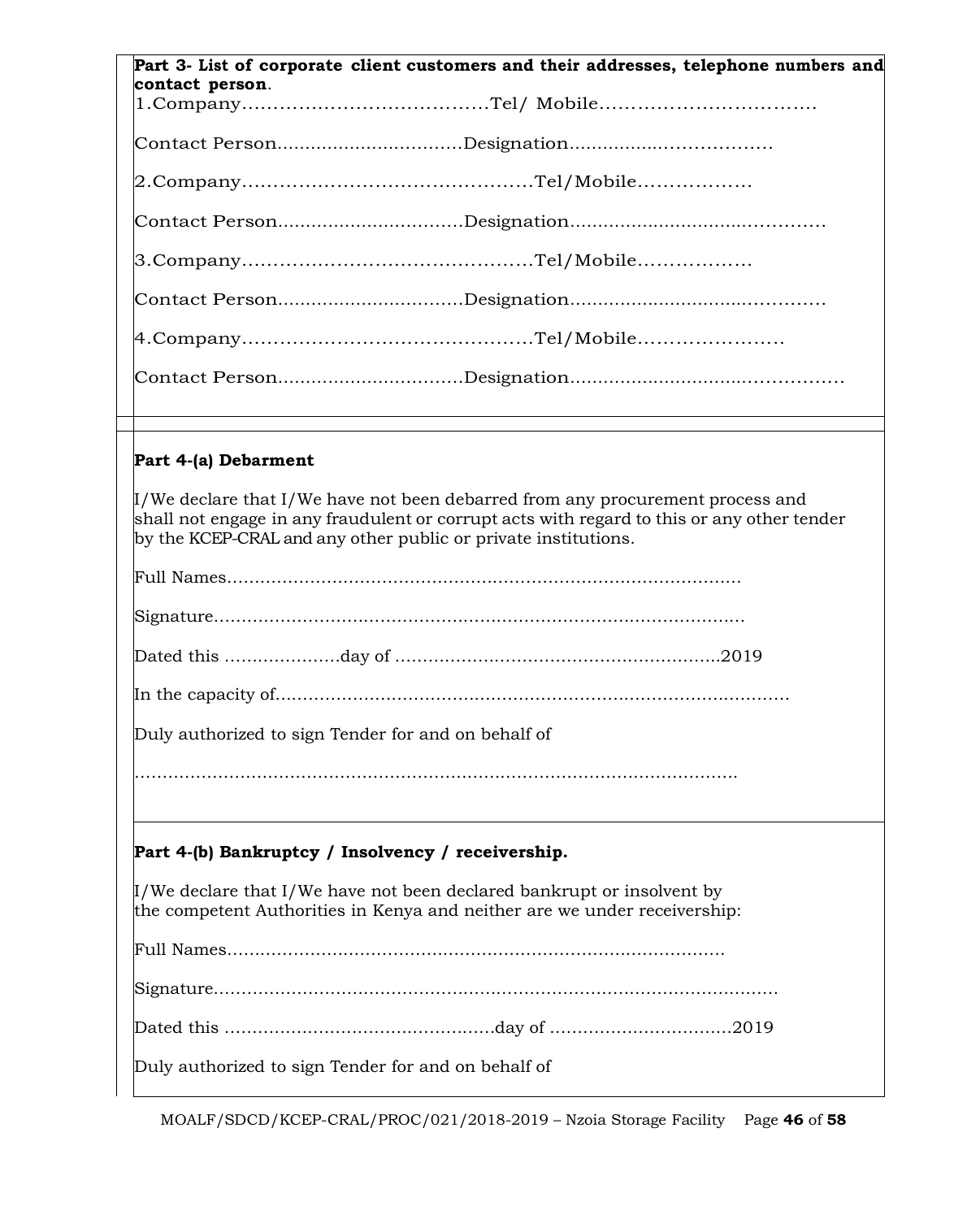| Part 4-(c) -Criminal Offence                                                                                                                                                                                                                                                                              |
|-----------------------------------------------------------------------------------------------------------------------------------------------------------------------------------------------------------------------------------------------------------------------------------------------------------|
| $I/We$ , (Name (s) of Director(s)):-                                                                                                                                                                                                                                                                      |
|                                                                                                                                                                                                                                                                                                           |
|                                                                                                                                                                                                                                                                                                           |
|                                                                                                                                                                                                                                                                                                           |
| Have not been convicted of any criminal offence relating to professional conduct or the<br>making of false statements or misrepresentations as to its qualifications to enter<br>into a procurement contract within a period of three (3) years preceding the commencement<br>of procurement proceedings. |
|                                                                                                                                                                                                                                                                                                           |
|                                                                                                                                                                                                                                                                                                           |
| In the capacity of                                                                                                                                                                                                                                                                                        |
|                                                                                                                                                                                                                                                                                                           |
|                                                                                                                                                                                                                                                                                                           |
| Suppliers' / Company's Official Rubber Stamp                                                                                                                                                                                                                                                              |
| Part 4-(d) Conflict of Interest                                                                                                                                                                                                                                                                           |
| $\mu$ /We, the undersigned state that I / We have no conflict of interest in relation<br>to this procurement:                                                                                                                                                                                             |
|                                                                                                                                                                                                                                                                                                           |
|                                                                                                                                                                                                                                                                                                           |
|                                                                                                                                                                                                                                                                                                           |
|                                                                                                                                                                                                                                                                                                           |
|                                                                                                                                                                                                                                                                                                           |
|                                                                                                                                                                                                                                                                                                           |
|                                                                                                                                                                                                                                                                                                           |
| Suppliers' / Company's Official Rubber Stamp                                                                                                                                                                                                                                                              |
|                                                                                                                                                                                                                                                                                                           |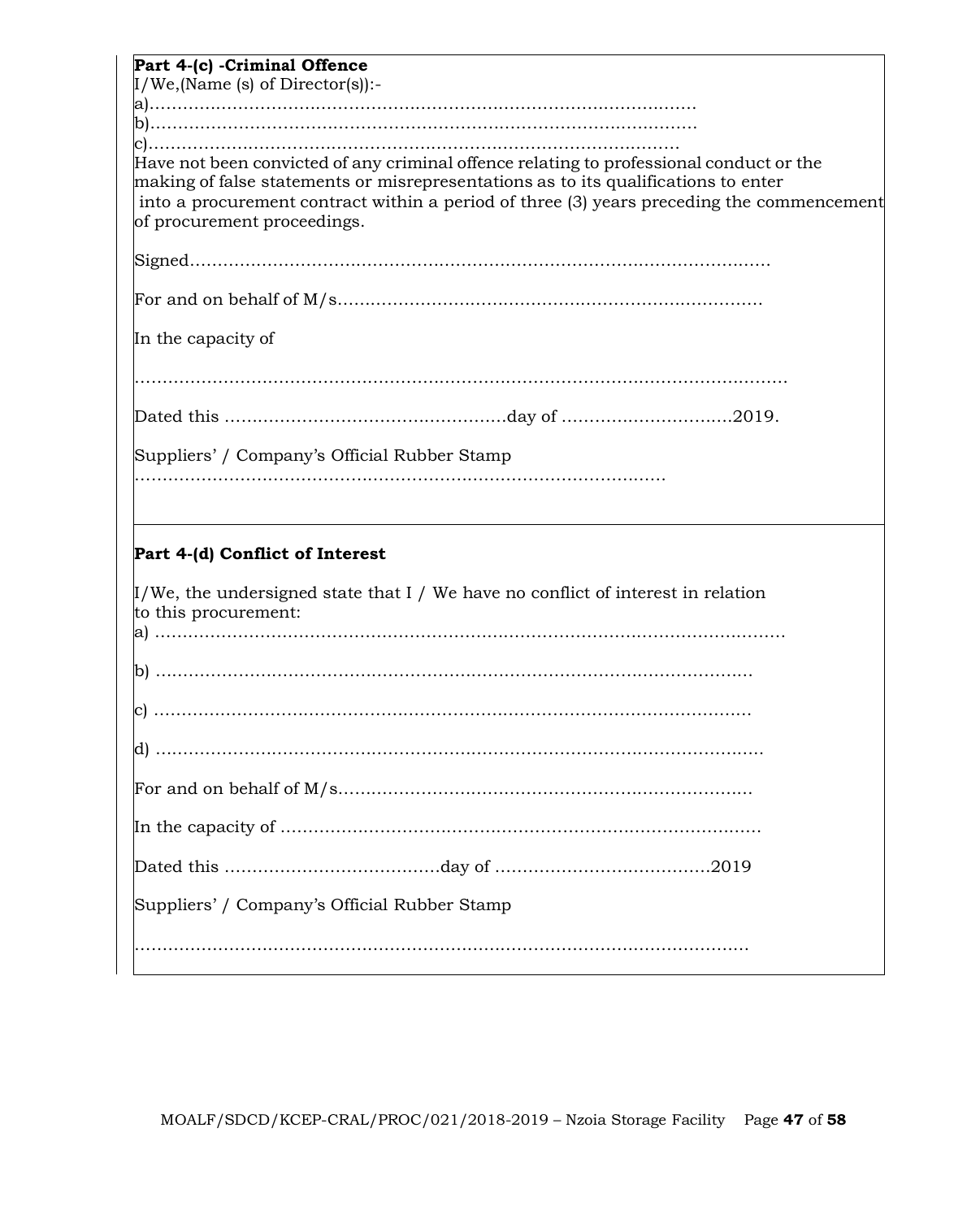# **Part 4-(e)** – **Interest in the Firm:**

Is there any person/persons in KCEP-CRAL or any other public institution who has interest in the Firm?

Yes/No ……………………….. (Delete as necessary)

Institution ………………………….……………………………………. ………………

(Title) (Signature) (Date)

………………………………………………………………………………………………

**PART 5(I) – EXPERIENCE***:* Please list here below similar projects accomplished or companies / clients you have supplied with similar items or materials / Services in the last 5 years

……………………………………………………………………………………………….

|   | <b>COMPANY</b><br><b>NAME</b> | <b>COUNTRY</b> | CONTRACT<br><b>ORDER NO</b> | <b>VALUE</b> | CONTRACT<br><b>PERSON</b><br>(FULL<br><b>NAMES</b> | <b>EMAIL</b> | <b>CELL</b><br><b>PHONE</b><br>NO |
|---|-------------------------------|----------------|-----------------------------|--------------|----------------------------------------------------|--------------|-----------------------------------|
|   |                               |                |                             |              |                                                    |              |                                   |
| 2 |                               |                |                             |              |                                                    |              |                                   |
| 3 |                               |                |                             |              |                                                    |              |                                   |
| 4 |                               |                |                             |              |                                                    |              |                                   |
| 5 |                               |                |                             |              |                                                    |              |                                   |

# **Part 6(i or j) – Bank account details:**

AGPO firms must provide evidence from their bank that the account to which KCEP-CRAL shall make payment has a youth or a woman or a PWD listed in the CR12 form/ partnership deed/sole proprietor certificate as a MANDATORY signatory of that account, - Sec.157 (11) of PPADA:

Account No………………………………………………………………………………………….

|            |  |  |  |  |  |  |  |  |  | Name of the person(s) in the CR12 form OR in the partnership deed OR in the sole |  |  |  |  |  |
|------------|--|--|--|--|--|--|--|--|--|----------------------------------------------------------------------------------|--|--|--|--|--|
| proprietor |  |  |  |  |  |  |  |  |  |                                                                                  |  |  |  |  |  |

Certificate………………………….………......./...................……………..……………….

ID No(s):…………………………/…….……..…….…..…...Signature and stamp of the authorized

Banker Representative……………..……………Date……………………….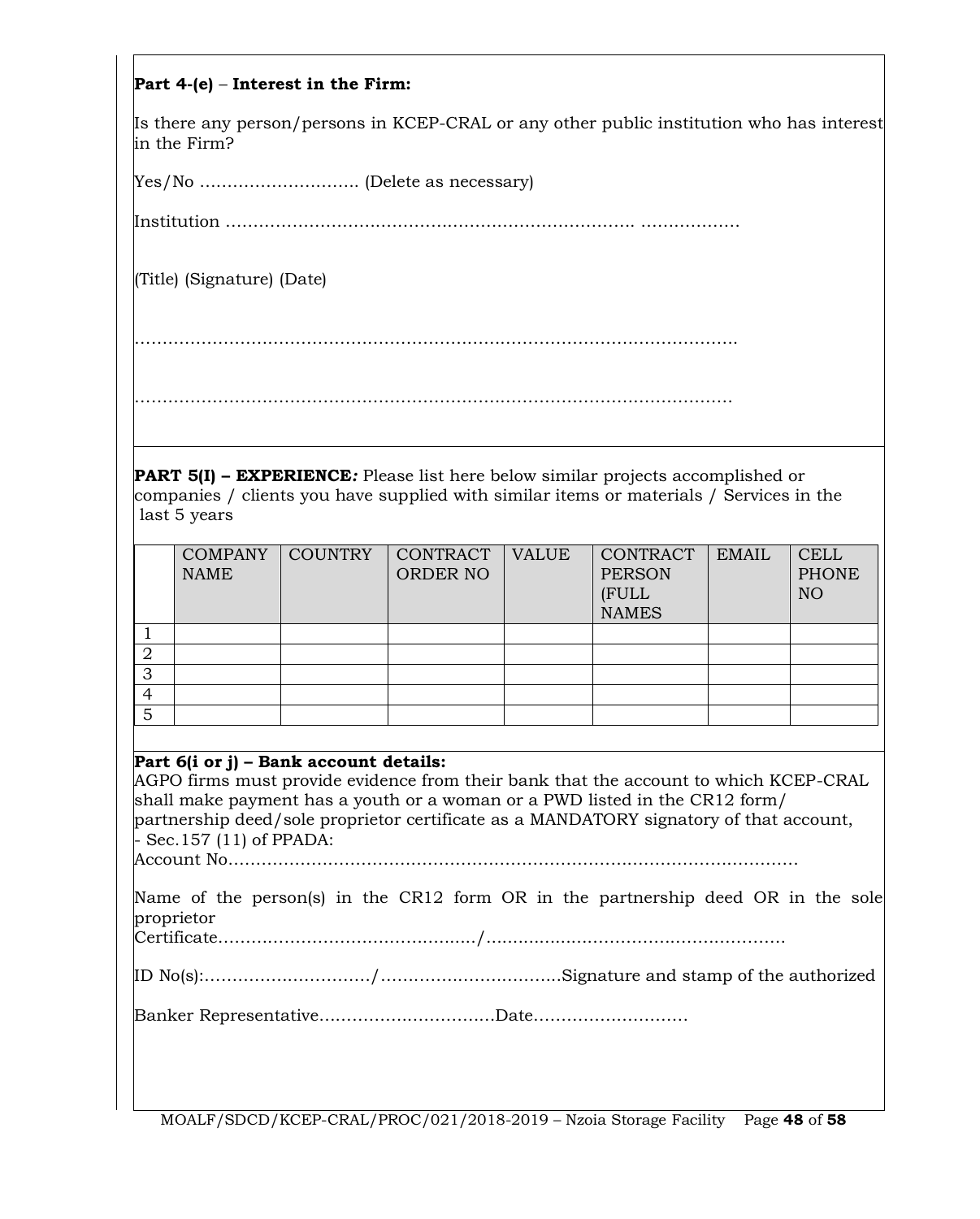#### **Part 7--Declaration**

I/We the undersigned state that the above information is correct and that I/We give KCEP-CRAL to seek any other references concerning my/our company from whatever sources deemed e.g. company registrar's office, banks etc.

| In the capacity of |
|--------------------|
|                    |
|                    |
|                    |
| Full names         |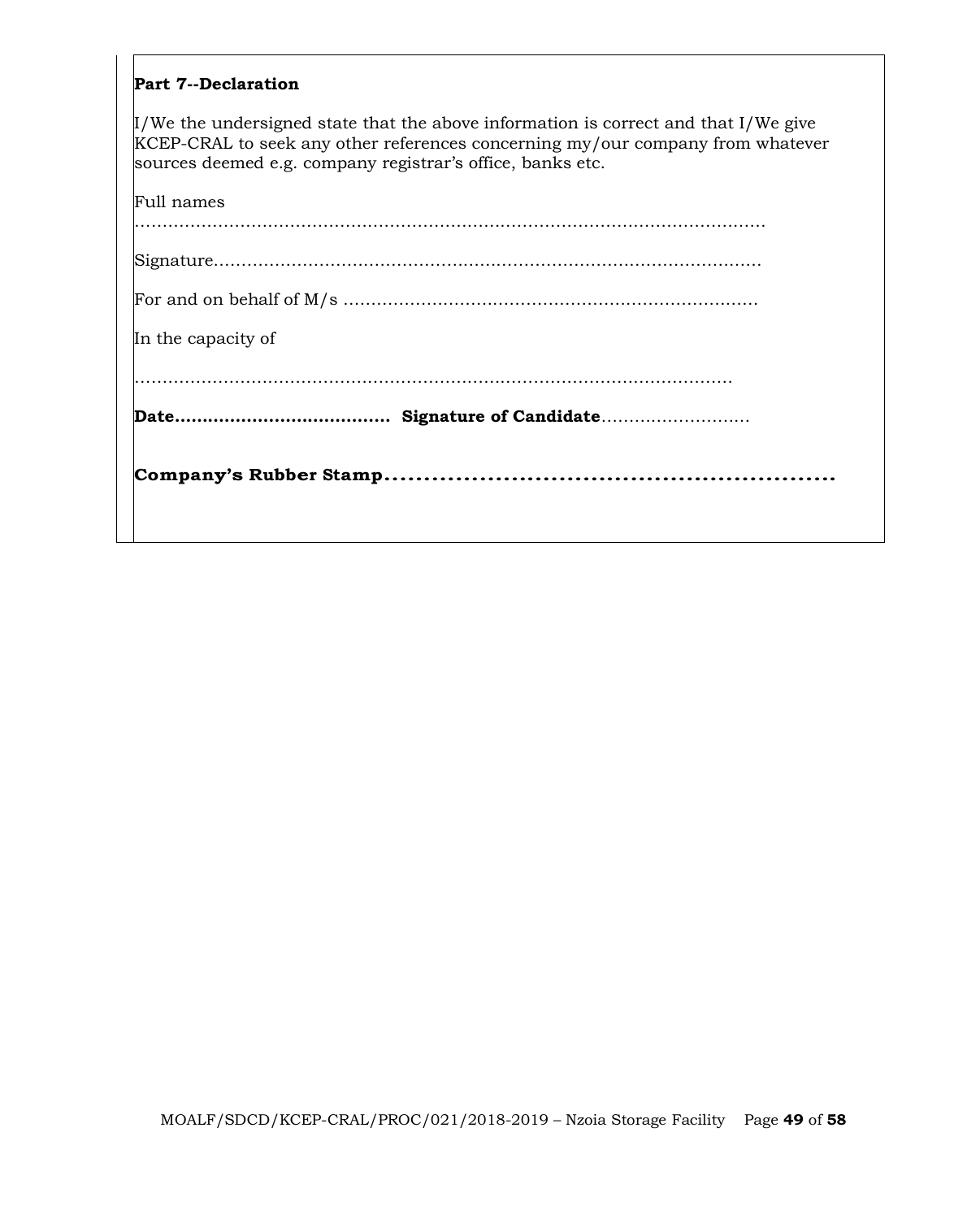# **4. TENDER SECURING DECLARATION FORM**

[The Bidder shall complete in this Form in accordance with the instructions indicated]

Date: ………………… of Bid Submission] Tender No. ………… of bidding process]

To: ………………………….. [insert complete name of Purchaser] We, the undersigned, declare that:

1. We understand that, according to your conditions, bids must be supported by a Bid- Securing Declaration.

2. We accept that we will automatically be suspended from being eligible for bidding in any contract with the Purchaser for the period of time of linsert number of months or years] starting on [insert date], if we are in breach of our obligation(s) under the bid conditions, because we  $-$ 

(a) Have withdrawn our Bid during the period of bid validity specified by us in the Bidding Data Sheet; or

(b) Having been notified of the acceptance of our Bid by the Purchaser during the period of bid validity,

(i) Fail or refuse to execute the Contract, if required, or

(ii) Fail or refuse to furnish the Performance Security, in accordance with the ITT.

3. We understand that this Bid Securing Declaration shall expire if we are not the successful Bidder, upon the earlier of

(i) our receipt of a copy of your notification of the name of the successful Bidder; or

(i) Twenty-eight days after the expiration of our Tender.

4. We understand that if we are a Joint Venture, the Bid Securing Declaration must be in the name of the Joint Venture that submits the bid, and the Joint Venture has not been legally constituted at the time of bidding, the Bid Securing Declaration shall be in the names of all future partners as named in the letter of intent.

Signed: [insert signature of person whose name and capacity are shown] in the Capacity of [insert legal capacity of person signing the Bid Securing Declaration]

Name: [insert complete name of person signing the Bid Securing Declaration]

……………………………………………………………….

Duly authorized to sign the bid for and on behalf of: ……………………………………… [insert complete name of Bidder]

Dated on …………………. day of ……………., ………………. [Insert date of signing]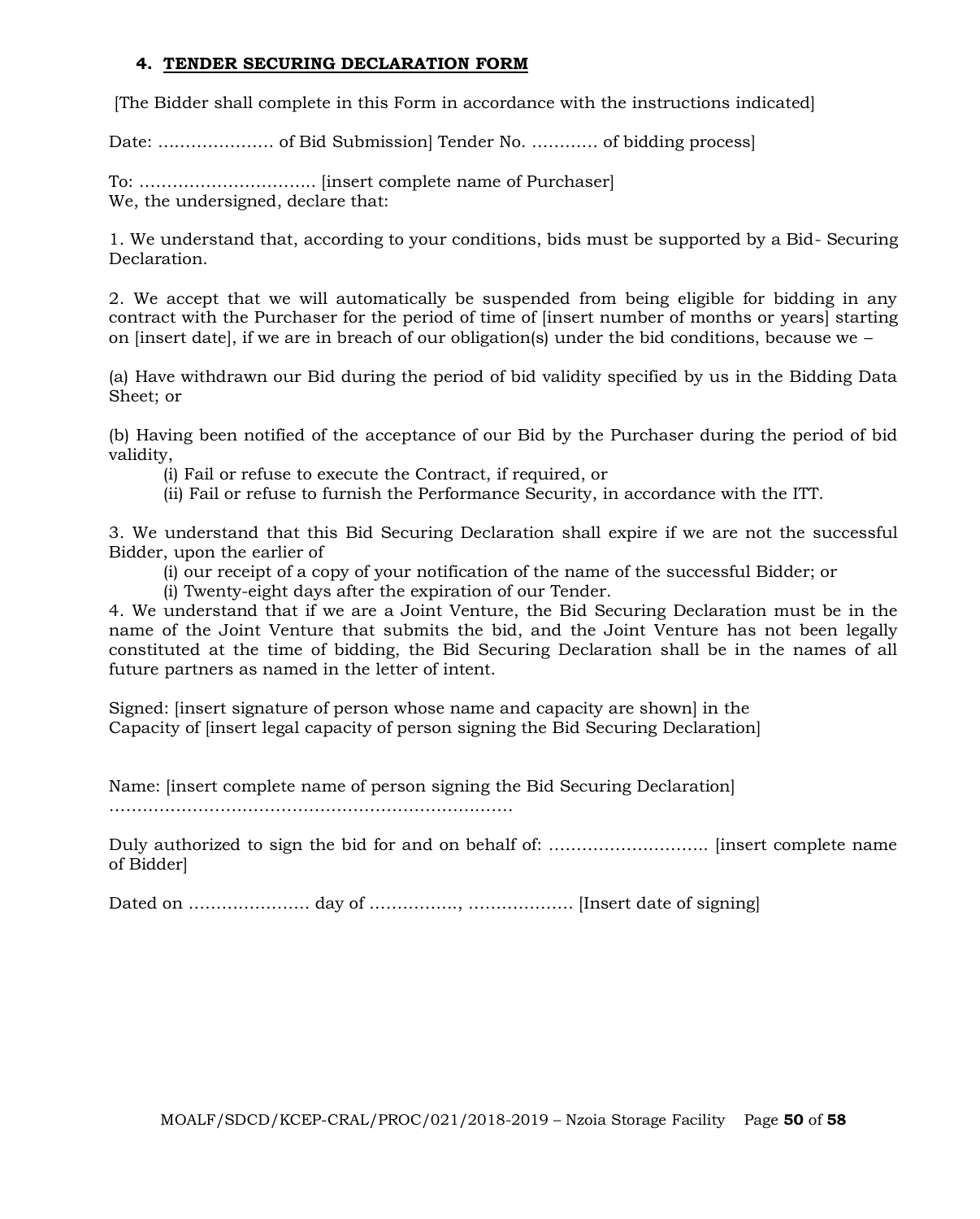#### **5. FORM OF TENDER SECURITY**

WHEREAS ………………………………………. (hereinafter called "the Tenderer") has submitted his tender dated ………………………… for the construction of ……………………………………………………………………………… *(name of Contract)*

KNOW ALL PEOPLE by these presents that WE ……………………… having our registered office at ……………… (hereinafter called "the Bank"), are bound unto …………………………… (hereinafter called "the Employer") in the sum of Kshs.……………………… for which payment well and truly to be made to the said Employer, the Bank binds itself, its successors and assigns by these presents sealed with the Common Seal of the said Bank this ……………. Day of ………20…………

THE CONDITIONS of this obligation are:

- 1. If after tender opening the tenderer withdraws his tender during the period of tender validity specified in the instructions to tenderers Or
- 2. If the tenderer, having been notified of the acceptance of his tender by the Employer during the period of tender validity:
	- (a) fails or refuses to execute the form of Agreement in accordance with the Instructions to Tenderers, if required; or
	- (b) fails or refuses to furnish the Performance Security, in accordance with the Instructions to Tenderers;

We undertake to pay to the Employer up to the above amount upon receipt of his first written demand, without the Employer having to substantiate his demand, provided that in his demand the Employer will note that the amount claimed by him is due to him, owing to the occurrence of one or both of the two conditions, specifying the occurred condition or conditions.

This guarantee will remain in force up to and including thirty (30) days after the period of tender validity, and any demand in respect thereof should reach the Bank not later than the said date.

\_\_\_\_\_\_\_\_\_\_\_\_\_\_\_\_\_\_\_\_\_\_\_\_\_\_\_ \_\_\_\_\_\_\_\_\_\_\_\_\_\_\_\_\_\_\_\_\_\_\_\_\_\_\_\_\_\_

*[date[ [signature of the Bank]*

*\_\_\_\_\_\_\_\_\_\_\_\_\_\_\_\_\_\_\_\_\_\_\_\_\_\_\_ \_\_\_\_\_\_\_\_\_\_\_\_\_\_\_\_\_\_\_\_\_\_\_\_\_\_\_\_\_\_ [witness] [seal]*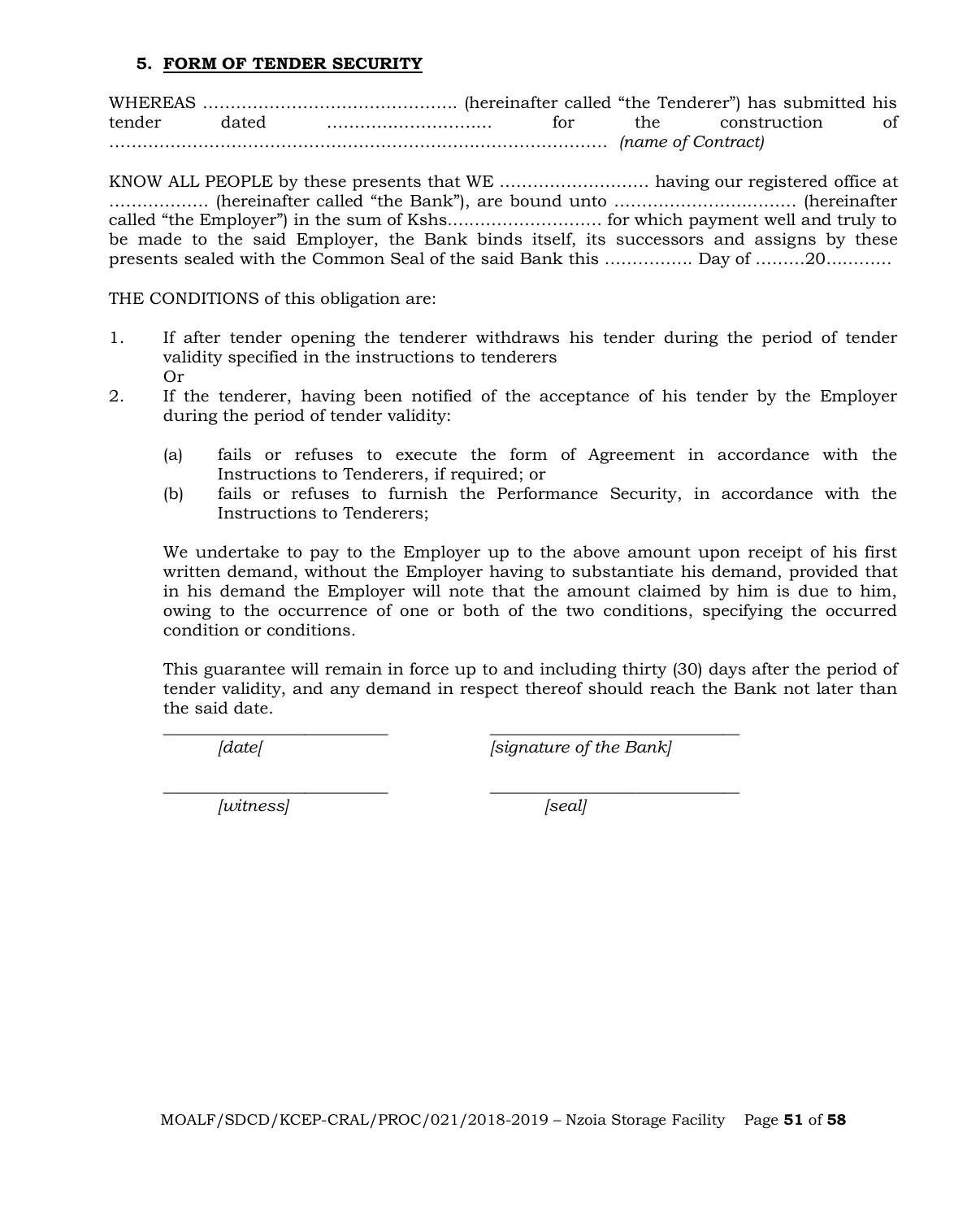#### **6. PERFORMANCE SECURITY FORM**

To: …………………………………………………………… [Name KCEP-CRAL]

Dear Sir,

WHEREAS \_\_\_\_\_\_\_\_\_\_\_\_\_\_\_\_\_\_\_\_\_\_(hereinafter called "the Contractor") has undertaken, in pursuance of Contract No. <br>  $\ddot{\theta}$  dated to execute  $\ddot{\theta}$  (hereinafter called "the Works");

AND WHEREAS it has been stipulated by you in the said Contract that the Contractor shall furnish you with a Bank Guarantee by a recognized bank for the sum specified therein as security for compliance with his obligations in accordance with the Contract;

AND WHEREAS we have agreed to give the Contractor such a Bank Guarantee:

NOW THEREFORE we hereby affirm that we are the Guarantor and responsible to you, on behalf of the Contractor, up to a total of Kshs. \_\_\_\_\_\_\_\_\_\_\_\_\_\_\_\_ (amount of Guarantee in figures) Kenya Shillings\_\_\_\_\_\_\_\_\_\_\_\_\_\_\_\_\_\_\_\_\_\_\_\_\_\_\_\_\_\_\_\_\_\_\_\_\_\_\_\_\_\_ (amount of Guarantee in words), and we undertake to pay you, upon your first written demand and without civil or argument, any sum or sums within the limits of Kenya Shillings (amount of Guarantee in words) as aforesaid without your needing to prove or to show grounds or reasons for your demand for the sum specified therein.

We hereby waive the necessity of your demanding the said debt from the Contractor before presenting us with the demand.

We further agree that no change, addition or other modification of the terms of the Contract or of the Works to be performed thereunder or of any of the Contract documents which may be made between you and the Contractor shall in any way release us from any liability under this Guarantee, and we hereby waive notice of any change, addition, or modification.

This guarantee shall be valid until the date of issue of the Certificate of Completion.

SIGNATURE AND SEAL OF THE GUARANTOR \_\_\_\_\_\_\_\_\_\_\_\_\_\_\_\_\_\_\_

Name of Bank \_\_\_\_\_\_\_\_\_\_\_\_\_\_\_\_\_\_\_\_\_\_\_\_\_\_\_\_\_\_\_\_\_\_\_\_\_\_\_\_\_\_\_\_

Address \_\_\_\_\_\_\_\_\_\_\_\_\_\_\_\_\_\_\_\_\_\_\_\_\_\_\_\_\_\_\_\_\_\_\_\_\_\_\_\_\_\_\_\_\_\_\_\_

 $Date$   $\Box$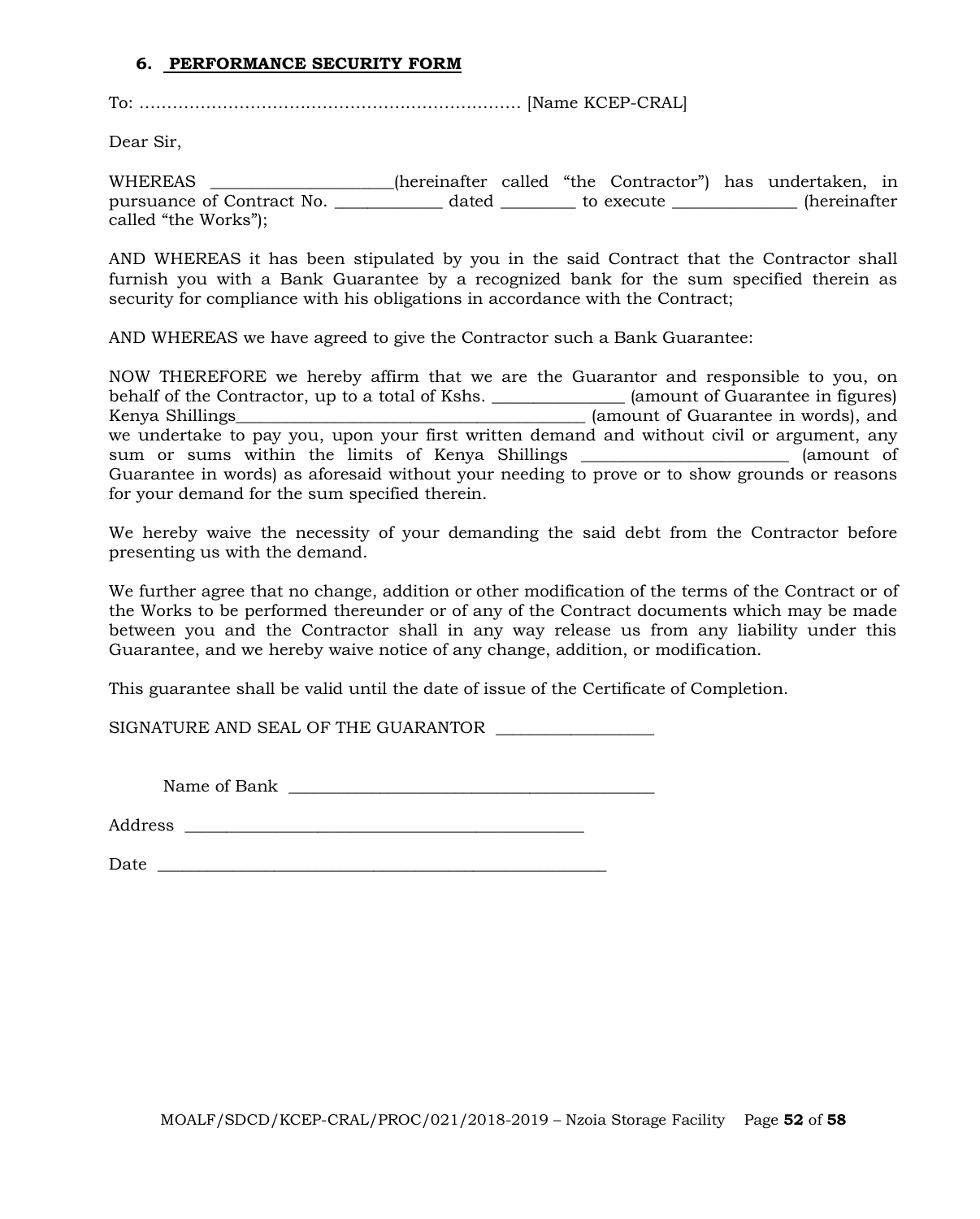#### **7. DECLARATION FORM**

Date \_\_\_\_\_\_\_\_\_\_\_\_\_\_\_\_\_\_\_\_\_\_\_\_\_\_

**To The Programme Coordinator, KCEP-CRAL P.O. Box 30028-00100 NAIROBI**

We (name and address)

\_\_\_\_\_\_\_\_\_\_\_\_\_\_\_\_\_\_\_\_\_\_\_\_\_\_\_\_\_\_\_\_\_\_\_\_\_\_\_\_\_\_\_\_\_\_\_declare the following:

a) Have not been debarred from participating in public procurement.

\_\_\_\_\_\_\_\_\_\_\_\_\_\_\_\_\_\_\_\_\_\_\_\_\_\_\_\_\_\_\_\_\_\_\_\_\_\_\_\_\_\_\_\_\_\_\_\_\_\_\_\_\_\_\_\_\_\_\_\_\_\_\_\_\_\_\_\_\_\_\_\_\_\_\_\_\_

b) Have not been involved in and will not be involved in corrupt and fraudulent practices regarding public procurement.

| Name of Bidder | Signature | Date |
|----------------|-----------|------|

(**To be signed by authorized representative and officially stamped)**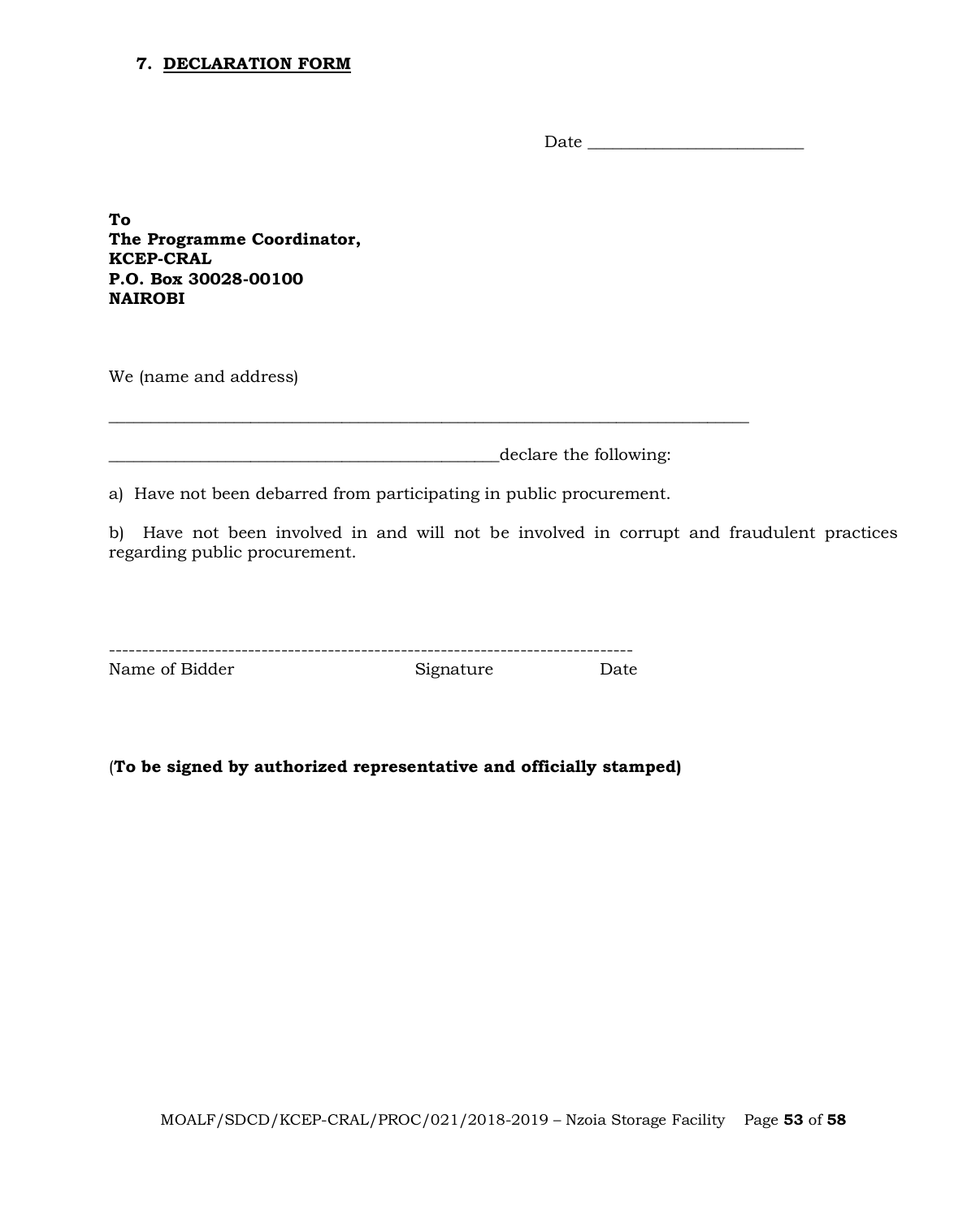#### **8. LETTER OF NOTIFICATION OF AWARD**

Address of Procuring Entity

| To:            |  |
|----------------|--|
|                |  |
|                |  |
|                |  |
|                |  |
|                |  |
| RE: Tender No. |  |
|                |  |
|                |  |

This is to notify that the contract/s stated below under the above-mentioned tender have been awarded to you.

1. Please acknowledge receipt of this letter of notification signifying your acceptance.

2. The contract/contracts shall be signed by the parties within 30 days of the date of this letter but not earlier than 14 days from the date of the letter.

3. You may contact the officer(s) whose particulars appear below on the subject matter of this letter of notification of award.

(FULL PARTICULARS)

# **SIGNED FOR ACCOUNTING OFFICER**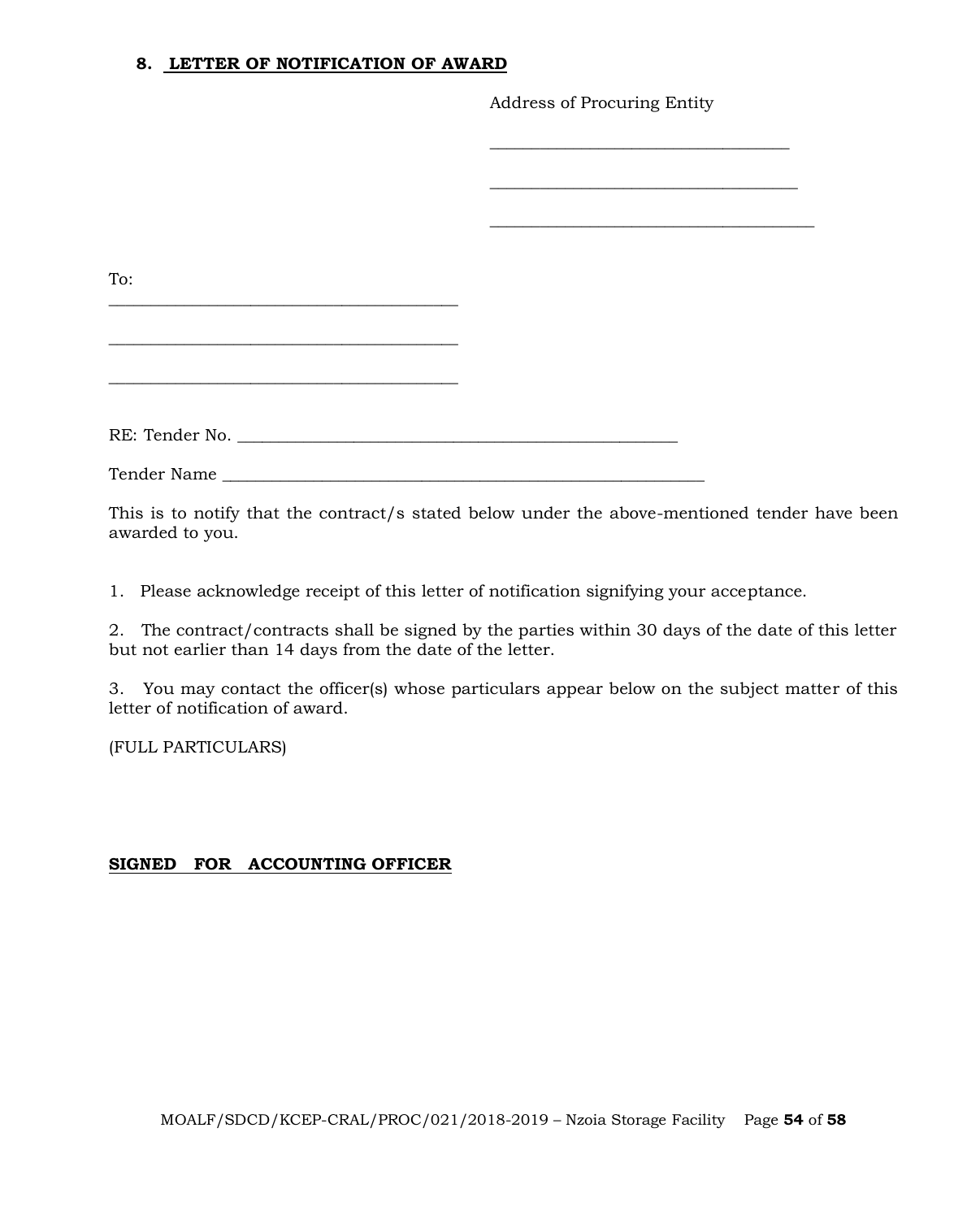#### **9. QUALIFICATION INFORMATION**

#### **1. Individual Tenderers or Individual Members of Joint Ventures**

1.1 Constitution or legal status of tenderer (attach copy or Incorporation Certificate); Place of registration:

Principal place of business\_\_\_\_\_\_\_\_\_\_\_\_\_\_\_\_\_\_\_\_\_\_\_\_\_\_\_\_\_

Power of attorney of signatory of tender \_\_\_\_\_\_\_\_\_\_\_\_\_\_\_\_\_\_\_\_

#### 1.2 Total annual volume of construction work performed in the last five years

| Year | Volume   |       |
|------|----------|-------|
|      | Currency | Value |
|      |          |       |

1.3 Work performed as Main Contractor on works of a similar nature and volume over the last five years. Also list details of work under way or committed, including expected completion date.

| Project name | Name of client<br>and contact<br>person | Type of work Value of<br>performed and<br>year of<br>completion | Contract |
|--------------|-----------------------------------------|-----------------------------------------------------------------|----------|
|              |                                         |                                                                 |          |
|              |                                         |                                                                 |          |

1.4 Major items of Contractor's Equipment proposed for carrying out the Works. List all information requested below.

| Item of   | Description, | Condition(new,  | Owned,<br>leased          |
|-----------|--------------|-----------------|---------------------------|
| Equipment | Make and age | good, poor) and | (from<br>whom?),          |
|           | (years)      | number          | be<br>to<br><sub>or</sub> |
|           |              | available       | purchased                 |
|           |              |                 | (from whom?)              |
|           |              |                 |                           |
|           |              |                 |                           |
|           |              |                 |                           |
|           |              |                 |                           |
|           |              |                 |                           |
|           |              |                 |                           |
|           |              |                 |                           |
|           |              |                 |                           |
|           |              |                 |                           |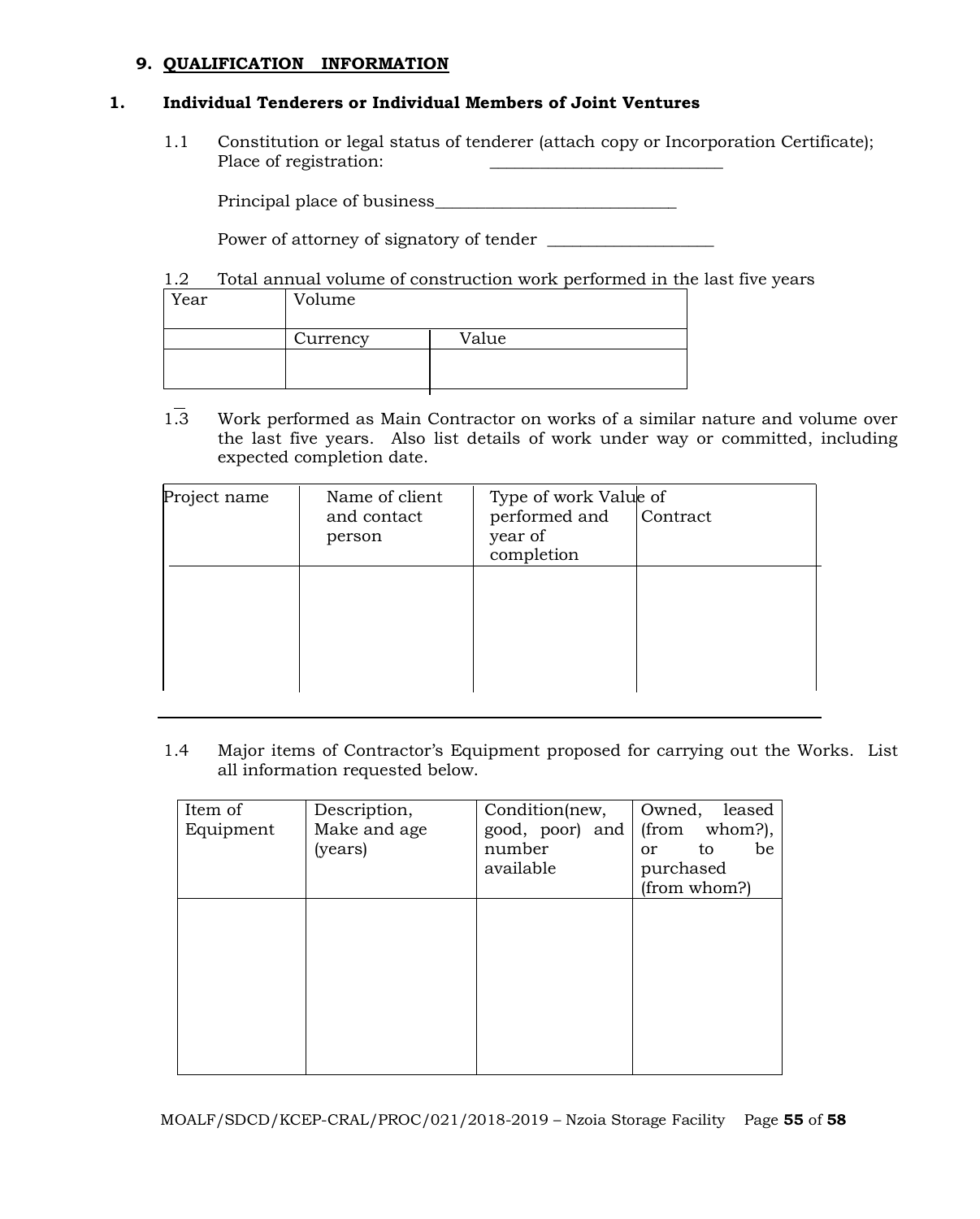1.5 Qualifications and experience of key personnel proposed for administration and execution of the Contract. Attach biographical data.

| Position        | Name | Years<br>of <sub>1</sub> | Years of experience |
|-----------------|------|--------------------------|---------------------|
|                 |      | experience               | proposed<br>1n      |
|                 |      | (general)                | position            |
| Project Manager |      |                          |                     |
|                 |      |                          |                     |
|                 |      |                          |                     |
|                 |      |                          |                     |
|                 |      |                          |                     |
| $(\text{etc.})$ |      |                          |                     |
|                 |      |                          |                     |

 $\overline{\phantom{a}}$  , and the set of the set of the set of the set of the set of the set of the set of the set of the set of the set of the set of the set of the set of the set of the set of the set of the set of the set of the s

\_\_\_\_\_\_\_\_\_\_\_\_\_\_\_\_\_\_\_\_\_\_\_\_\_\_\_\_\_\_\_\_\_\_

1.6 Financial reports for the last five years: balance sheets, profit and loss statements, auditor's reports, etc. List below and attach copies.

\_\_\_\_\_\_\_\_\_\_\_\_\_\_\_\_\_\_\_\_\_\_\_\_\_\_\_\_\_\_\_\_\_\_\_\_\_\_\_\_\_\_\_\_\_\_\_\_\_\_\_\_\_\_\_\_\_\_\_\_\_\_\_\_\_\_\_\_\_\_\_\_\_\_\_\_\_\_\_\_\_

1.7 Evidence of access to financial resources to meet the qualification requirements: cash in hand, lines of credit, etc. List below and attach copies of supportive documents.

\_\_\_\_\_\_\_\_\_\_\_\_\_\_\_\_\_\_\_\_\_\_\_\_\_\_\_\_\_\_\_\_\_\_\_\_\_\_\_\_\_\_\_\_\_\_\_\_\_\_\_\_\_\_\_\_\_\_\_\_

 $\frac{1}{2}$  ,  $\frac{1}{2}$  ,  $\frac{1}{2}$  ,  $\frac{1}{2}$  ,  $\frac{1}{2}$  ,  $\frac{1}{2}$  ,  $\frac{1}{2}$  ,  $\frac{1}{2}$  ,  $\frac{1}{2}$  ,  $\frac{1}{2}$  ,  $\frac{1}{2}$  ,  $\frac{1}{2}$  ,  $\frac{1}{2}$  ,  $\frac{1}{2}$  ,  $\frac{1}{2}$  ,  $\frac{1}{2}$  ,  $\frac{1}{2}$  ,  $\frac{1}{2}$  ,  $\frac{1$ 

\_\_\_\_\_\_\_\_\_\_\_\_\_\_\_\_\_\_\_\_\_\_\_\_\_\_\_\_\_\_\_\_\_\_\_\_\_\_\_\_\_\_\_\_\_

- 1.8 Name, address and telephone, telex and facsimile numbers of banks that may provide reference if contacted by the Employer.
- 1.9 Statement of compliance with the requirements of Clause 1.2 of the Instructions to Tenderers.

\_\_\_\_\_\_\_\_\_\_\_\_\_\_\_\_\_\_\_\_\_\_\_\_\_\_\_\_\_\_\_\_\_\_\_\_\_\_\_\_\_\_\_\_\_\_\_\_\_\_\_\_\_\_\_\_\_\_\_\_\_\_\_\_\_\_\_\_\_\_\_\_\_\_\_\_\_\_\_\_\_

1.10 Proposed program (work method and schedule) for the whole of the Works.

 $\mathcal{L}_\text{max}$  and  $\mathcal{L}_\text{max}$  and  $\mathcal{L}_\text{max}$  and  $\mathcal{L}_\text{max}$  and  $\mathcal{L}_\text{max}$  and  $\mathcal{L}_\text{max}$ 

#### **2 Joint Ventures**

2.0 The information listed in  $1.1 - 2.0$  above shall be provided for each partner of the joint venture.

- 2.1 The information required in 1.11 above shall be provided for the joint venture.
- 2.2 Attach the power of attorney of the signatory(ies) of the tender authorizing signature of the tender on behalf of the joint venture

MOALF/SDCD/KCEP-CRAL/PROC/021/2018-2019 – Nzoia Storage Facility Page **56** of **58**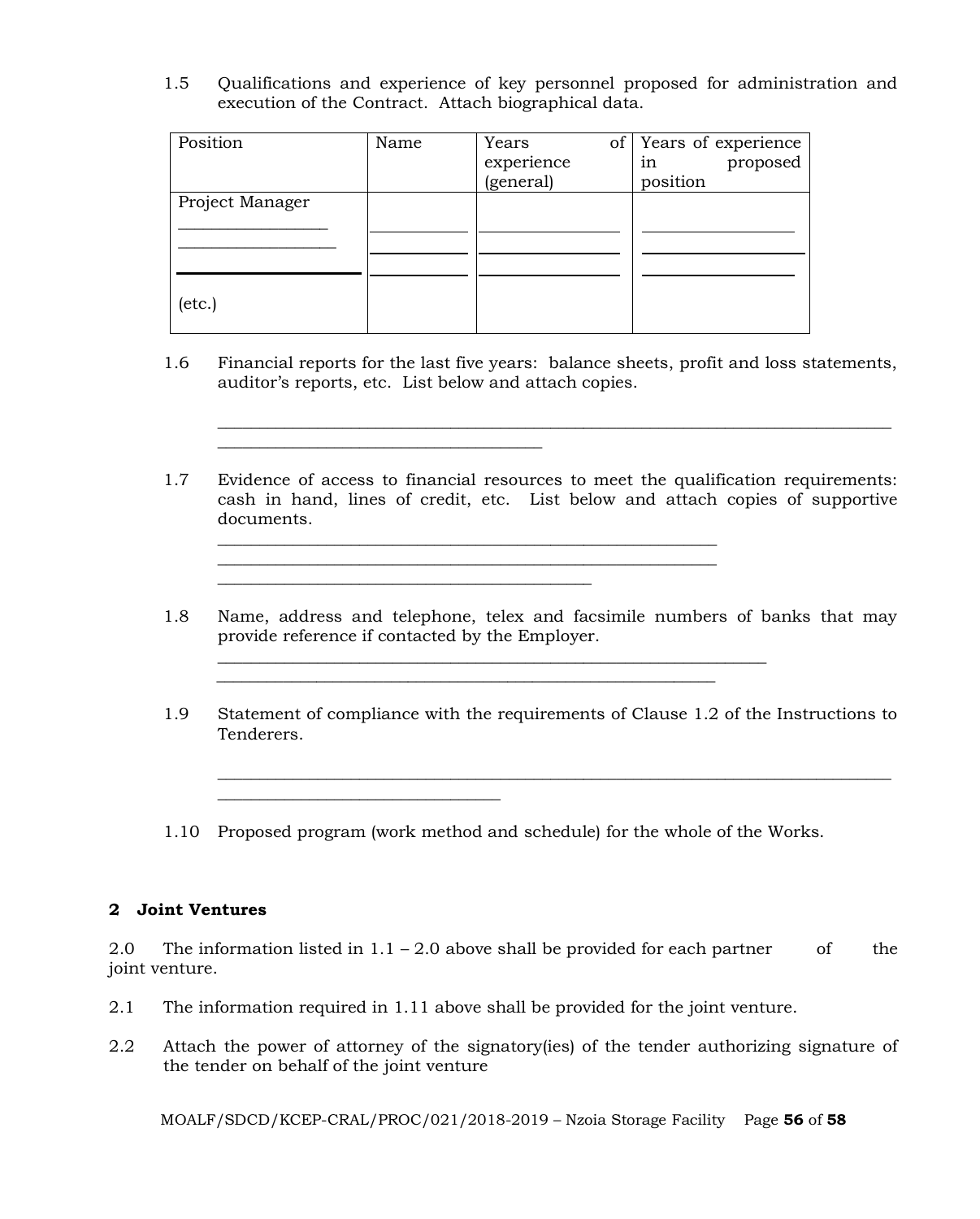- 2.3 Attach the Agreement among all partners of the joint venture ( and which is legally binding on all partners), which shows that:
	- a) all partners shall be jointly and severally liable for the execution of the Contract in accordance with the Contract terms;
	- b) one of the partners will be nominated as being in charge, authorized to incur liabilities and receive instructions for and on behalf of any and all partners of the joint venture; and
	- c) the execution of the entire Contract, including payment, shall be done exclusively with the partner in charge.

#### **3 Details of Sub-Contractors**

If the Tenderer wishes to sublet any portions of the Works under any heading, he must give below details of the sub-contractors he intends to employ for each portion.

Failure to comply with this requirement may invalidate the tender.

|                    | Portion of Works to be sublet:                                                                             |      |
|--------------------|------------------------------------------------------------------------------------------------------------|------|
| $\left[ i \right)$ | Full name of Sub-contractor                                                                                |      |
|                    | Sub-contractor's experience<br>of similar works carried out<br>in the last 3 years with<br>Contract value: |      |
|                    | Portion of Works to sublet:                                                                                |      |
| (i)                | Full name of sub-contractor                                                                                |      |
| (i)                | Sub-contractor's experience<br>of similar works carried out<br>in the last 3 years with<br>contract value: |      |
|                    |                                                                                                            |      |
|                    | Signature of Tenderer)                                                                                     | Date |